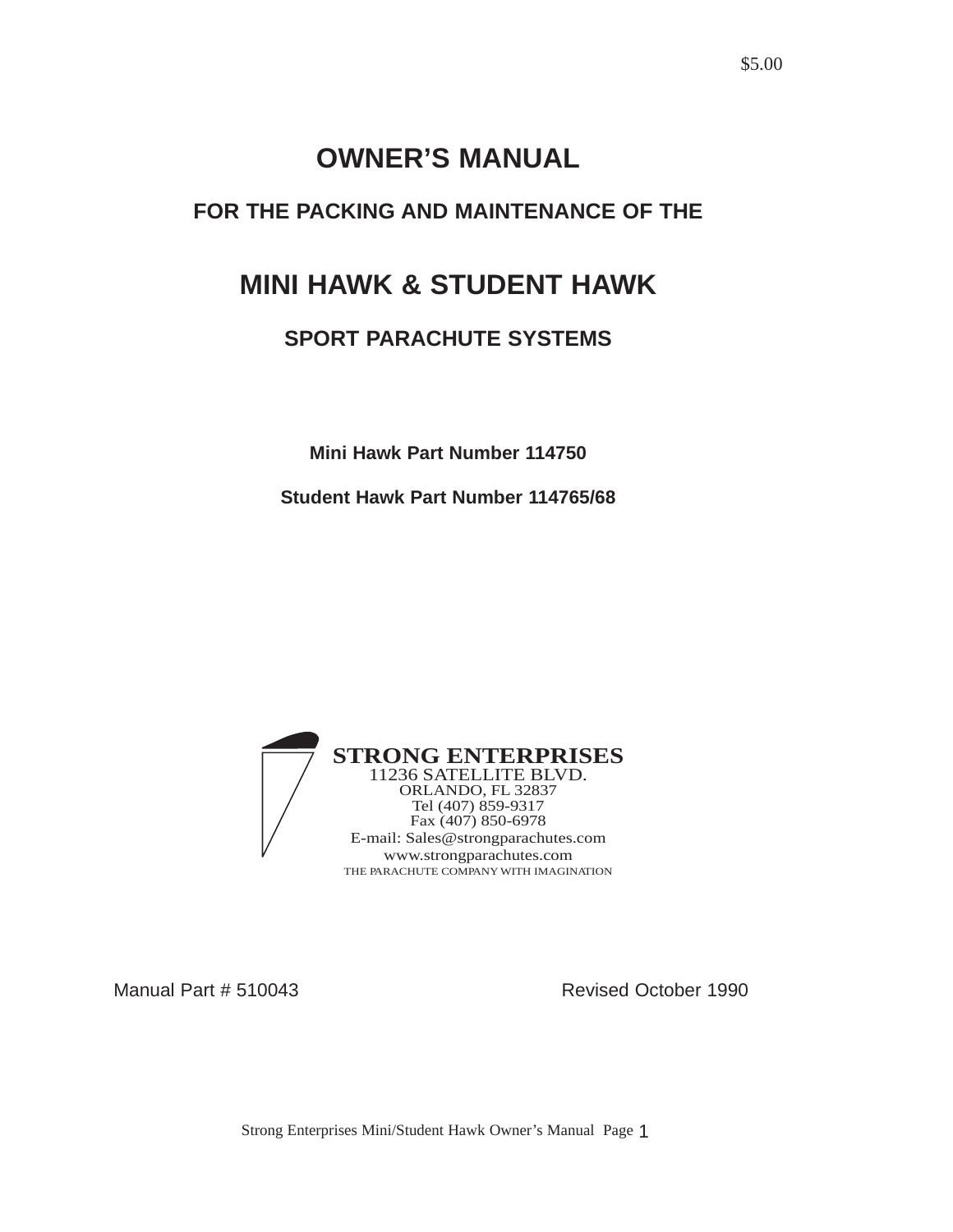# **WARNING**

#### **PARACHUTING IS A HAZARDOUS ACTIVITY THAT CAN RESULT IN INJURY OR DEATH**

Even though the parachutes described in this manual are intended to be life saving devices, there is no guarantee that they will work if needed.

There are so many factors, both human and natural, beyond our control that we want you to clearly understand that by using or intending to use our parachutes, you are assuming a considerable risk of personal injury or death.

If you are not willing to assume that risk, please return the parachute to the dealer where it was purchased for a full refund.

## **DISCLAIMER**

There are **NO WARRANTIES** which extend beyond the description of the parachutes in this manual, and neither the seller nor any agent of the seller has made any affirmation of fact or promise with respect to the parachutes except those that appear therein.

The liability of the seller is limited to the duty to replace defective parts found upon examination by the manufacturer to be defective in material or workmanship within 7 days after purchase and found not to have been caused by any accident, improper use, alteration, tampering, abuse or lack of care on the part of the purchaser.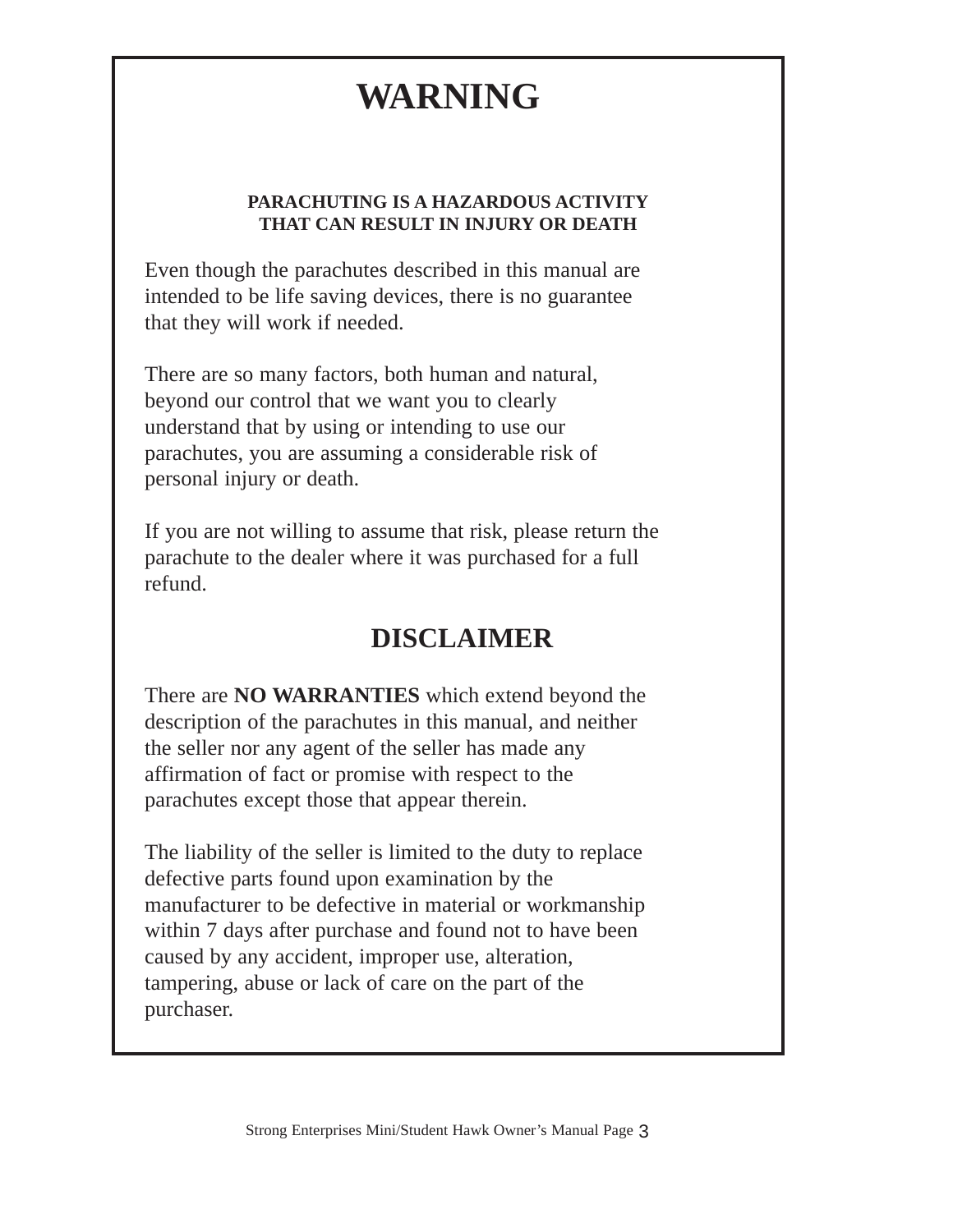### **CONTENTS**

## **Page Topic**

| $\overline{2}$ | Disclaimer                                                 |  |  |
|----------------|------------------------------------------------------------|--|--|
| 3              | Contents                                                   |  |  |
| $\overline{4}$ | Mini Hawk Component List                                   |  |  |
| 5              | <b>Student Hawk Component List</b>                         |  |  |
| 6              | Scope                                                      |  |  |
| 6              | <b>FAA Approval</b>                                        |  |  |
| 6              | <b>Operational Limitations</b>                             |  |  |
| 6              | Repack Cycle                                               |  |  |
| 6              | Mini Hawk Description                                      |  |  |
| 7              | <b>Student Hawk Description</b>                            |  |  |
| 7              | Care and Fitting of the Mini Hawk and Student Hawk         |  |  |
| 7              | <b>Required Rigging Tools</b>                              |  |  |
| 8              | <b>Round Reserve Packing Instructions</b>                  |  |  |
| 9              | Preparing the Canopy                                       |  |  |
| 11             | Placing Canopy in Pack Tray                                |  |  |
| 13             | Closing the Container                                      |  |  |
| 15             | A Word about Strong Ram-Air Reserves                       |  |  |
| 16             | <b>Flight Characteristics</b>                              |  |  |
| 17             | <b>Rigger Qualifications</b>                               |  |  |
| 18             | <b>Square Reserve Packing Instructions</b>                 |  |  |
| 19             | The Stack Pack                                             |  |  |
| 24             | The Bag                                                    |  |  |
| 25             | Closing the Container                                      |  |  |
| 27             | <b>AAD</b> Installation                                    |  |  |
| 30             | Testing the FXC and Sentinel                               |  |  |
| 31             | Main Assembly Instructions                                 |  |  |
| 31             | Assembling the Main                                        |  |  |
| 32             | <b>Attaching 3-Ring Risers</b>                             |  |  |
| 35             | Mini Hawk Deployment Bag Assembly                          |  |  |
| 37             | <b>Student Hawk Deployment Bag Assembly</b>                |  |  |
| 39             | <b>Main Packing Instructions</b>                           |  |  |
| 39             | Folding the Canopy                                         |  |  |
| 45             | Closing the Mini Hawk Container                            |  |  |
| 46             | <b>Hand Deploy</b>                                         |  |  |
| 50             | Ripcord                                                    |  |  |
| 52             | Closing the Student Hawk Container                         |  |  |
| 53             | <b>Hand Deploy</b>                                         |  |  |
| 53             | Ripcord                                                    |  |  |
| 54             | Ripcord with Assisted Freefall Main Release                |  |  |
| 55             | <b>Conventional Static Line</b>                            |  |  |
| 56             | Drogue                                                     |  |  |
| 58             | Maintenance and Repair Guidelines                          |  |  |
| 59             | Canopy Repair Limitations                                  |  |  |
|                | Strong Enterprises Mini/Student Hawk Owner's Manual Page 4 |  |  |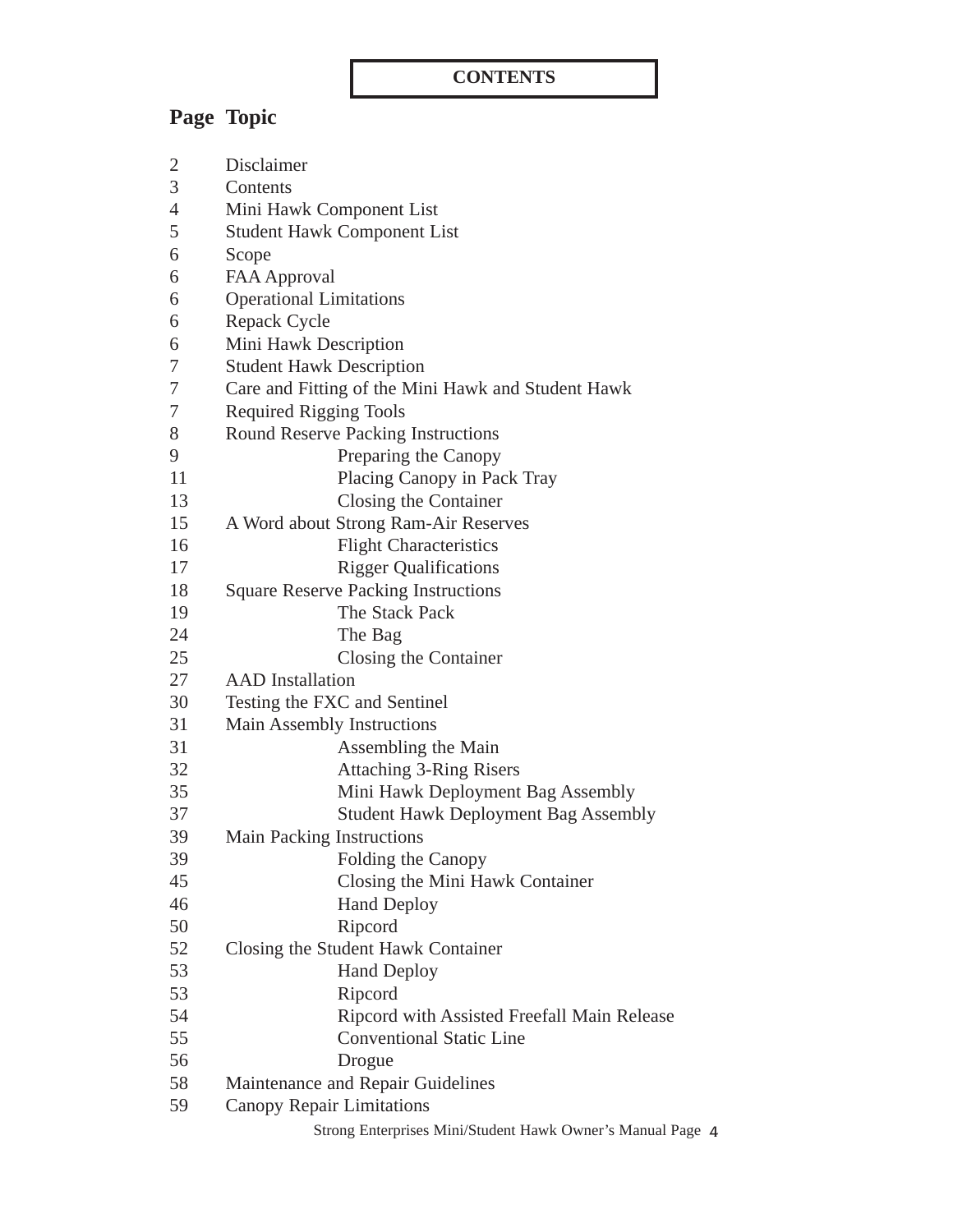#### **MINI HAWK COMPONENT LIST**

### **QTY COMPONENT PART NUMBER**

| 2 ea                | Risers, Main                       |                     | 834505           |
|---------------------|------------------------------------|---------------------|------------------|
| $2$ ea              | Toggles, Main, Yellow              | 866030              |                  |
| $2$ ea              | Toggles, Reserve, Red              | 866062              |                  |
| 1 ea                | Reserve Static Line Lanyard        |                     | 780621           |
|                     | with #5 rapide link                |                     |                  |
| 1 ea                | Ripcord, reserve                   |                     | 618290100.280100 |
| 1 ea                | Cut away handle, red               |                     | 862006           |
| 1 ea                | Deployment bag, main               | Spirit              | 720347           |
|                     |                                    | $KT-7$              | 720357           |
|                     |                                    | Wizard              | 720356           |
|                     |                                    | Mighty Mak & KT-9   | 720352           |
|                     |                                    | Master              | 720358           |
| 1 ea                | Pilot Chute, Reserve, Grabber      |                     | 790130           |
| 1 ea                | Closing Loop, Main, 1" top loop    |                     | 861010           |
| $2$ ea              | Pull Up Cord                       |                     | 984119           |
| 1 ea                | Packing Data Card                  |                     | 58050            |
| 1 ea                | Manual                             |                     | 510043           |
|                     | <b>HAND DEPLOY FEATURE:</b>        |                     |                  |
| 1 ea                | Hand Deploy Pilot Chute            |                     | 790200           |
|                     | <b>RIPCORD FEATURE:</b>            |                     |                  |
| 1 ea                | Bridle, Main, 60" Tubular Nylon    |                     | 810151           |
| 1 ea                | Pilot Chute, Grabber               |                     | 790130           |
| 1 ea                | Ripcord, Main, Pinless             |                     | 684260000        |
|                     | <b>ROUND RESERVE FEATURE:</b>      |                     |                  |
| 1 ea                | Closing Loop, 12" continuous       |                     | 861030           |
| 1 ea                | Bridle, Reserve, 40" tubular nylon |                     | 810150           |
|                     | <b>SQUARE RESERVE FEATURE:</b>     |                     |                  |
| $2$ ea              | Closing loop, reserve, 1" top loop |                     | 861010           |
| 1 ea                | Hesitator Loop, w/ washer          |                     | 861035           |
| 1 ea                | Bridle, reserve, 13 ft             |                     | 810320           |
| 1 ea                | Deployment Bag, Reserve,           | G <sub>2</sub> R    | 730220           |
|                     |                                    | G3R                 | 730230           |
|                     |                                    | Mighty Mak & Master | 730324           |
| <b>AAD FEATURE:</b> |                                    |                     |                  |

1 ea Ripcord, Reserve, for AAD 61829010S.2801S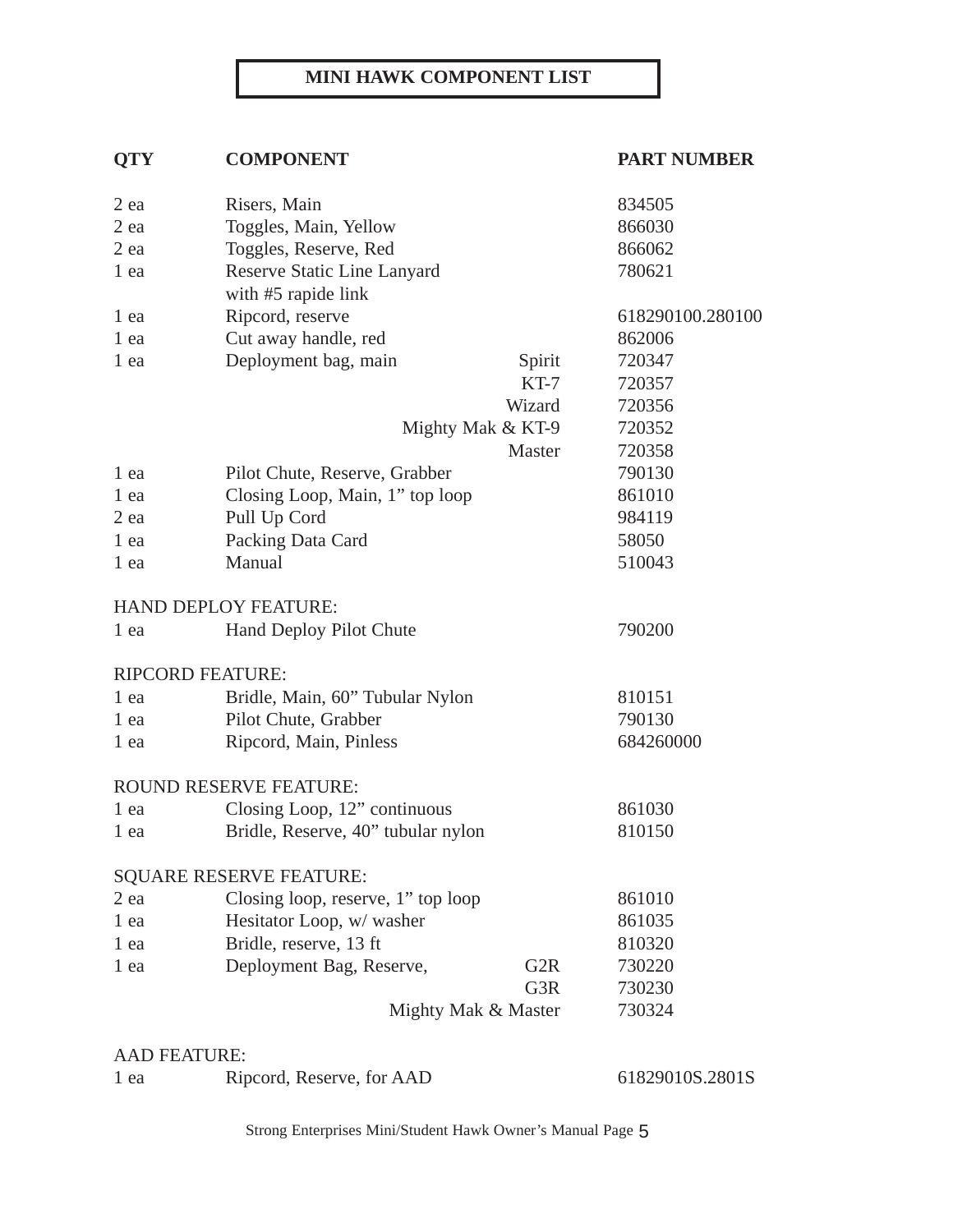#### **STUDENT HAWK COMPONENT LIST**

### **QTY** COMPONENT PART NUMBER

| 2 ea                | Risers, Main                     |                                     |                        | 834505           |
|---------------------|----------------------------------|-------------------------------------|------------------------|------------------|
| $2$ ea              | Toggles, Main, Yellow            |                                     |                        | 866030           |
| $2$ ea              | Toggles, Reserve, Red            |                                     |                        | 866062           |
| 1 ea                | Reserve Static Line Lanyard      |                                     |                        | 780621           |
|                     | with #5 rapide link              |                                     |                        |                  |
| 1 ea                | Ripcord, reserve, Standard       |                                     |                        | 61329010S.28010S |
|                     |                                  | With One Handle Does All Option     |                        | 61320410S.28010S |
| 1 ea                | Cut away handle, red             |                                     |                        | 862006           |
| 1 ea                | Deployment bag, main<br>Spirit   |                                     |                        | 720310           |
|                     |                                  |                                     | $KT-7$                 | 720311           |
|                     |                                  |                                     | Wizard                 | 720312           |
|                     |                                  |                                     | Mighty Mak & KT-9      | 720313           |
|                     |                                  |                                     | Master                 | 72031            |
| 1 ea                | Pilot Chute, Reserve, Grabber    |                                     |                        | 790130           |
| 1 ea                |                                  | Main Closing Loop, 1"top loop       |                        | 861010           |
|                     |                                  | W/Assisted Freefall Main release    |                        | 861515           |
| $2$ ea              | Pull Up Cord                     |                                     |                        | 984119           |
| 1 ea                | Packing Data Card                |                                     |                        | 580502           |
| 1 ea                | Manual                           |                                     |                        | 510043           |
|                     | <b>MAIN DEPLOYMENT FEATURES:</b> |                                     |                        |                  |
| Hand Deploy 1 ea    |                                  | Hand Deploy Pilot Chute             |                        | 790200           |
| Ripcord             | 1 ea                             |                                     | Bridle, Main, 60"      | 810151           |
|                     | 1 ea                             |                                     | Pilot Chute, Grabber   | 790130           |
|                     | 1 ea                             |                                     | Ripcord, Main, Pinless | 684260000        |
| <b>Static Line</b>  | 1 ea                             |                                     | <b>Static Line</b>     | 780400           |
| <b>Left Release</b> | 1 ea                             |                                     | Left Release Ripcord   | 862200           |
| Drogue              | 1 ea                             |                                     | Drogue, Student        | 480017           |
|                     | 1 ea                             | Drogue Deployment Bag               |                        | 780520           |
|                     |                                  |                                     |                        |                  |
|                     | ROUND RESERVE FEATURES:          |                                     |                        | 861030           |
| 1 ea                |                                  | Closing Loop, 12" continuous        |                        |                  |
| 1 ea                |                                  | Bridle, Reserve, 40" tubular nylon  |                        | 810150           |
|                     | <b>SQUARE RESERVE FEATURES:</b>  |                                     |                        |                  |
| $2$ ea              |                                  | Closing loop, reserve, 1" top loop  |                        | 861010           |
| 1 ea                |                                  | Hesitator Loop, w/ washer<br>861035 |                        |                  |
| 1 ea                | Bridle, reserve, 13 ft           |                                     |                        | 810320           |
| 1 ea                | Deployment Bag, Reserve,         |                                     | G <sub>2</sub> R       | 730220           |
|                     |                                  |                                     | G3R                    | 730230           |
|                     |                                  |                                     | Mighty Mak & Master    | 730324           |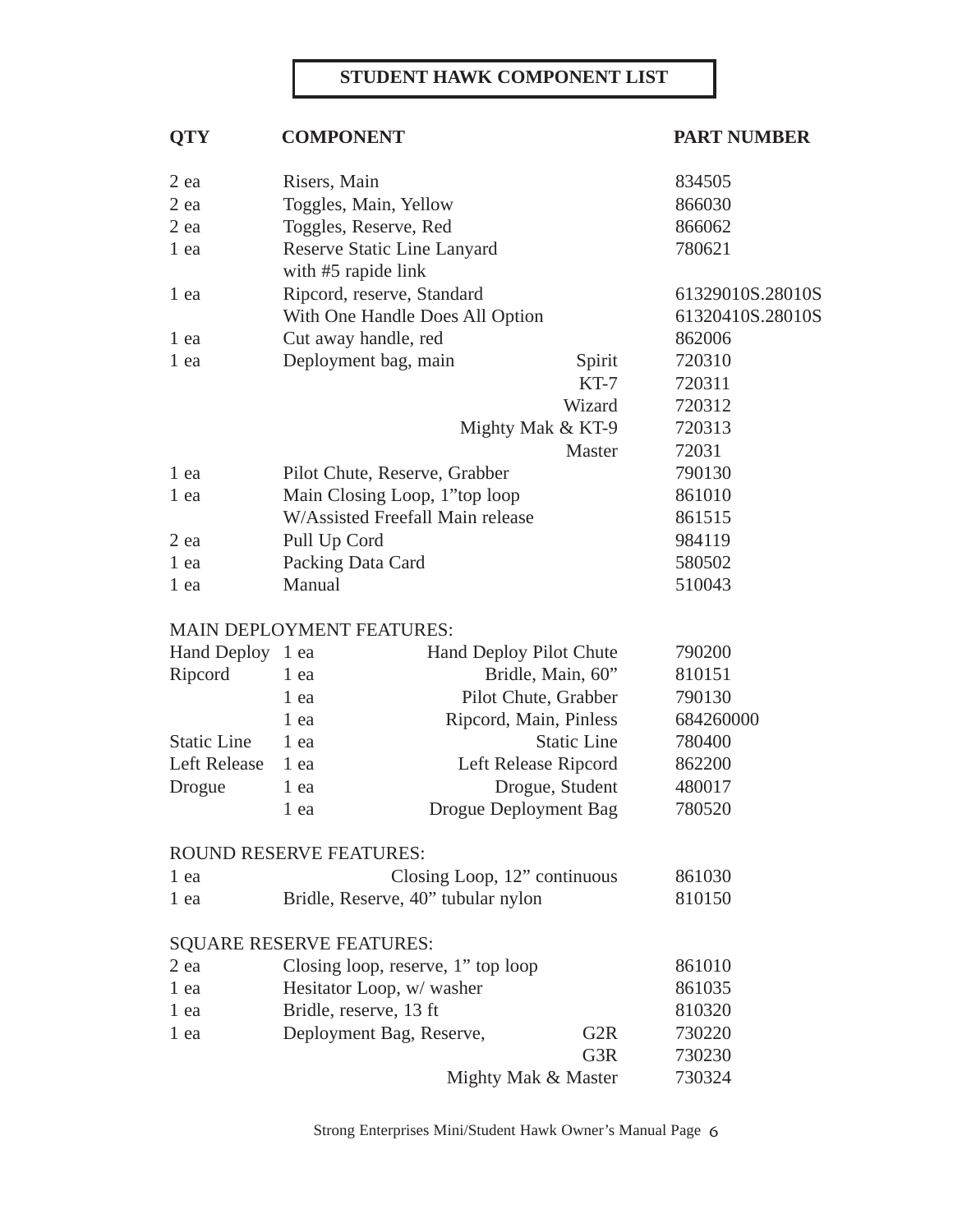This owner's manual constitutes the manufacturer's instructions for the packing and maintenance for the main and reserve of the Mini Hawk and Student Hawk sport parachute systems.

#### **FAA APPROVAL**

The Mini Hawk and the Student Hawk assemblies are approved by the FAA under FAA TSO C-23b in accordance with NAS 804 and FAR 21. These systems have been drop tested to shock loads in excess of 5000 pounds.

#### **OPERATIONAL LIMITATIONS**

The reserve canopy that is assembled and packed into the system dictates what the operational limitations will be for that particular system. The category that your reserve is rated for will be printed on the data panel located on the canopy. This information can also be obtained by consulting the manufacturer of the reserve canopy being used.

#### **REPACK CYCLE**

The Mini Hawk and the Student Hawk is subject to a 120 day inspection and repack cycle on the reserve canopy. This inspection and repack must be performed by an appropriately rated parachute rigger. If the system is subjected to water, excessive moisture or damage, it should be inspected sooner than the 120 day maximum repack cycle.

#### **MINI HAWK DESCRIPTION**

The Mini Hawk is an FAA approved, manually operated sport parachute system that can be fitted with most main and reserve canopies, both round and square, that are on the market today. The reserve container is ripcord activated utilizing a spring loaded pilot chute and is capable of excepting an FXC or Sentinel automatic activation device. It is designed to except either a round or square reserve. A static line lanyard is standard equipment on the Mini Hawk. The main container comes with the deployment option of your choice, hand deploy or ripcord. Other options include; B-12 snaps, step in or quick ejector snaps for the leg straps.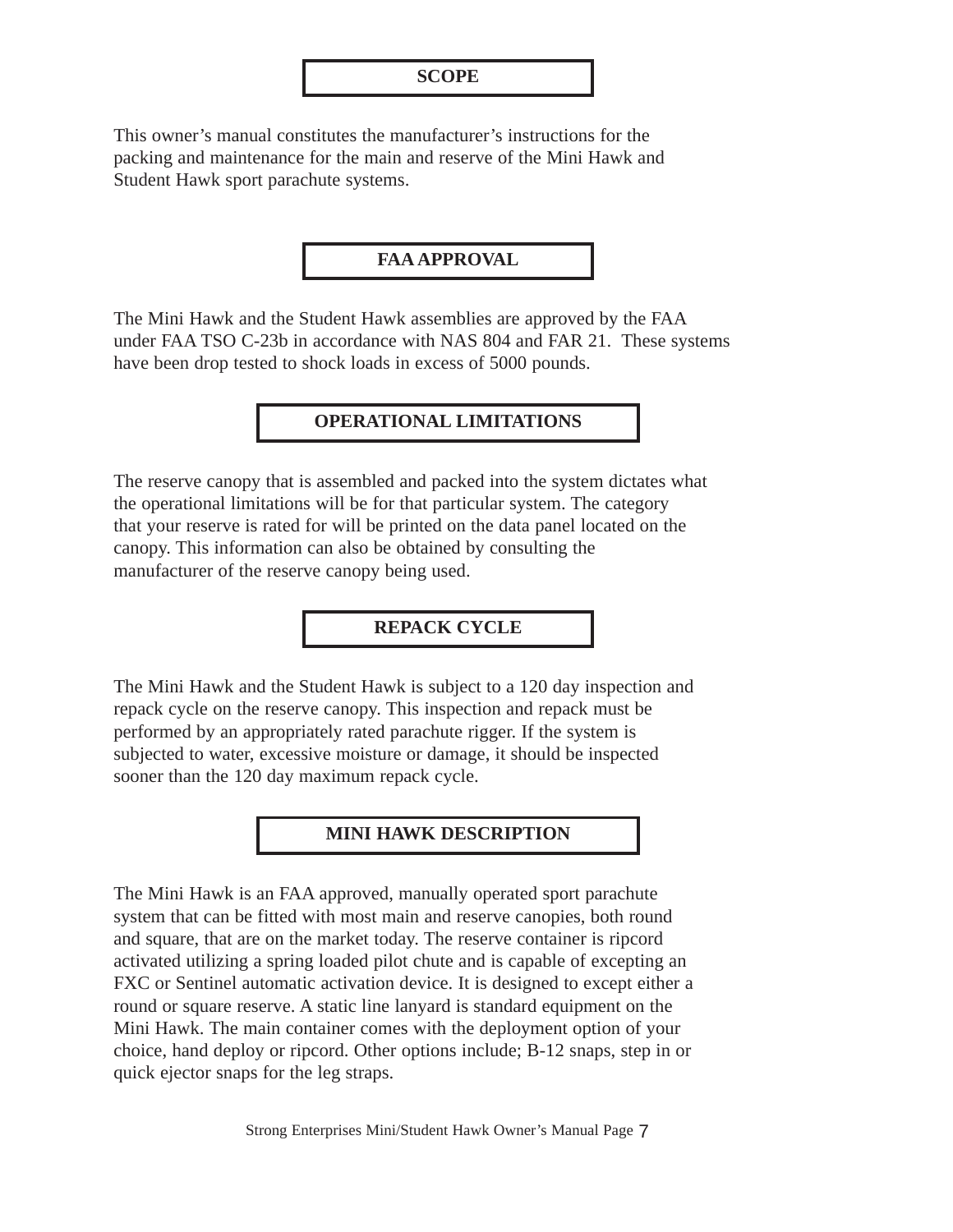#### **STUDENT HAWK DESCRIPTION**

The Student Hawk is an FAA approved, manually operated sport parachute system designed specifically for the student parachutist. It can be fitted with most main and reserve canopies that are on the market today. The reserve container is ripcord activated utilizing a spring loaded pilot chute and is capable of excepting an FXC or Sentinel automatic activation device. It is designed to except either a round or square reserve. A reserve static line lanyard is standard equipment on the Student Hawk. The main container comes with any variation or all of the following deployment options: hand deploy, ripcord, drogue and conventional static line. In addition to these main deployment options, an assisted freefall main release ripcord is available. This option consists of a main release ripcord located on the left side of the main container. Used in conjunction with the conventional ripcord option, this ripcord would enable an AFF jumpmaster to activate the main parachute from the left side of the jumper should he fail to activate the main parachute himself.

#### **CARE AND FITTING OF THE MINI HAWK AND STUDENT HAWK**

Parachutes are made of nylon, a very strong and durable material, but even nylon has enemies. Small amounts of acid will eat right through it and ultra violet sunlight weakens nylon rapidly. This is a surface effect so that thicker material, such as webbing or pack material are not seriously affected, but canopy cloth is very vulnerable. Contaminations such as grease, oil and fresh or salt water will not adversely damage or hurt the system but should be cleaned off with the appropriate solvent.

To don the system, unsnap the leg and chest straps and loosen all adjustment points. Slip your arms through the main lift web (the vertical straps in front), much like putting on a jacket. Reach between your legs and grab a leg strap making sure it is not twisted. Secure the V-ring located on the leg strap to the snap located at the hip area on the same side as the leg that is being fitted. Snug the leg strap down tight, yet comfortably and stow the excess webbing in the elastic keeper provided. Repeat this procedure on the opposite leg strap. Next, snap and adjust the chest strap. The horizontal adjustments located at the bottom of the main container may be pulled tight to pull the container towards your body.

#### **REQUIRED RIGGING TOOLS**

| <b>QUANTITY</b> | <b>TOOL</b>           | <b>PART NUMBER</b> |
|-----------------|-----------------------|--------------------|
| 1 ea            | Seal Thread           | 961020             |
| 1 ea            | Lead Seal             | 984205             |
| 1 ea            | <b>Seal Press</b>     | 984190             |
| 1 ea            | Screwdriver           | 984440             |
| 1 ea            | Packing Paddle        | 984030             |
| 2 ea            | Pullup Cords          | 984119             |
| 2 ea            | <b>Temporary Pins</b> | 984068             |

#### **When using the Student Hawk with Drogue system, a Square e reserve must be used.**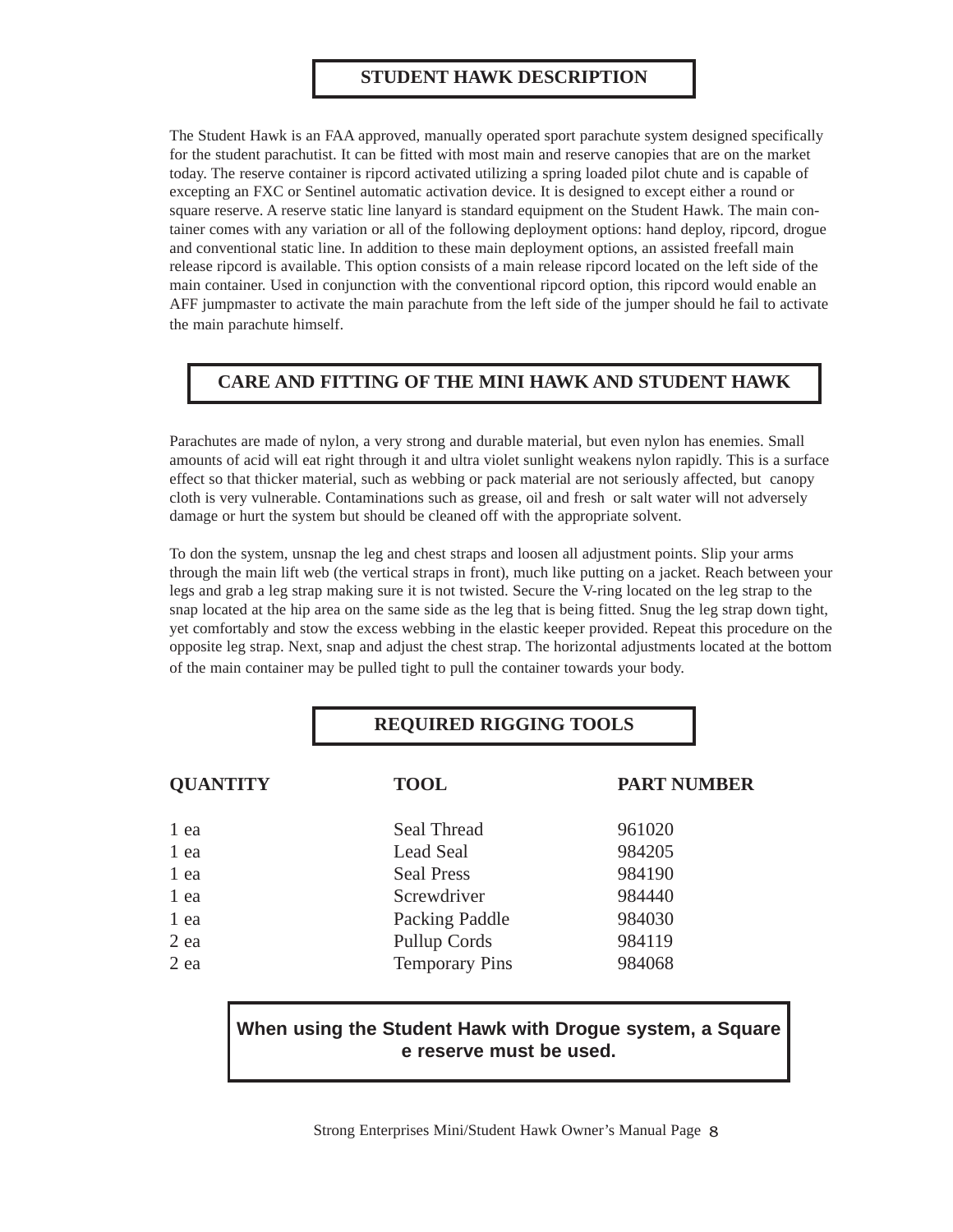#### **ROUND RESERVE PACKING INSTRUCTIONS**

If you are installing and AAD, go first to the AAD INSTALLATION section of this manual located on page 27.

1) Place the container on the packing table, face down, head toward canopy. Attach the canopy to the four risers so that it is flying forward with the steering vents to the wearer's rear. Perform a thorough continuity check and tighten the connector links. A round reserve that is set up on four risers performs much better then one set up on two risers. If you elect to use a reserve that is set up on two risers, hand tack the front and rear risers together near the connector links with two turns of 3-cord cotton doubled and waxed or the equivalent and attach the canopy to the front risers.

2) Clear the control lines and route them through the guide ring on the rear risers.

#### **ATTACHING SOFT TOGGLES**

3) Thread the steering line through the grommet in the toggle starting from the underside of the toggle (the side with Velcro®).

4) Lay the toggle on the riser where it will be when set, and measure where the steering line should be tied. There should be one or two inches of slack in the steering line after the rest of the lines are pulled tight. Figure-eight the line through the grommet as shown in illustration R-1.

5) When attaching the toggle, it is important that the steering line be firmly attached. To achieve this, you will probably need to add another figure-8 as shown in illustration R-2. If your steering line is very thick, this may not be necessary. What is important is that the grommet hole is filled up so that the knot can't pull through.



Illustration R-1 Illustration R-2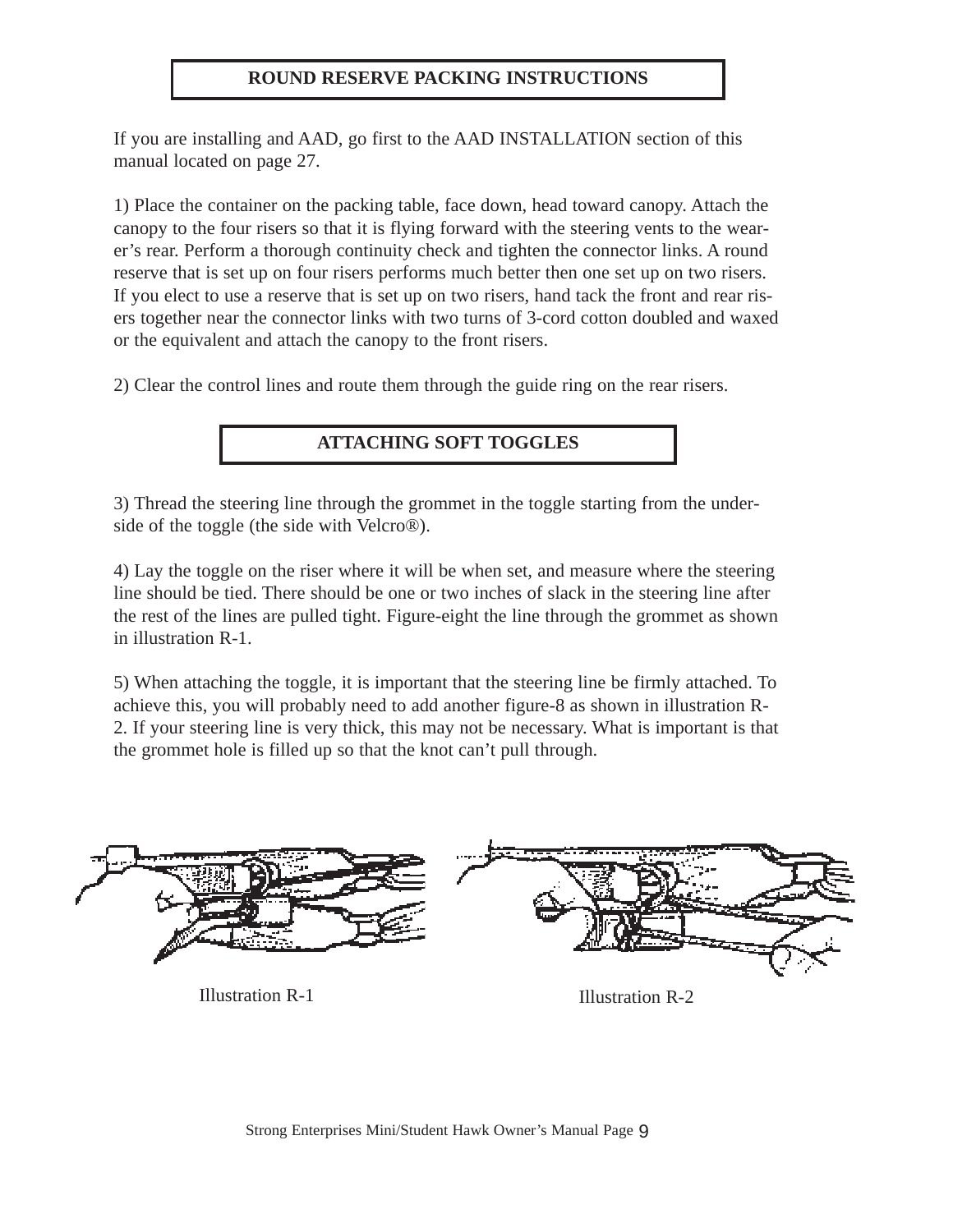6) When your figure-8's are done, the line should come out on the top side of the toggle. Tie two overhand knots snugly against the grommet. Repeat on the other riser and toggle, measuring carefully so that the steering lines are of equal length. Attach the toggles to the risers on the Velcro®. Be sure the steering lines pass through the guide rings.

#### **PREPARING CANOPY**

7) Lay the canopy out and straighten the apex. Flake the canopy and split so that there are an equal number of gores on each side. Fold the skirt up so that the reinforcing band is parallel to the long radial seam, as shown in illustration R-3.

8) Fold The canopy in towards the center once, and then again, as shown in illustrations R-4 and R-4a.



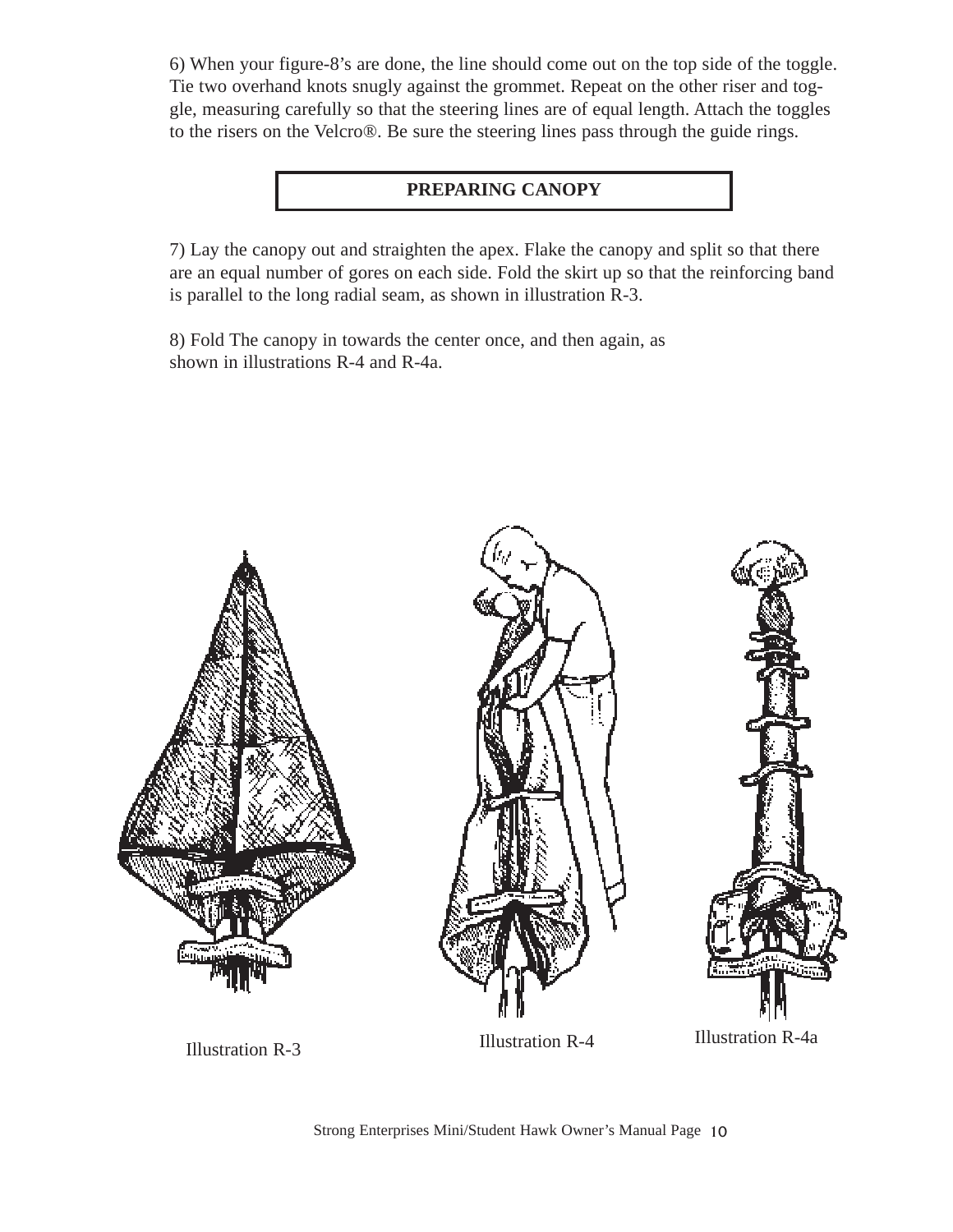9) The Mini Hawk is designed for round reserve canopies equipped with full diapers. After the canopy is folded, bring the lines up the center of the reserve, past the diaper as shown in illustration R-5.

NOTE: DO NOT tuck the lines inside the folded canopy as shown in illustration R-6. This can cause serious burns to the canopy and lines.

10) Close the diaper and secure with three bights of line as shown in illustration R-7.

11) Stow the remaining lines as shown in illustration R-8. There should be about 12 inches of line left between the last stow and the links.





Illustration R-7 Illustration R-8

**DO NOT DO THIS**

Strong Enterprises Mini/Student Hawk Owner's Manual Page 11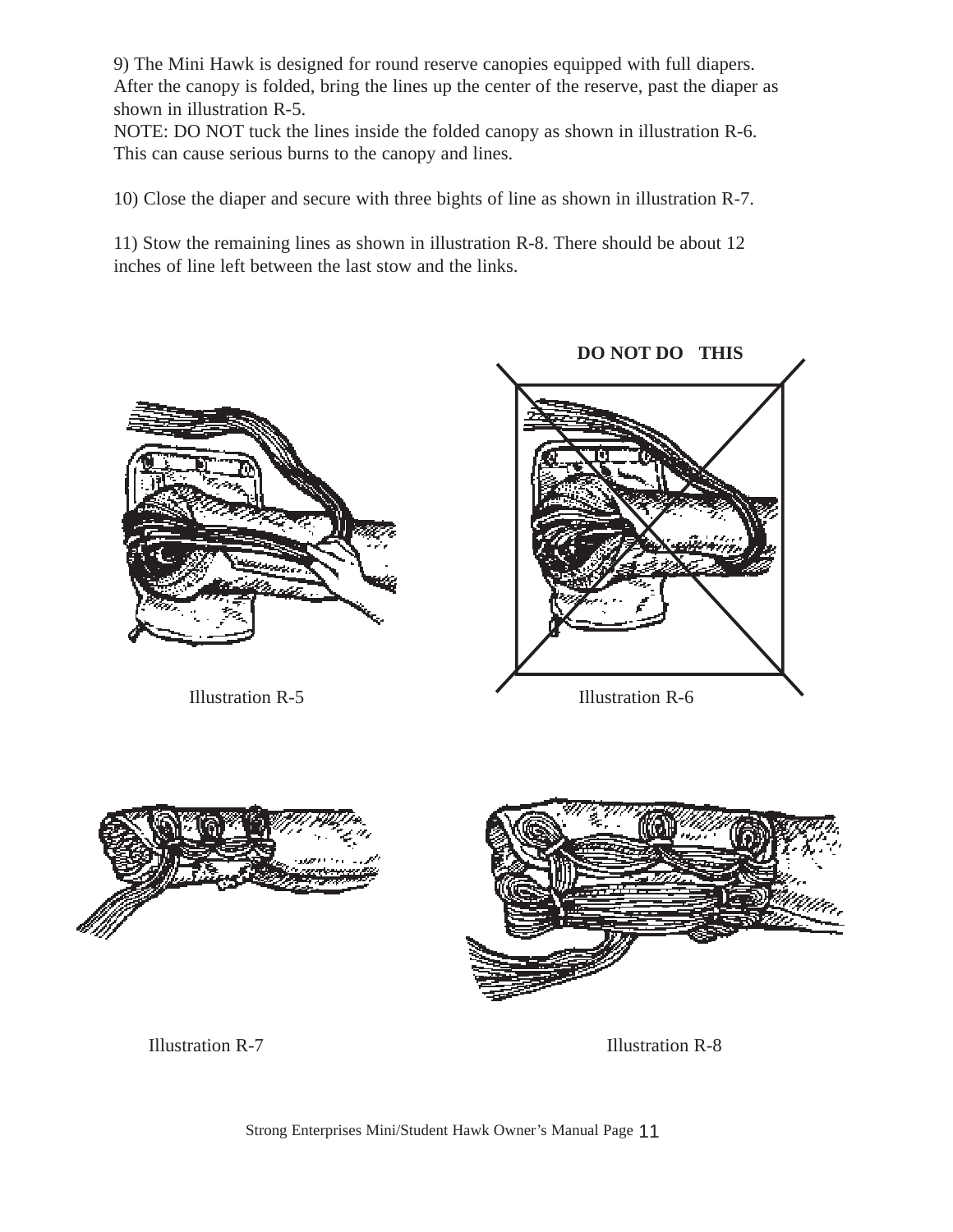#### **PLACING CANOPY IN PACK TRAY**

12) Thread the closing loop through the channel in the reserve pack tray. To do this, pull the two layers of material apart, then carefully thread the loop through one grommet. Use a pair of tweezers to pull it through the other grommet as shown in illustration R-9. Thread long pull-up cords through each side of the loop and lay them over the top of the rig.

13) Before placing the diaper into the reserve container, mate the Velcro® on the bottom corners of the reserve pack tray as shown in

14) Lay the risers into the bottom of the pack tray and fan the links as shown in illustration R-11. This will prevent a large and uncomfortable bump in the back pad after the reserve is packed.

If you are installing an AAD, fan the links to the side of the pouch as shown in illustration R-20 located on page 25.

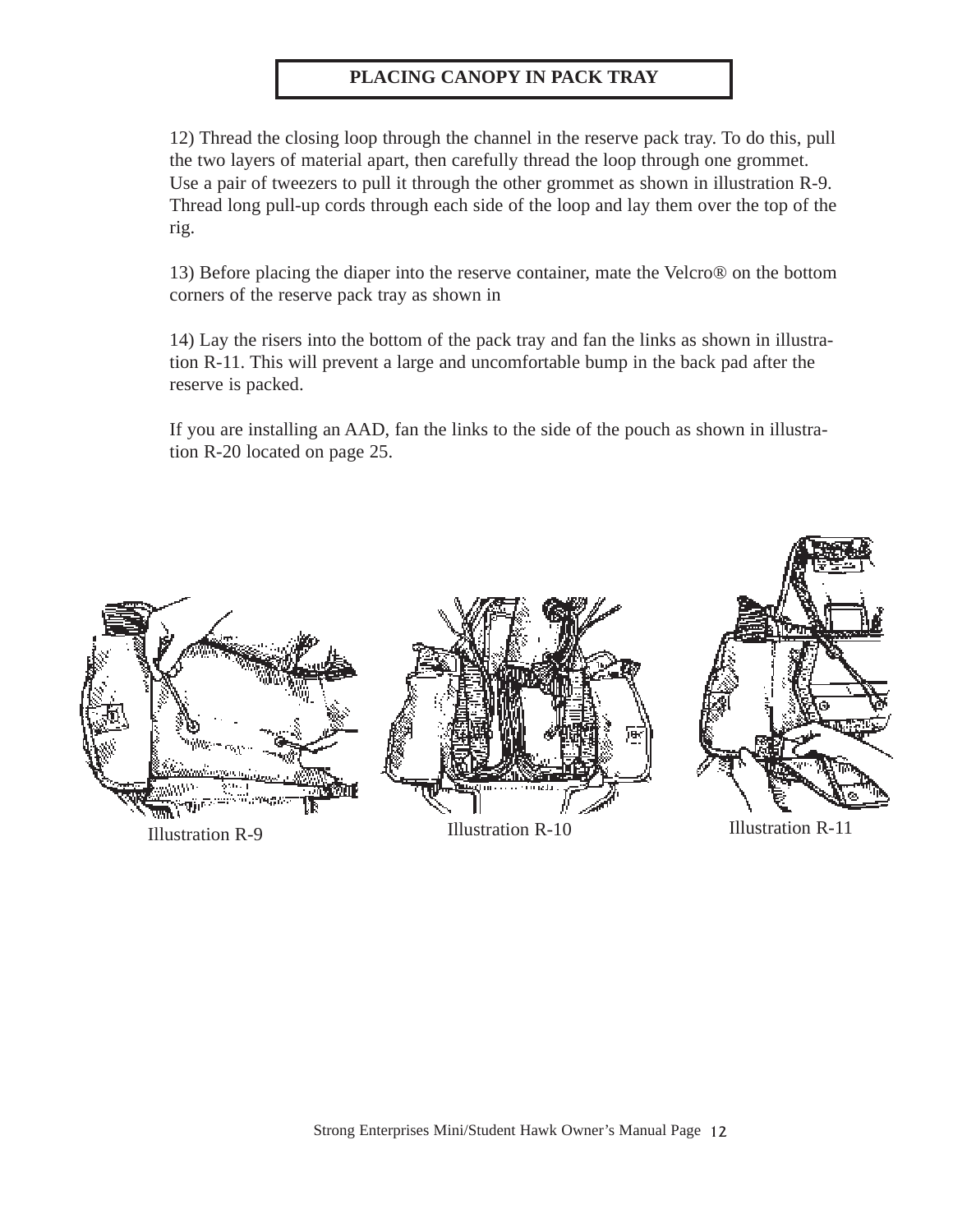15) Place the diaper into the pack tray with the skirt of the canopy in the bottom left corner and the lines facing down as shown in illustration R-12.

16) Make three folds above the diaper and then move the pull-up cords down over the folds and diaper. S-fold the remainder of the canopy into the pack tray. Spread the apex over the S-folds as shown in illustration R-13.



Illustration R-12 Illustration R-13

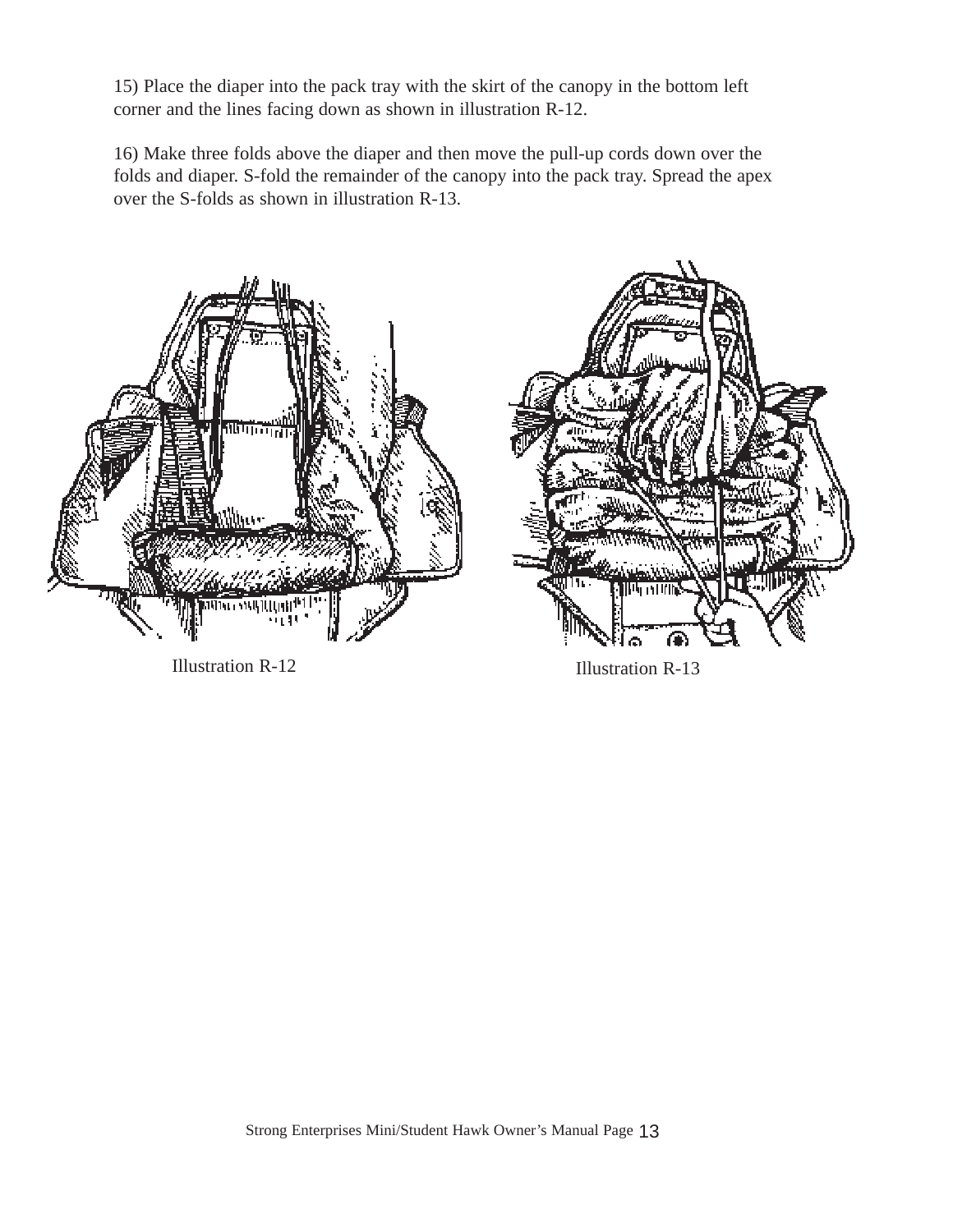#### **CLOSING THE CONTAINER**

17) Thread the pull-up cords through the top sub flap first, then the bottom sub flap and secure with temporary pins. The bridle should be routed under the top sub flap and then back over it, as shown in illustration R-14. Keep the tension on either side of the loop as even as possible.

18) Close the side flaps and secure with temporary pins as shown in illustration R-15. Carefully tuck the edges of the canopy in with a smooth packing paddle.





Illustration R-15 Illustration R-14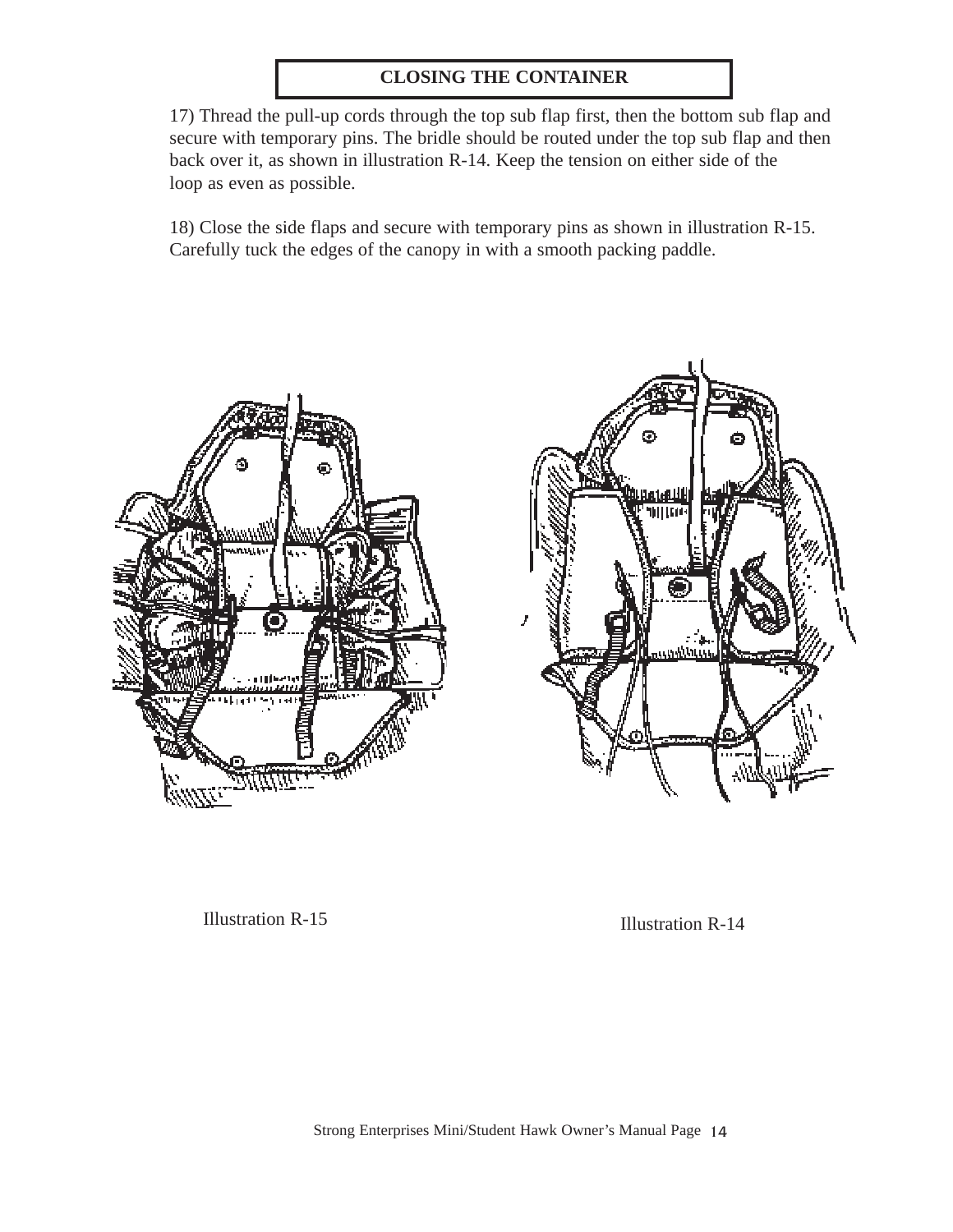19) S-fold the bridle on top of the bottom sub flap, and compress the Grabber pilot chute on top. Thread the pull up cords through the grommets in the bottom flap and secure with temporary pins as shown in illustration R-16. To insure a neat pack job, keep the pilot chute centered on the sub flaps. Most of the pilot chute should now be held securely under the bottom flap. Only about 1/4 of the cap should be visible above the flap. The part that is visible should be centered between the two grommets.

If you are installing as AAD, refer now to number 9 in the AAD INSTALLATION section of this manual located on page 29.

20) Before closing the top flap, route the ripcord cables under the Type IV webbing running across the flap. The longer cable goes to the wearer's right.

21) Close top flap and remove the temporary pins and pin with the ripcord pins as shown in illustration R-17. Be sure the longer pin cable is on the wearer's right side.

22) Remove the pull up cords and count your tools. Dress the container with a packing paddle or fid. Log and seal the reserve.

The pin on the Wearer's right is the pin to seal.



Illustration R-16 Illustration R-17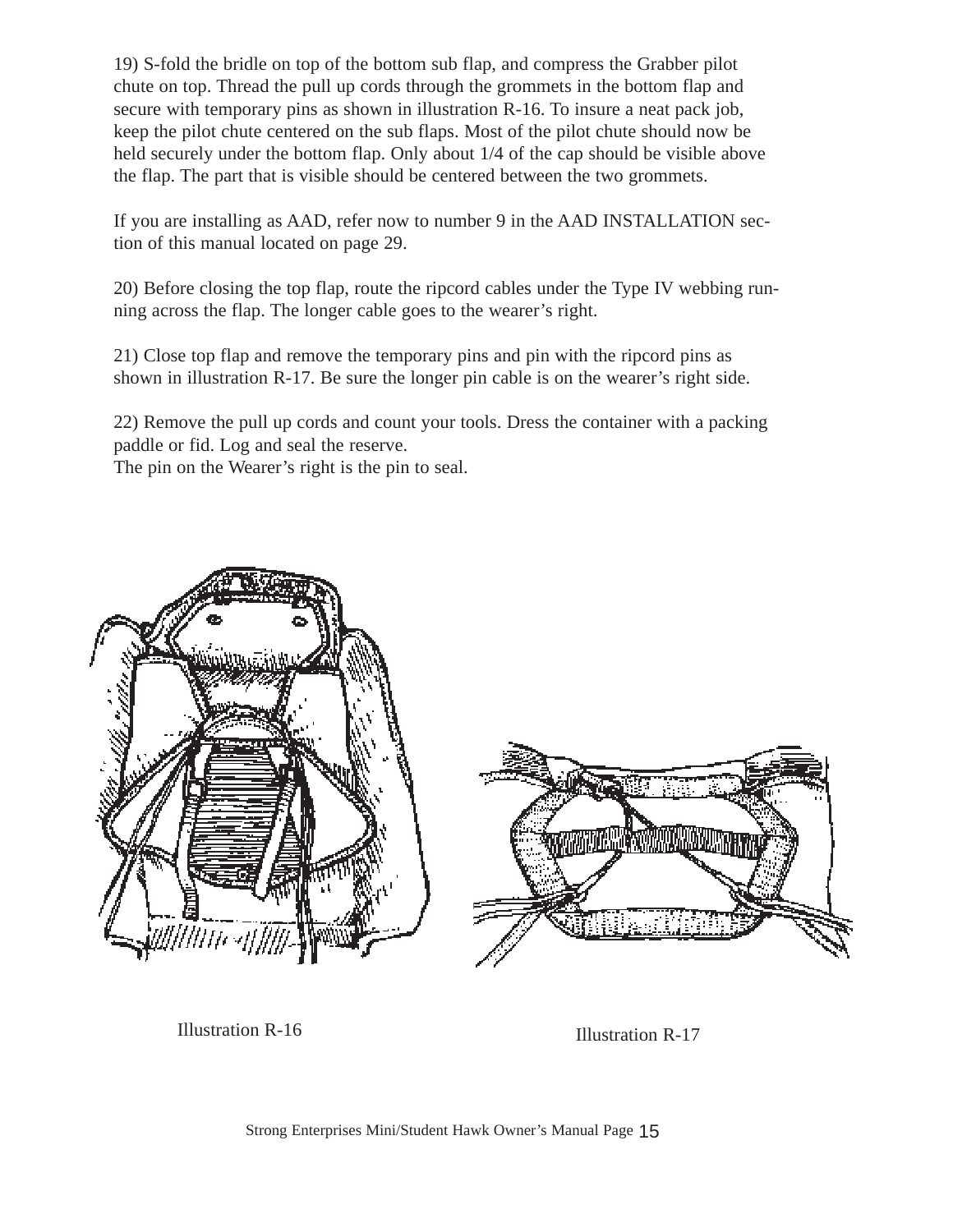#### **A WORD ABOUT STRONG RAM-AIR RESERVES**

The Strong G2R and G3R reserves are both seven cell ram-air, high performance canopies. Both have steering systems similar to Strong Enterprises main ram air canopies, meaning a complete control range (including the ability to stall and fly backwards). Turns may be made with toggles, back or front risers or back lines. Properly executed landings are very soft for appropriate weights. For example, with a load of 170 lbs, and the brakes in the set position, the rate of descent is only about 13 fps on the Strong G3R and 14 fps on the Strong G2R.

Having good forward speed and handling capabilities is fine in a ram air reserve, but lets face it, what's really important to anyone who's paying attention is structural integrity. This is something you think about for a main because you want it to last a long time. Its something you think about in a reserve because you want it to be there when you need it.

Strong Enterprises has gone beyond the necessary requirements when constructing its ram air reserves. First, the suspension line used is 700 lb test strength; most reserves have 500 lb test line. That line is attached with a knot at the attachment tab and then finger trapped and sewn. A structural tape runs from the line attachment tab to the upper surface, and there are reinforcing tapes in all rolled seams. All this adds up to a superload transfer and dispersement network.

To keep pack volume small, we've used the latest in lightweight materials, such as Kevlar tapes and lines, as well as advanced construction techniques. The G2R reserve with everything (#6 rapide links, toggles, keepers, slider, diaper and 6 ft bridle) is just 7.1 lbs. The G3R reserve similarly set up weighs just 8.5 lbs.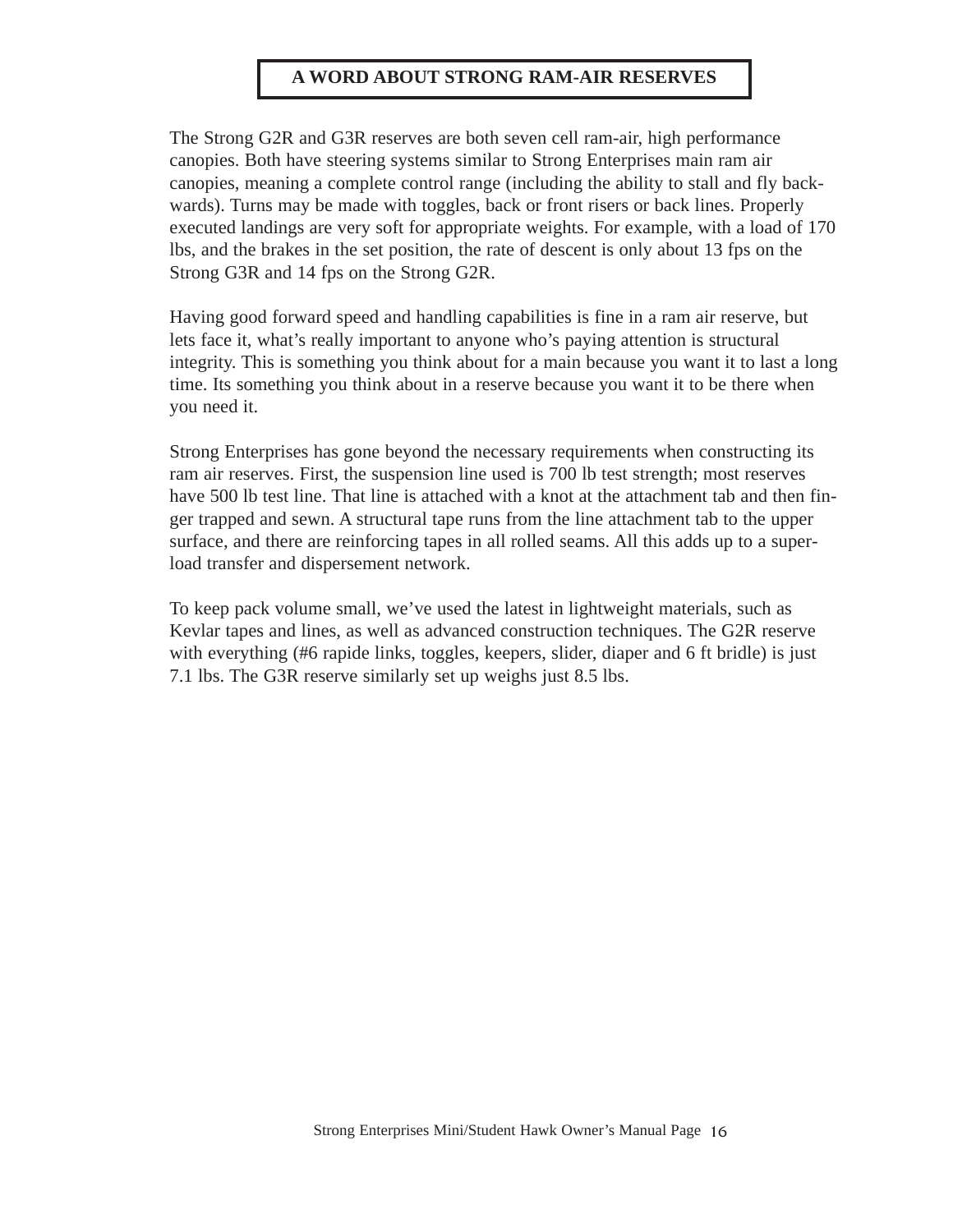#### **FLIGHT CHARACTERISTICS**

The bottom line on the Strong G2R and G3R ram air reserves is speed. Level flight with a jumper weighing 170 lbs is nearly 30 mph with the G2R. If you are not an experienced jumper, you should not jump this canopy. The question in everyone's mind with the purchase of a ram air reserve is how to land it properly. During our test jumps, 95% of the landing made (by jumpers with widely varying experience level) were stand ups. The secret of success is to flare completely at the right level from full flight. Both the G2R and G3R have an excellent flare, because of their exceptional forward speed.

Both reserves are steered with soft toggles secured to the reserve risers with Velcro. Releasing the brakes is simply a matter of pulling down on the toggles (same as a main). The stall on both canopies is gentle and predictable. Either canopy will fly backwards. Always find the stall point immediately after opening. This will give you a good idea of how your landing flare should proceed.

Turns are quick with either risers or toggles. From straight forward flight, the first 360 degree turn will take about three seconds. The next turn will take only one second or less. Both canopies dive steeply through hard turns. **DO NOT MAKE LOW HOOK TURNS.**

Countless people have been hurt in the sport of skydiving on all kinds of canopies after miscalculating a low hook turn. If you are under your ram air reserve, take the hint and take it easy! Lets put it in terms of physics. The average canopy comes down 1000 ft in just 20 seconds. That rate of descent into the ground could be very uncomfortable, besides making you look like a real fool.

A properly executed landing begins by facing into the wind by no lower than 100 ft AGL. The toggles should be as high up as your arms will go (in other words, the canopy should be in full flight).

Initiate the flare at 15-20 ft AGL at sea level, and slightly higher at higher field elevations. A smooth application of the brakes will have you reaching a perfect stall point a foot or two off the ground.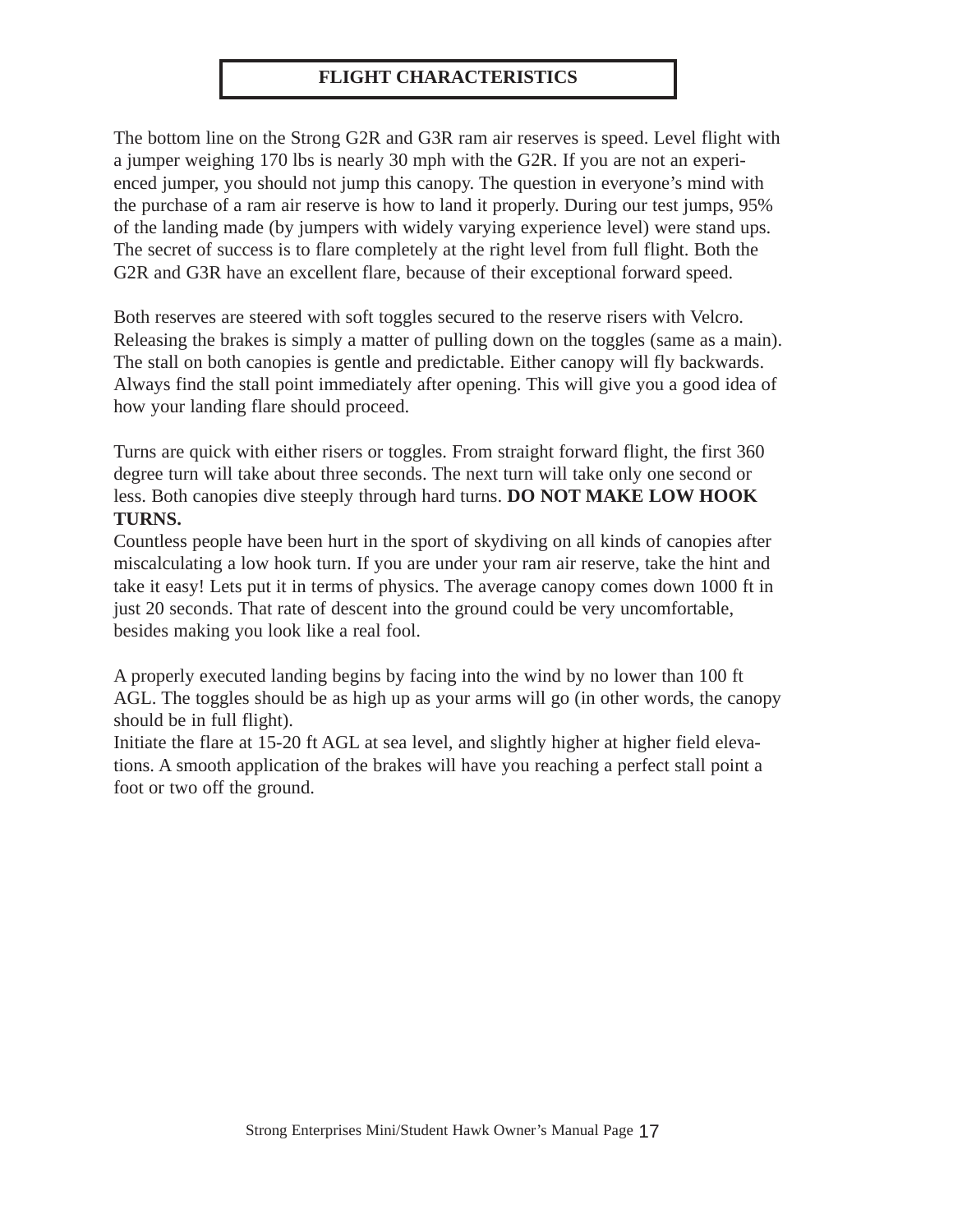Openings are brisk. These are reserves after all, and that's the general idea. During test jumps, 10 % of the openings had a single line twist that cleared immediately after opening, with the slider pushing down and clearing the lines. All such cases of line twist were attributed to the body position of the jumper.

During all test jumps, there were no problems with broken lines. It should be noted however, that the lines are untreated Kevlar. This means that you must treat them with great care. Any abrasive such as hook Velcro® is very hard on untreated Kevlar. If an A line was to break on a ram air reserve, it would cause a spin or a high stall point. To remedy the situation you would reach back and cut the C line on the same cell. This would allow the canopy to fly straight and would put the stall point back to a safe point. You do have a hook knife don't you?

Lastly, before you hand this reserve over to your rigger to pack, make sure you have complete confidence in his/her abilities. We cannot stress enough the reliance we all place on the rigger. If your rigger does not understand and part of this manual, have him call Strong Enterprises, or have someone else more familiar with the assembly pact it.

Have fun skydiving, be careful and have confidence in your reserve, its one of the finest on the market.

#### **RIGGER QUALIFICATIONS**

We strongly recommend that the rigger packing the reserve be completely familiar with ram air canopies. Although we do not require a special rating to pack these parachutes, you the owner/jumper should be sure that your rigger jumps and intrinsically understands ram air parachutes. In other words, a non jumping rigger with hundreds of round reserve repacks and lots of "on the ground looking up" time should not learn on your reserve!

Assembly must be done by a Master rigger, although the reserve can be packed by a Senior rigger. Either way, any rigger who touches your reserve should be thoroughly familiar with ram air canopies. A reserve attached backwards could be a serious matter.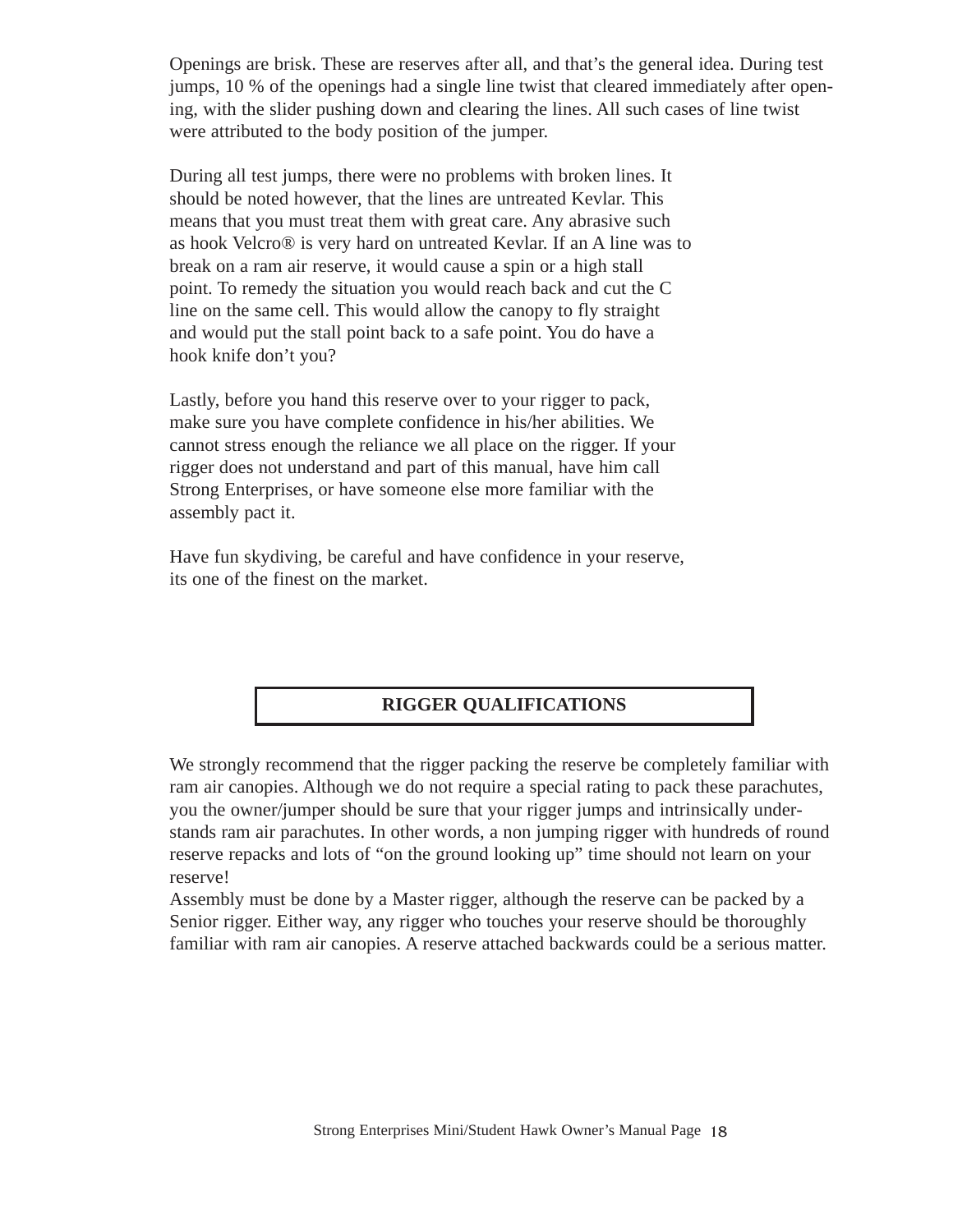#### **SQUARE RESERVE PACKING INSTRUCTIONS**

#### **ASSEMBLY**

If you are installing an AAD, refer now to the AAD INSTALLATION section of this manual located on Page 27.

1) Lay the reserve container on a smooth clean surface as if the wearer was face down, head towards canopy. The front line groups go to the front risers, the rear groups to the rear risers. The steering lines pass through the slider grommets and the guide ring on the back of the rear riser. Perform a very thorough continuity check. The owner and rigger may also inflate the canopy at this point to be absolutely sure it is straight.

2) Attach the steering toggles by slipping the loop on the end of the steering line first through the grommet in the toggle (starting from Velcro side) and then over the end of the toggle as shown in illustration SR-1.

3) Set the brakes as shown in illustration SR-2. Note that the setting loop goes first through the guide ring, then through the finger trapped slot in the steering line.



Illustration R-16



Illustration R-16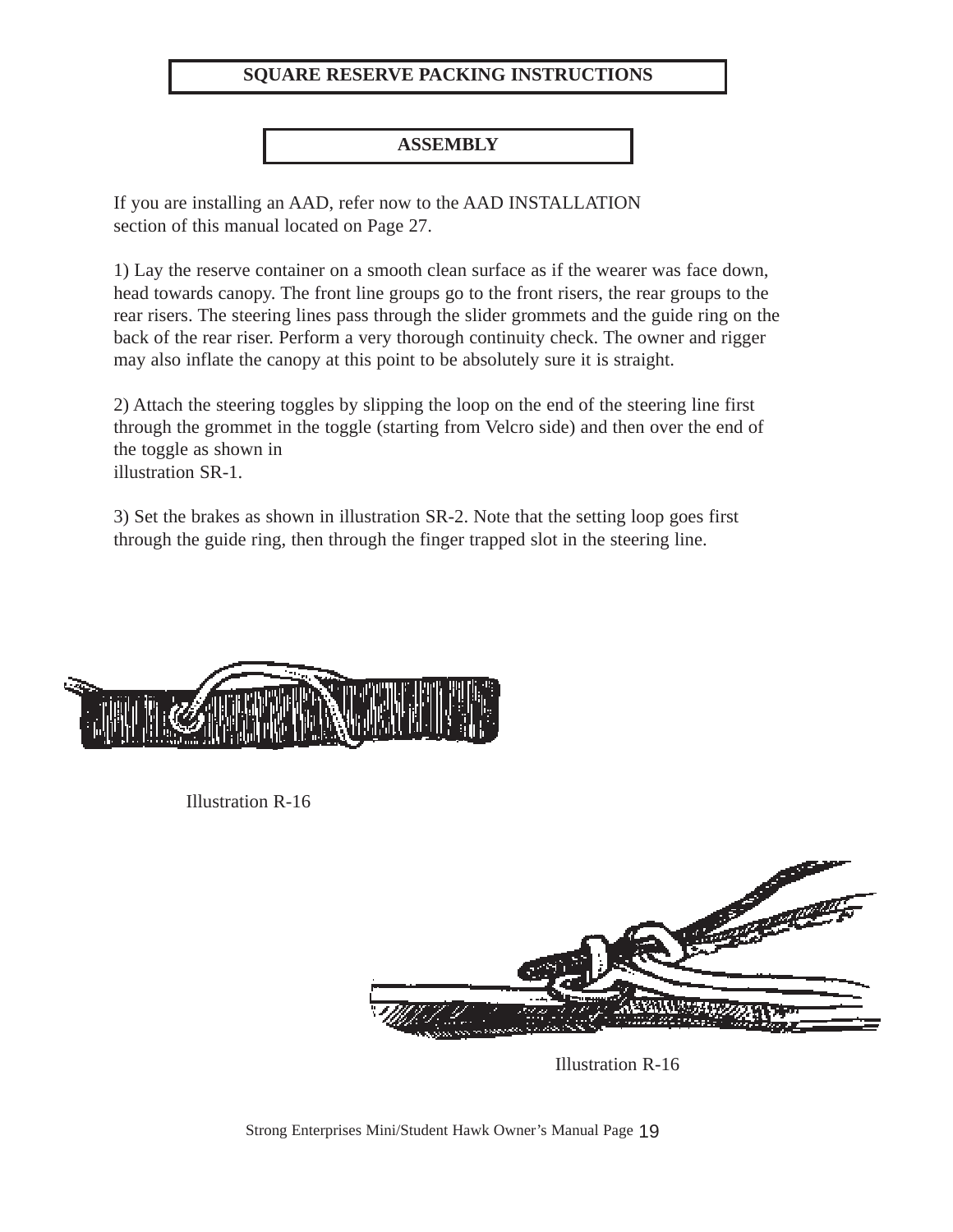#### **THE STACK PACK**

4) Lay the canopy on its side with the nose at the right and the tail at the left (from standing behind the canopy). Flake neatly. Fold the entire nose over up to the A line group as shown in illustration SR-3.

5) Hold the top of the canopy just above the B line group, and stack the canopy so that the B lines are just on top of the A lines. Continue stacking so that the C lines are on top of the rest of the lines, as shown in illustration SR-4. With each stacking movement, be careful to keep the canopy material taut and neat.



Illustration SR-3



Illustration SR-4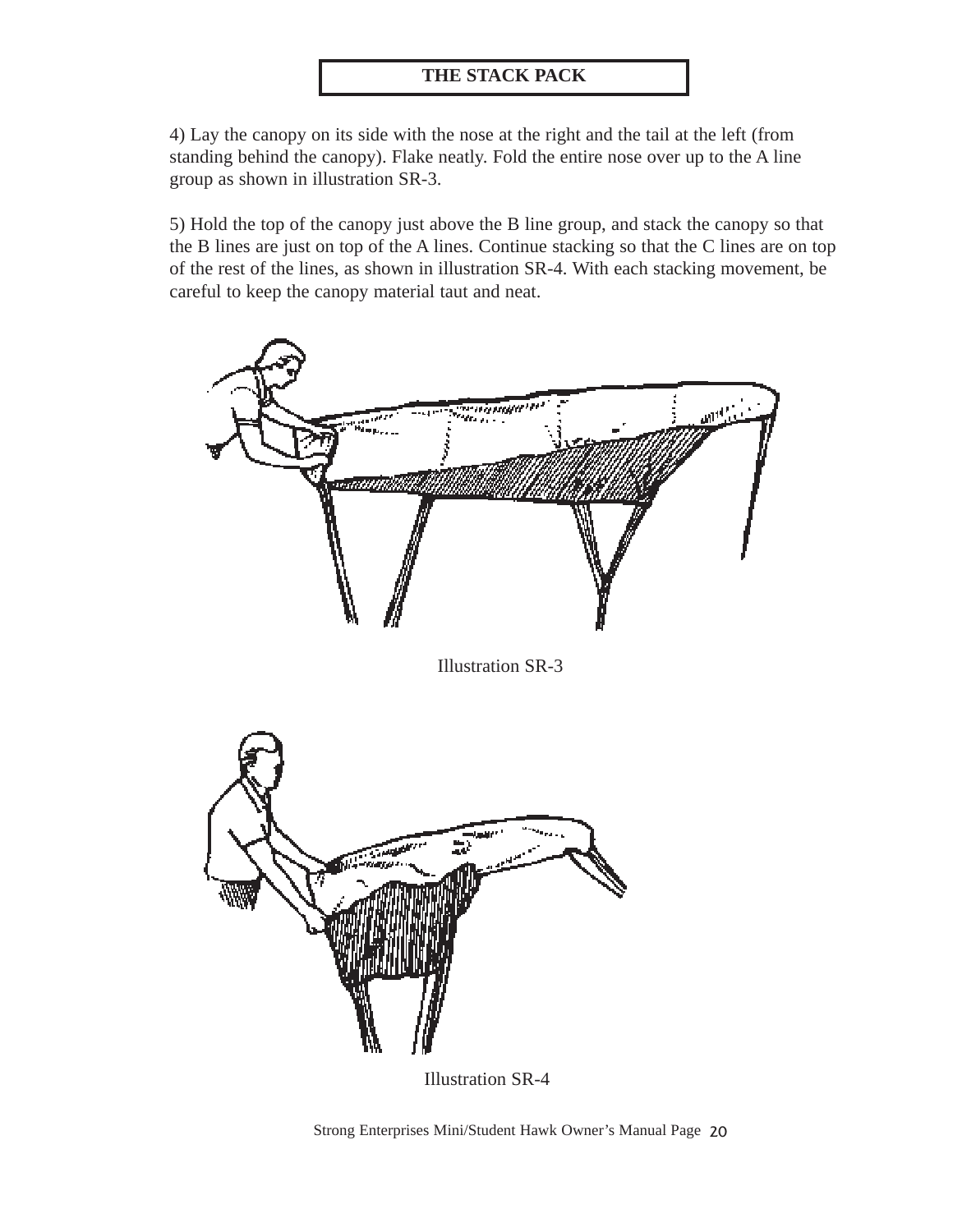6) Continue stacking the canopy so that the D lines are on top of the rest of the lines. Carefully clear and flake the stabilizers as shown in illustration SR-5 (there are three on each side).

7) Place one hand at the top of the D line attachment point and with the other hand, bring the tail of the canopy down over the rest of the stacked reserve as shown in illustration SR-6.

8) Neatly flake the tail, placing the respective steering lines on either side of the center line group as shown in illustration SR-7. The warning label is on the center of the tail of the canopy and should be visible when this step is complete.



Illustration SR-5





Illustration SR-6

Illustration SR-7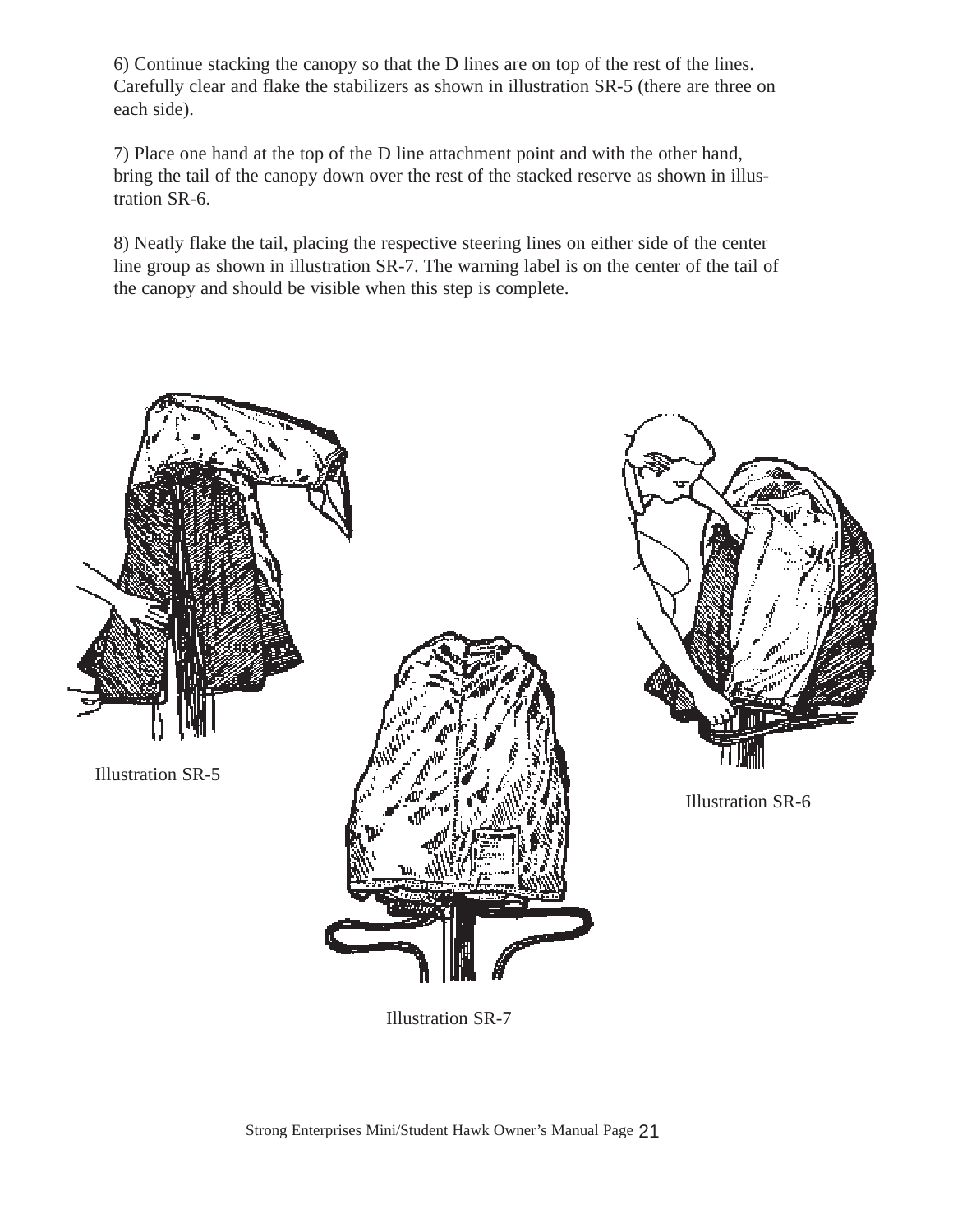9) Stow the excess control lines in rubber bands installed on the steering line attachment tabs as shown in illustration SR-8.

10) Pull the slider up, place under tail, and fan the grommets as shown in illustration SR-9.

11) Wrap the tail around the stacked canopy, making it the same width as the bag as shown in illustration SR-10. Expel as much air as possible from the canopy by flattening the entire stack with arm or knees.

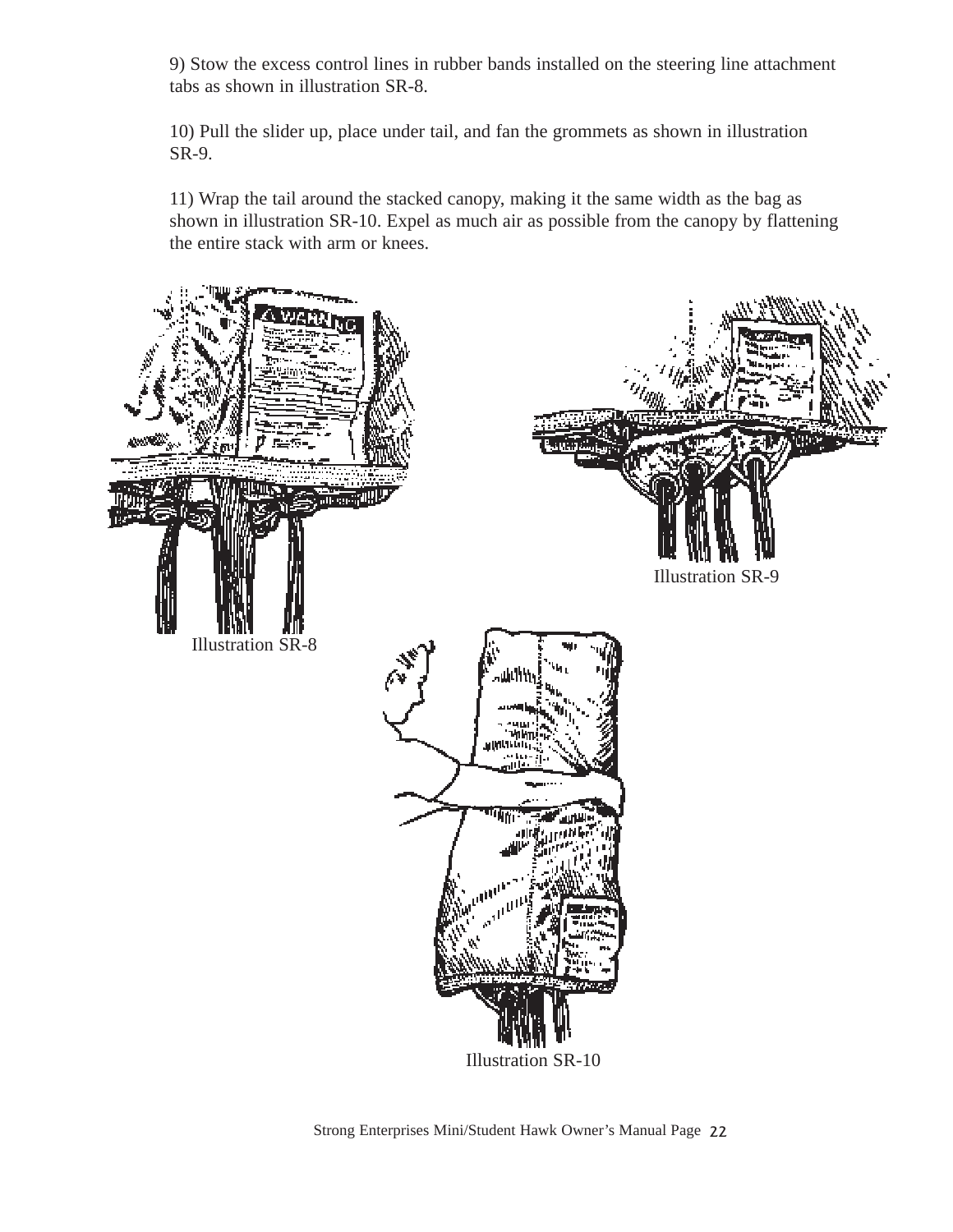12) Grasp the entire line group at the base of the canopy and fold about 18" of the canopy on top of itself as shown in illustration SR-11.

13) Place one hand on the slider grommets, and with the other, reach under the canopy as far up towards the end of the stack as possible. Lift the top end of the stack up and over as shown in illustrations SR-12 and SR-13. Keep the other hand on the slider grommets to held the rest of the canopy in place.



Illustration SR-11



Illustration SR-12



Illustration SR-13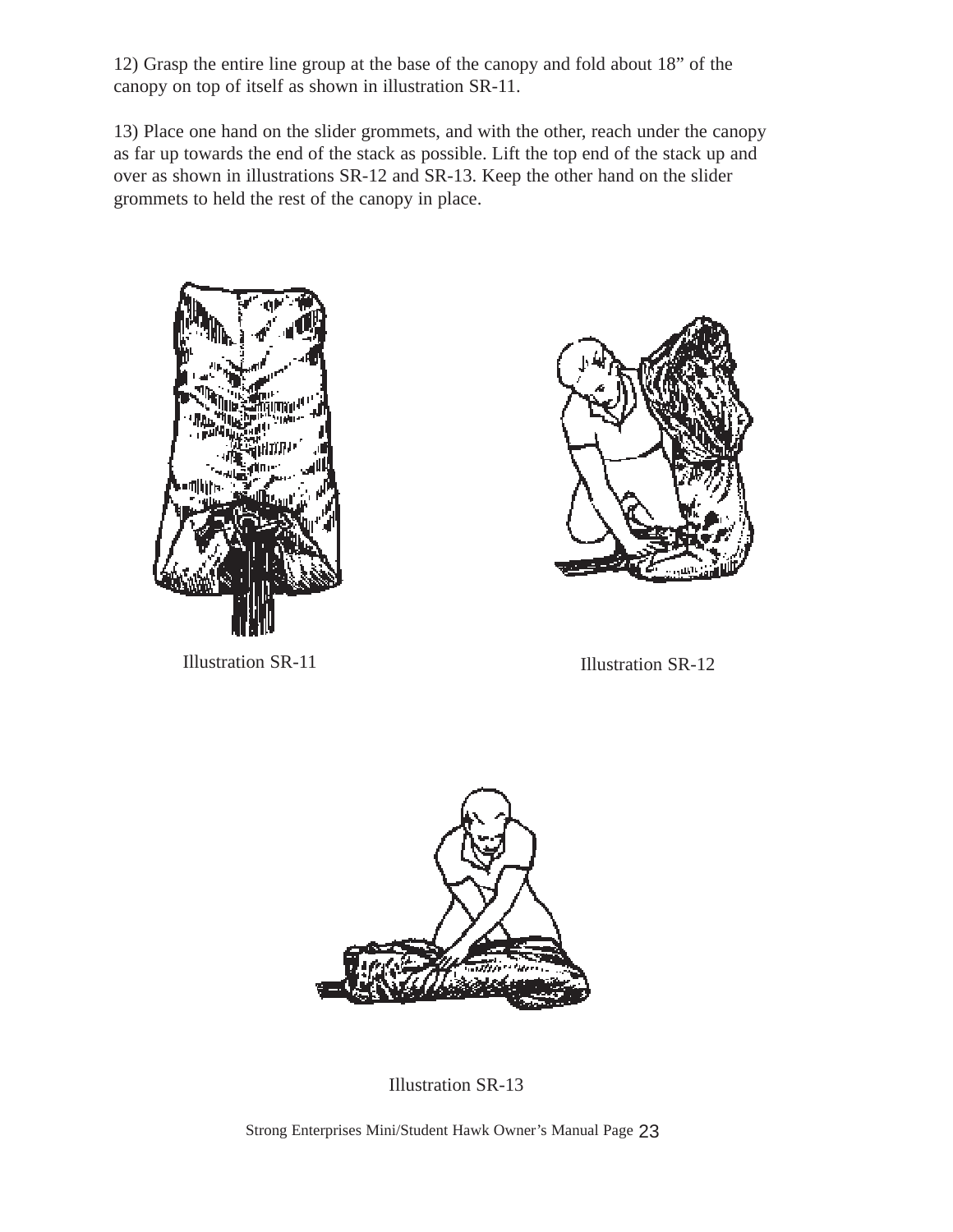14) Hold the canopy down on top of the stack with one hand, grab the underside of the bundle and fold it back up as shown in illustration SR-14.

15) Place your knees up against the edge of the stack and roll the remaining canopy using one arm to define the edge and the other to roll the canopy under as shown in illustration SR-15.

16) When the canopy is stacked, it should look like illustration SR-16.





Illustration SR-14 Illustration SR-15



Illustration SR-16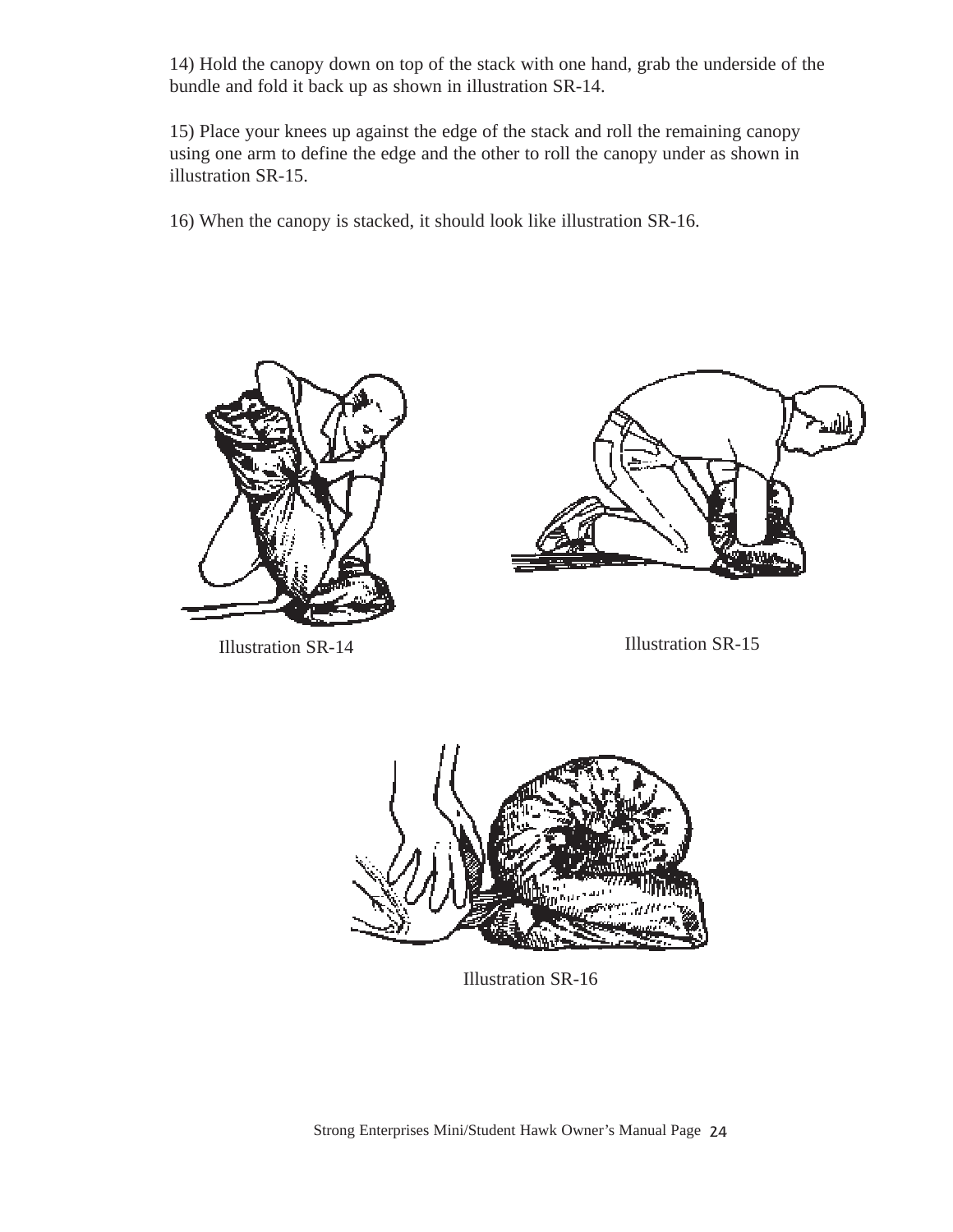#### **THE BAG**

17) Keep the stacked canopy tightly compressed and slide it into the bag so that the rubber bands are on the top as shown in illustration SR-17.

18) Close the bag with two bights of line in rubber bands through the center grommets as shown in illustration SR-18.

19) Close the rest of the bag with bights of line in rubber bands through the outer grommets. Stow the remaining line in the rubber bands on the top flap of the bag as shown in illustration SR-19. There should be 6 to 10 inches of line left over after the last stow is made.



Illustration SR-17 Illustration SR-18





Illustration SR-19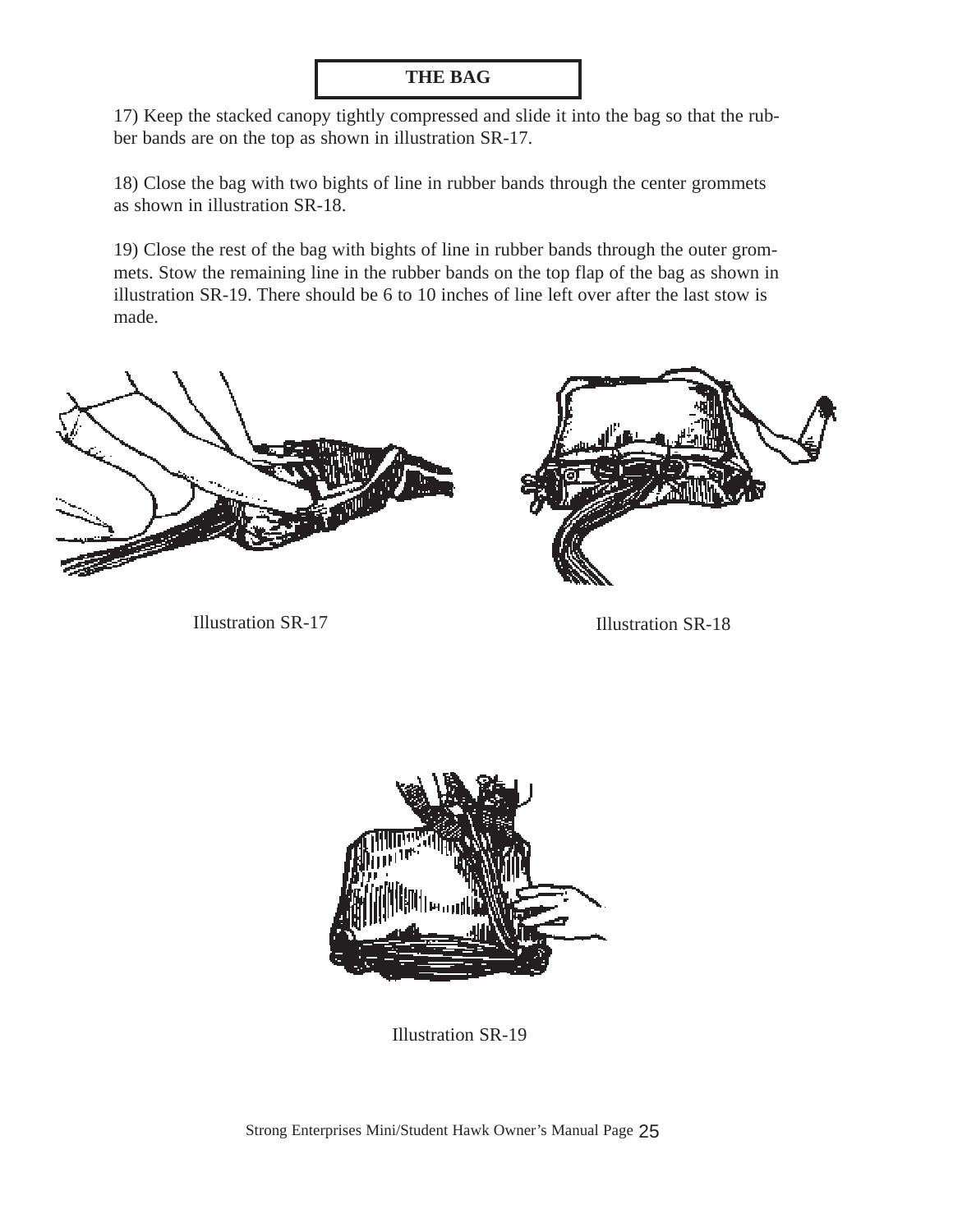#### **CLOSING THE CONTAINER**

20) Bring the bag over the rig and lay it on the main container. Run the risers straight down the reserve pack tray and fan the links as shown in Illustration SR-20 to avoid an uncomfortable lump. Mate the Velcro on the bottom outside of the reserve container to make neat corners.

NOTE: If you are installing an AAD, fan the risers to the inside of the pouch as shown in illustration SR-20.

21) Place the bag in the reserve container so that the lines are in the bottom of the pack tray (in the corners you've just made with the Velcro). Fold the bridle down over the bag. Thread closing loops and pull up cords through the grommets in the top sub flap. Next, thread through the bottom sub flap and secure with temporary pins. The bridle must come out between the top and bottom sub flaps on either side of the center grommet. The elastic loop goes through the center grommet in the top sub flap. Thread it through the middle grommet in the bottom sub flap and secure with a small bight of bridle (no more the 1 inch) as shown in illustration SR-21.



Illustration SR-20 Illustration SR-21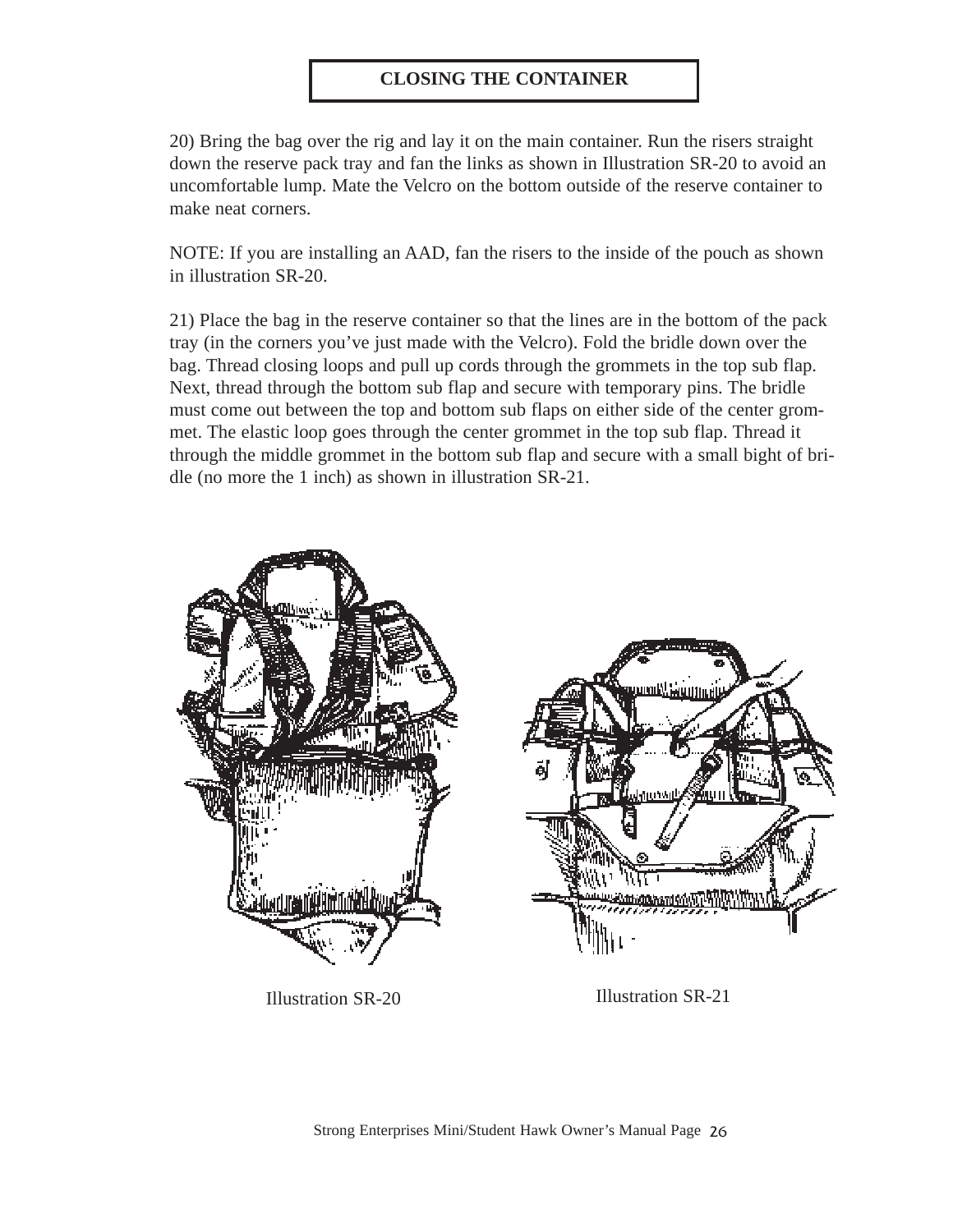22) Close the side flaps and secure with temporary pins as shown in illustration SR-22 Use a packing paddle or fid if necessary to wedge the bag neatly under the flaps.

23) S-fold the bridle neatly on top of the bottom sub flap and then split the stack into a V as shown in illustration SR-23.

24) Compress the pilot chute over the folded bridle and close the bottom flap as shown in illustration SR-24. To insure a neat pack job, keep the pilot chute centered on the sub flaps. Most of the pilot chute should now be held securely under the bottom flap. Only about 1/4 of the cap should be visible should be centered between the two grommets. (If you are installing an AAD, refer now to number 9 in the AAD INSTALLATION section of this manual located on page 29.)

25) Before closing the top flap, thread the ripcord cables under the Type IV webbing running across the flap. The longer cable goes to the wearer's right.

26) Close the top flap. Remove temporary pins and secure with ripcord pins. Log, and seal the right side. Count your tools.



Illustration SR-22 Illustration SR-23 Illustration SR-24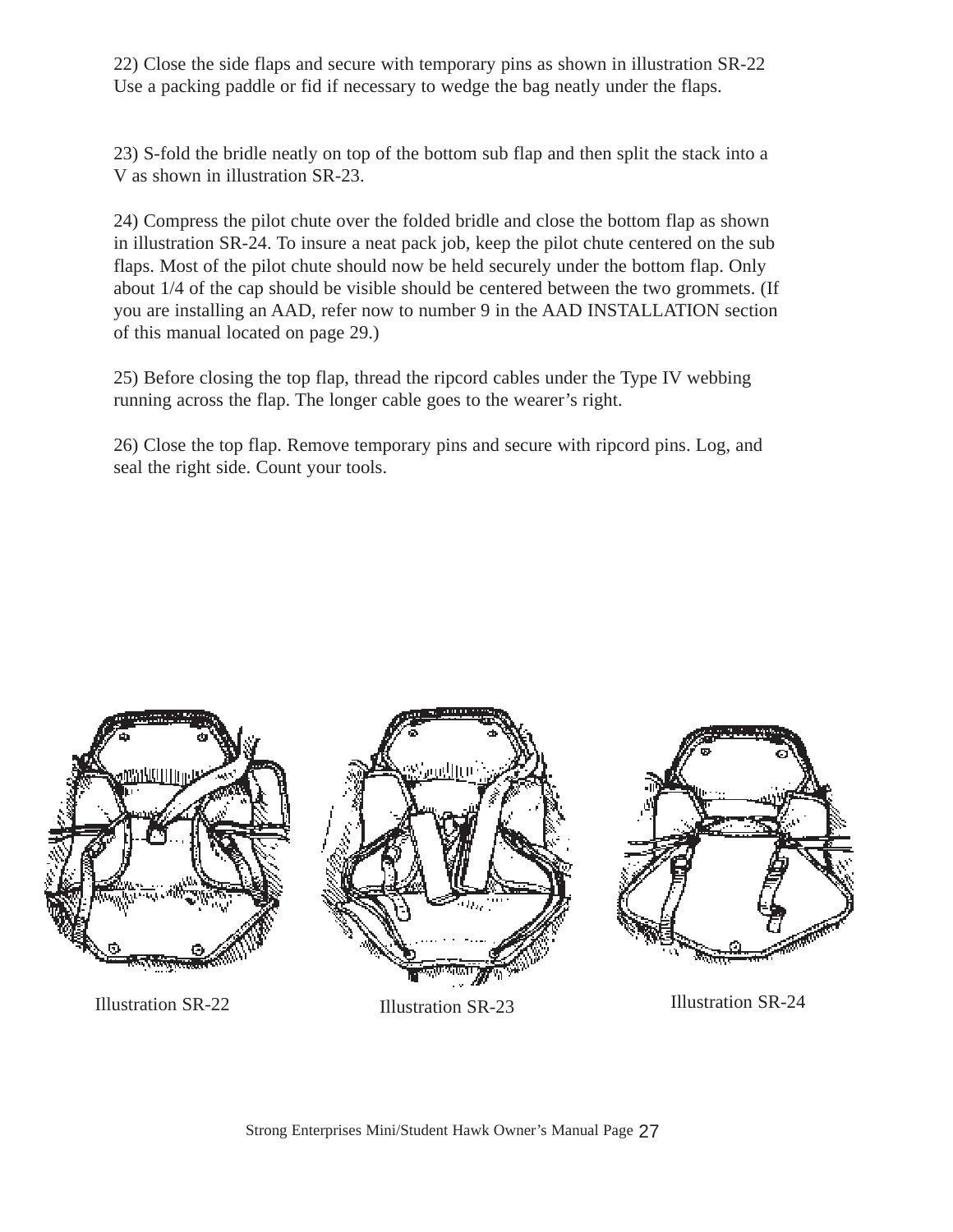#### **AAD INSTALLATION**

When an AAD unit is to be used on a Mini Hawk, you must first install the unit in the pack tray and the firing cable on the top flap. The reserve packing method is then identical to the normal method until its time to close the rig. When closing the rig, the AAD firing cable must be installed along with the reserve pins. These directions are to be used in conjunction with the regular reserve packing instructions.

1) Before starting with the reserve, slide the AAD unit (either Sentinel or FXC) into the black spandex pocket on the left side of the reserve pack tray. In both cases, the short firing cable should be on the right and the longer cable or housing on the left. The same pocket is used for either unit. The slim Sentinel will seem loose in the pocket, but will be held firmly in place when the reserve is packed.

2) Both the Sentinel and FXC have cables which must be attached to the top flap. For this, a clamp must be screwed into the top flap, to the right of the ripcord housing end as shown in illustration AAD-1. Because placement of the AAD clamp is critical, all Mini Hawks come with pre-drilled holes in the top flap. The holes are drilled through the plastic only, not the material. Find the holes by probing the area with a pin. When you've found them sear the material around them with a hot knife basting tip to expose the hole. Place the clamp over the end of the AAD cable housing and then push the screws through the clamp and the flap.



Illustration AAD-1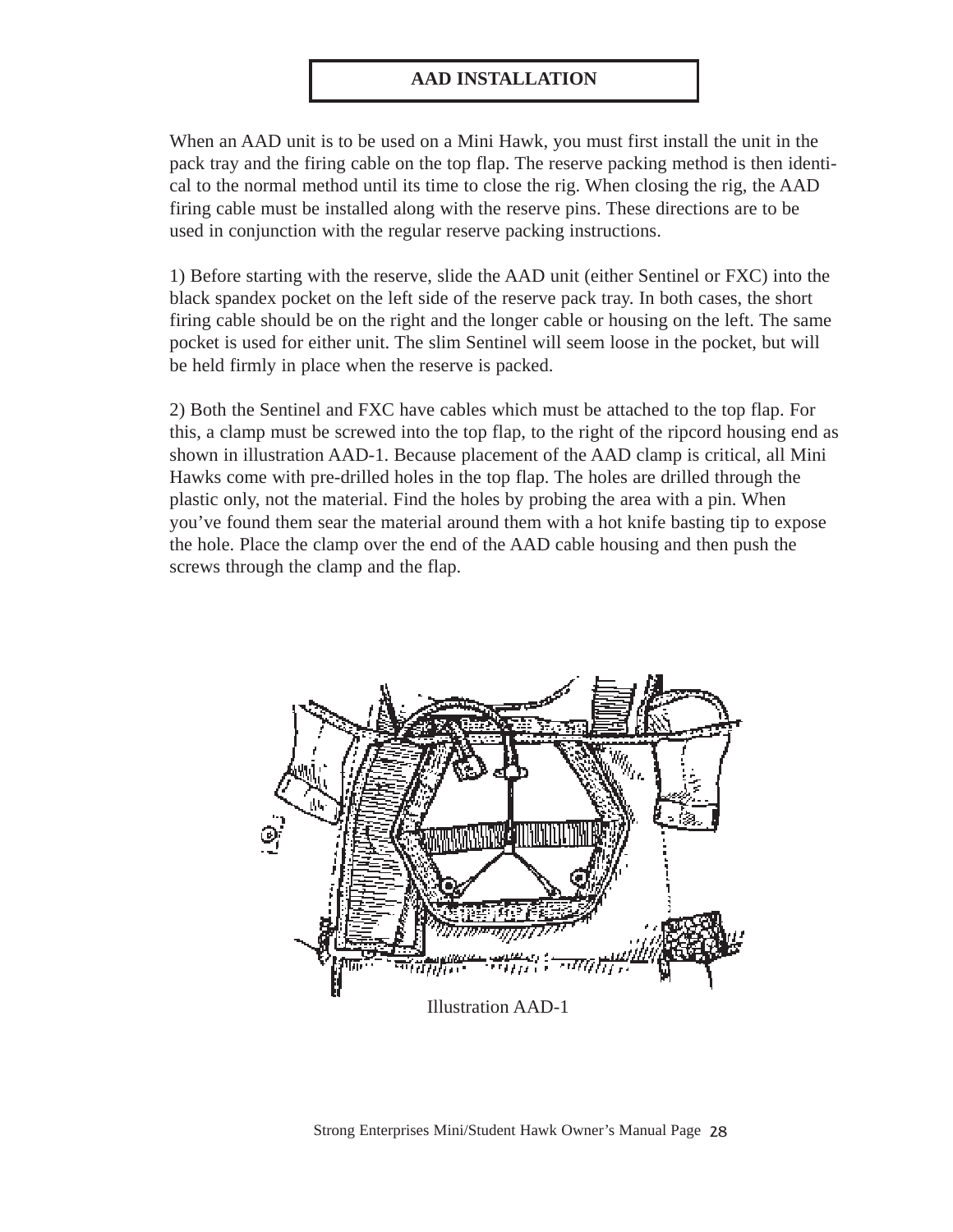3) Fasten the clamp screws on the back of the top flap with the large washers and nuts supplied by Strong Enterprises as shown in illustration AAD-2.

4) SENTINEL: Next to the firing cable housing is a long black plastic coated cable. Route this over the left shoulder and along the path of the Velcro channel running alongside the left main lift web. Mate the Velcro of the channel. Place the Sentinel sensing/calibration unit in its pouch and attach to the left diagonal and attach the cable ends as shown in illustration AAD-3.

5) Loop up the excess cable and tack it inside the Type IV webbing loop on the main lift web as shown in illustration AAD-4.

6) Return now to regular reserve packing instructions.



Illustration AAD-2 Illustration AAD-3 Illustration AAD-4



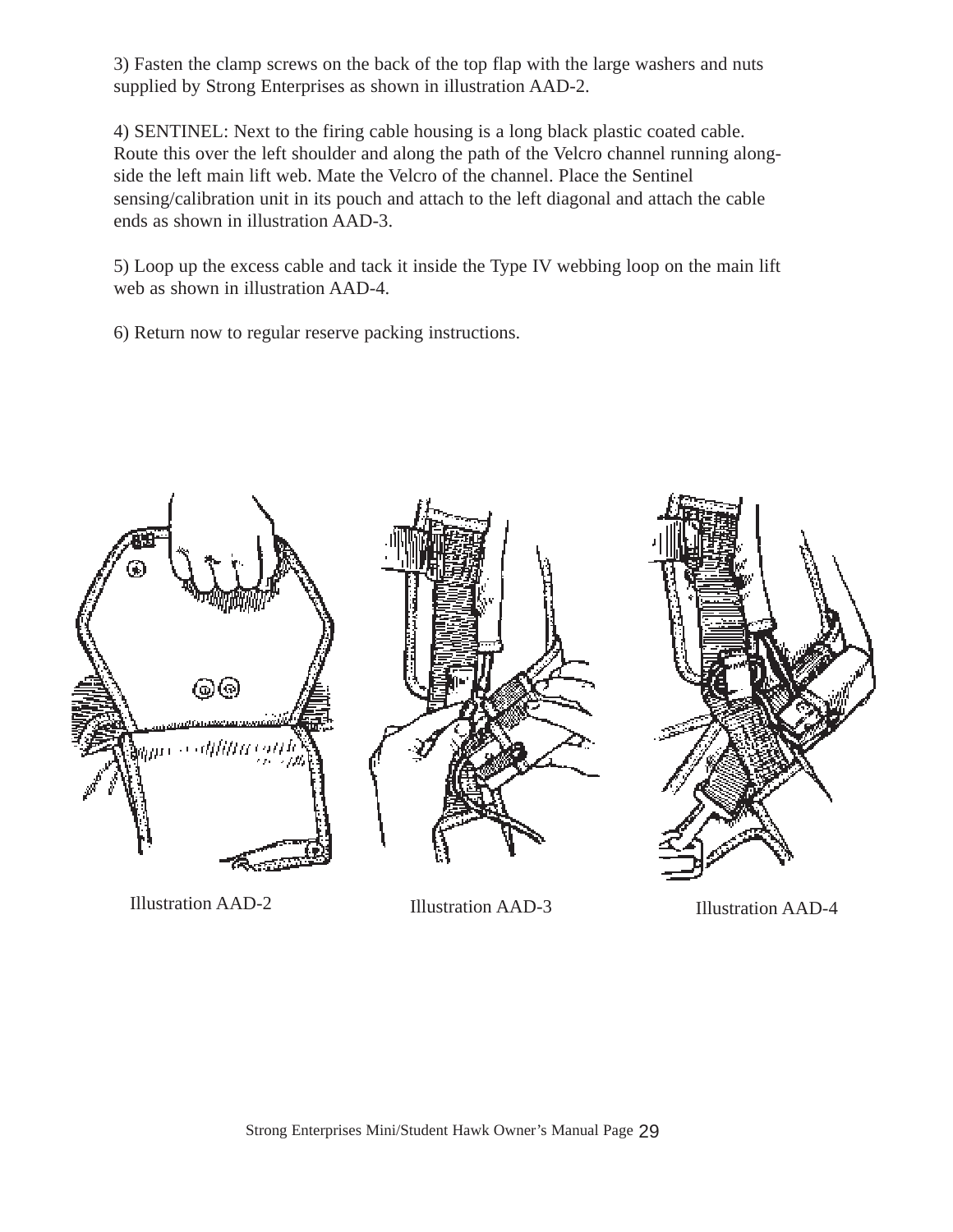7) FXC: The FXC "Y" ripcord cable extension is available in two sizes: a small hole variety and a large hole variety. The large hole version (FXC PN 411-00097/Strong PN 920603) must be used. Next to the firing cable housing is a long metal mesh housing with the FXC sensing/calibration unit on the bottom. Route this over the shoulder of the rig and along the path of the Velcro channel running alongside the left main lift web. Mate the Velcro of the channel. On the back of the sensing/calibration unit is a metal plane with screws on the side. Loosen these screws and slip the unit onto the Type IV webbing sewn onto the main lift web. Tighten the screws so that the metal plate holds the sensing/calibration unit firmly in place as shown in illustration AAD-5.

8) Return now to the regular reserve packing instructions.

9) You should now have all but the top flap of the reserve container closed. A specially modified ripcord must be used with the AAD. For the Mini Hawk, the proper ripcord is PN 61829012S.28012S. For the Student Hawk, the proper ripcord is PN 61329010S.28010S. It is different in that the cable extends beyond the pin shaft, giving the AAD cable end something to pull against. Thread the reserve ripcord through the Type IV webbing running across the top flap. The longer of the cables goes to the wearer's right. Close the top flap and secure with temporary pins. The AAD cable goes OVER the Type IV webbing. Slide the ripcord pins through the ends of the AAD cable. Replace temporary pins with ripcord pins as shown in illustration AAD-6. Install the pins so the they are set as far down in the closing loops as possible.

10) It is mandatory that you check the location of the clamp and function of the AAD on the packed rig.



Illustration AAD-5 Illustration AAD-6

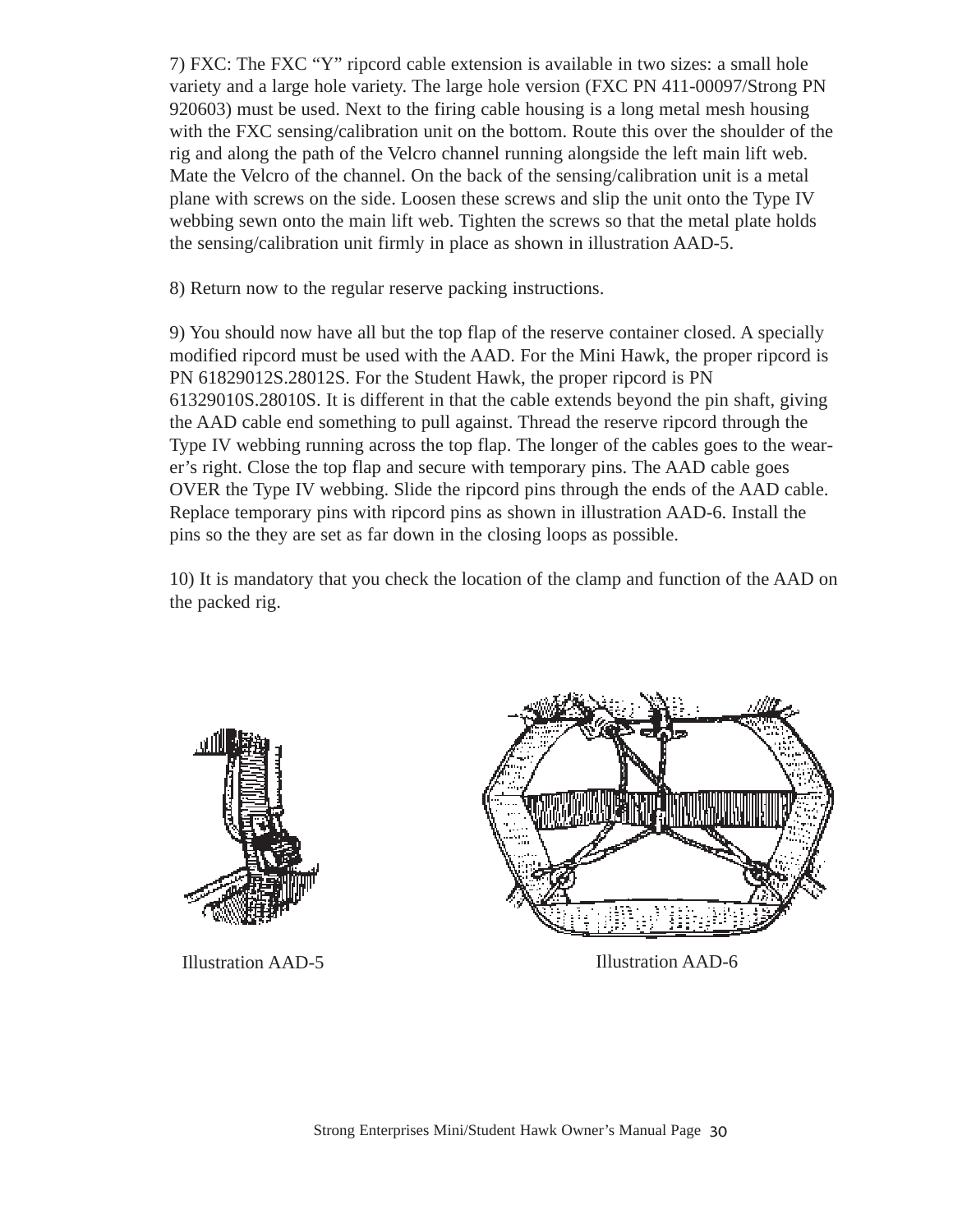#### **TESTING THE FXC**

Place the rig with the packed reserve in a large plastic bag. Set the Safety/Lockout knob on "JUMP". Squeeze the bag hard to rapidly increase the pressure inside and cause the unit to fire. Both pins must be extracted completely from their locking loops. NOTE: The FXC must be fired ONLY with a load provided by the packed reserve. After the test, re-close the container.

#### **TESTING THE SENTINEL**

Check the electrical circuit on the Sentinel using the test button on the unit according to the manufacturer's instructions.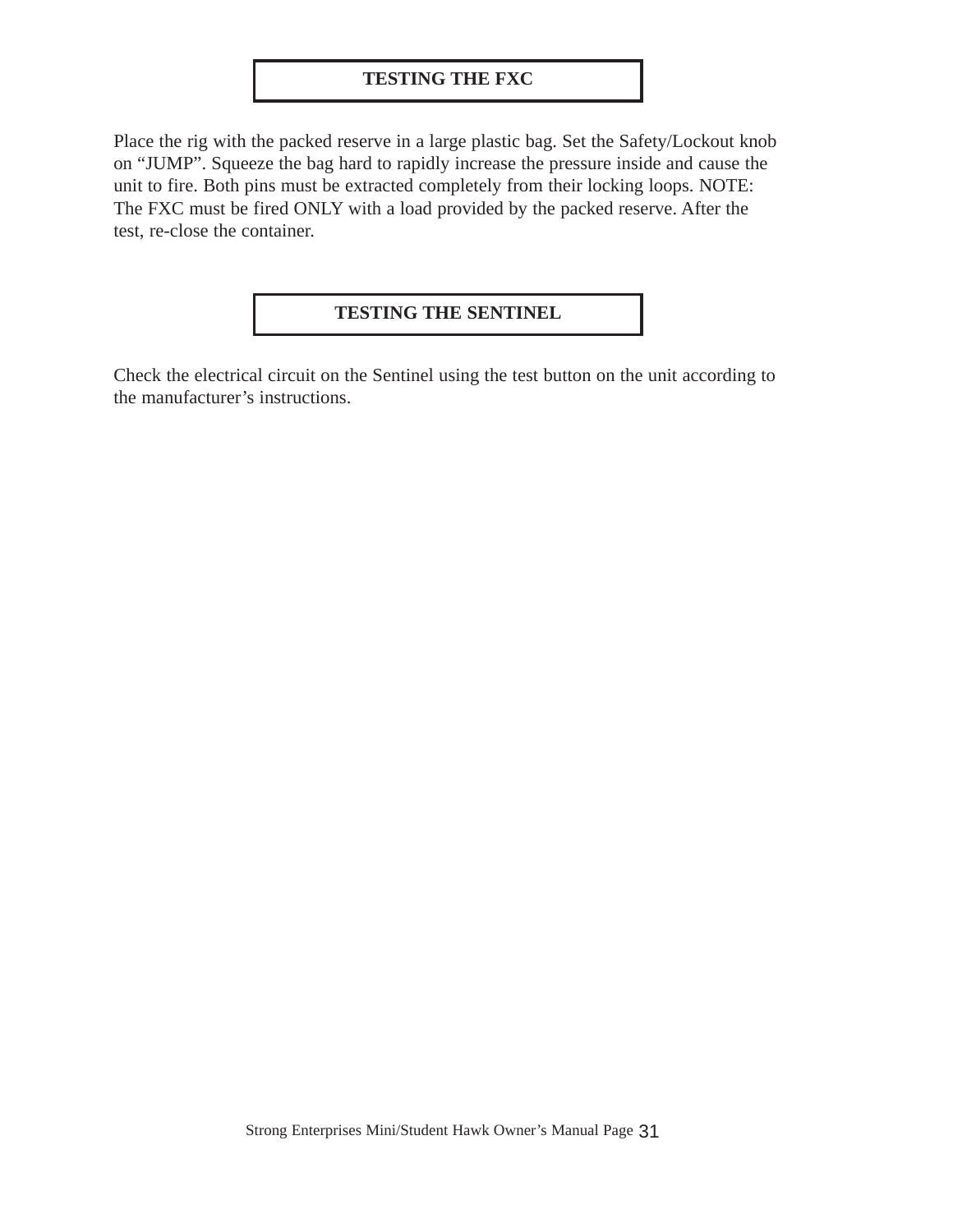#### **PACKING THE MINI HAWK AND STUDENT HAWK**

When packing a main that has been manufactured by Strong Enterprises into the Mini Hawk, it is important that these packing directions be followed carefully. The method shown here has been proven effective at providing comfortable openings. Use of any other method for the initial jumps on the canopy can result in very hard openings. After the canopy has been "broken in" (50-100 jumps), you may try other packing methods.

#### **ASSEMBLING THE MAIN**

It is not required that a rigger assemble a main parachute. However, if you are unfamiliar with the process, we strongly recommend that you have your main assembled by a rigger.

#### **ATTACHING SOFT TOGGLES**

1) When the canopy is straight and correctly installed on the risers, double check to see that the steering lines are clear, that each passes through the correct back slider grommet that corresponds with the correct riser.

2) Strong Enterprises main canopy steering lines are made with a finger trapped loop at the end of the steering line to facilitate attachment of the toggle. Thread one steering line through the guide ring on the riser and then through the grommet in the toggle. Start from the underside of the toggle (the side with Velcro®) as shown in illustration A-1. Position the loop snug around the grommet on the toggle.

3) When the toggle is installed, the steering line should run out the back of the toggle (the side with Velcro®).



Illustration A-1

When your main has been assembled, it should meet all these criteria: Strong Enterprises Mini/Student Hawk Owner's Manual Page 32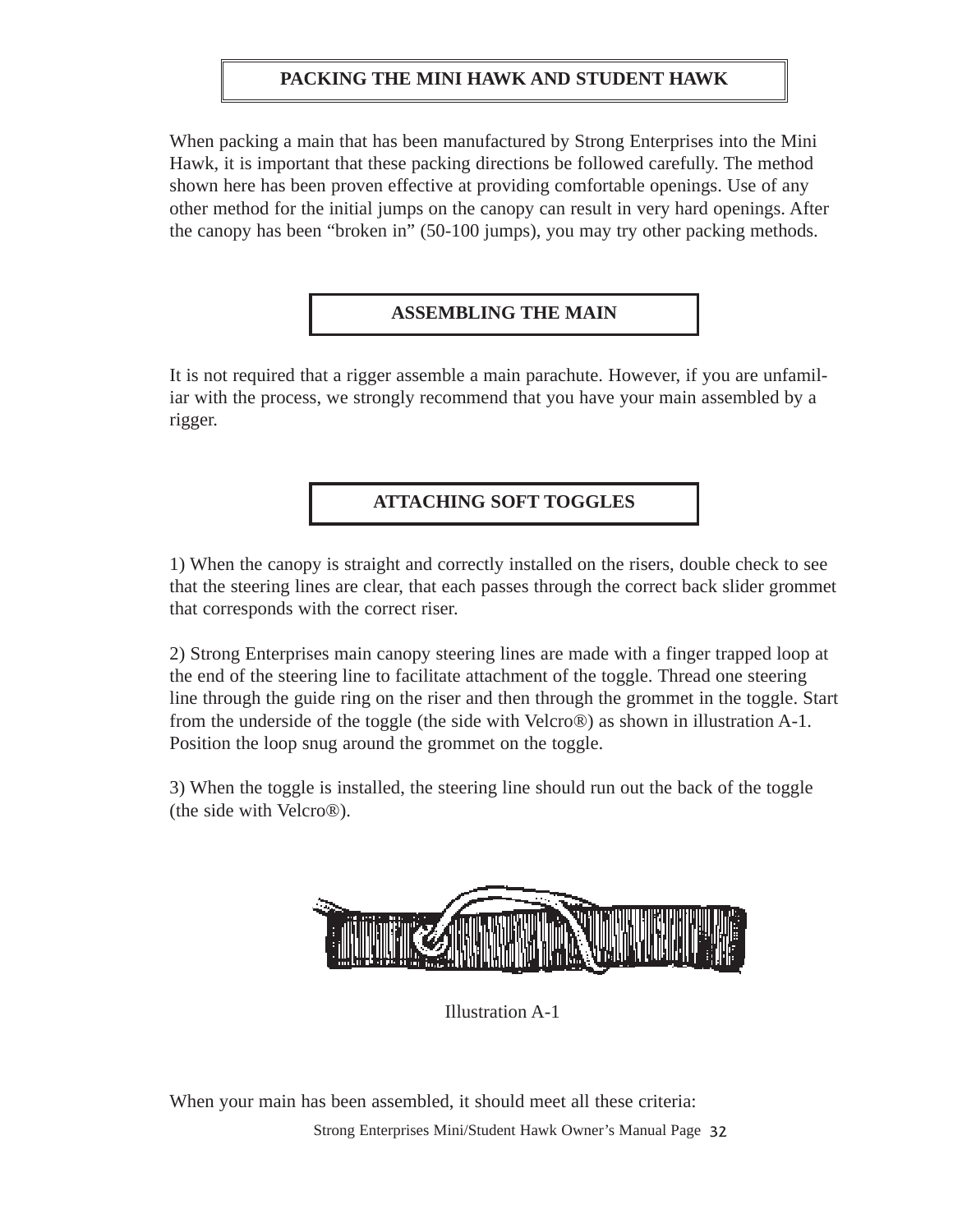A) Steering lines are clear of all other lines.

B) Each steering line passes through its correct rear slider grommet.

C) Each steering line passes through the guide ring on its correct riser.

D) The canopy is set up so that as the rig lays on the floor with the harness down, the nose of the canopy is also facing down (in other words, the canopy is facing forward).

E) All canopy lines are straight, with the front outside line leading directly to the outside of the link on the front riser etc... In other words, the whole canopy passes a thorough continuity check.

#### **ATTACHING 3-RING RISERS**

4) Thread each cable on the cutaway handle into its housing and mate the Velcro® on the handle to the Velcro® on the harness. Make sure the short cable goes through the short housing and the long cable through the long housing. The handle should be positioned as close to the ends of the housing as possible so that no cable is exposed.

5) When the canopy is straight and ready to be attached, the risers should be on the floor with the rings facing down. Pass the ring on the end of the riser through the large harness ring from above. Fold it back toward the canopy and risers as shown in illustration A-2



Illustration A-2

6) Thread the smaller ring through the middle ring as shown in illustration A-3 in the Strong Enterprises Mini/Student Hawk Owner's Manual Page 33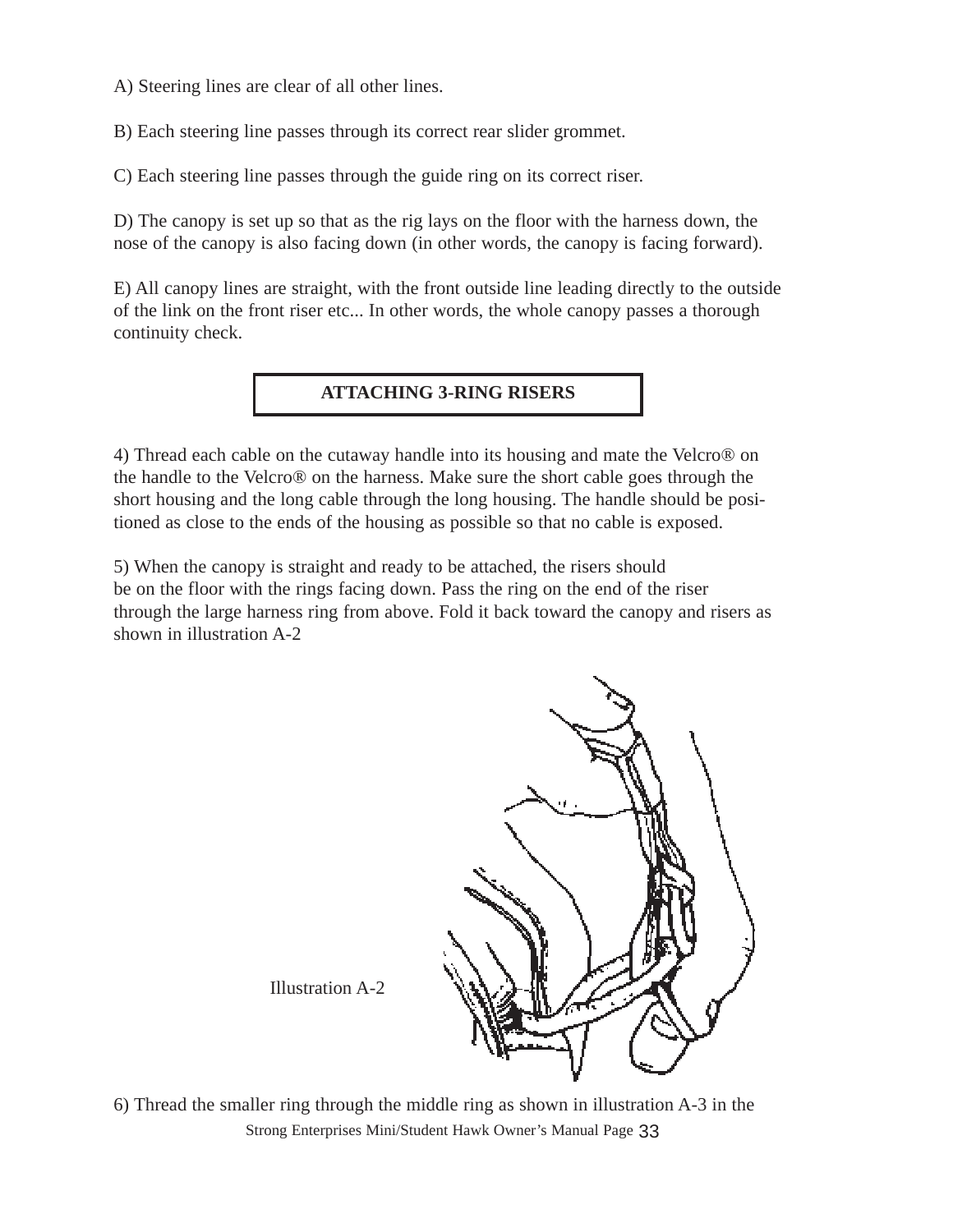same way, but make sure it doesn't pass through the large ring.

7) Bring the white loop over the small ring only and then through the riser grommet so it pokes out the back of the riser as shown in illustrations A-4 and A-5.



8) Hold the loop in place and thread it through the grommet on the end of the housing a Strong Enterprises Mini/Student Hawk Owner's Manual Page 34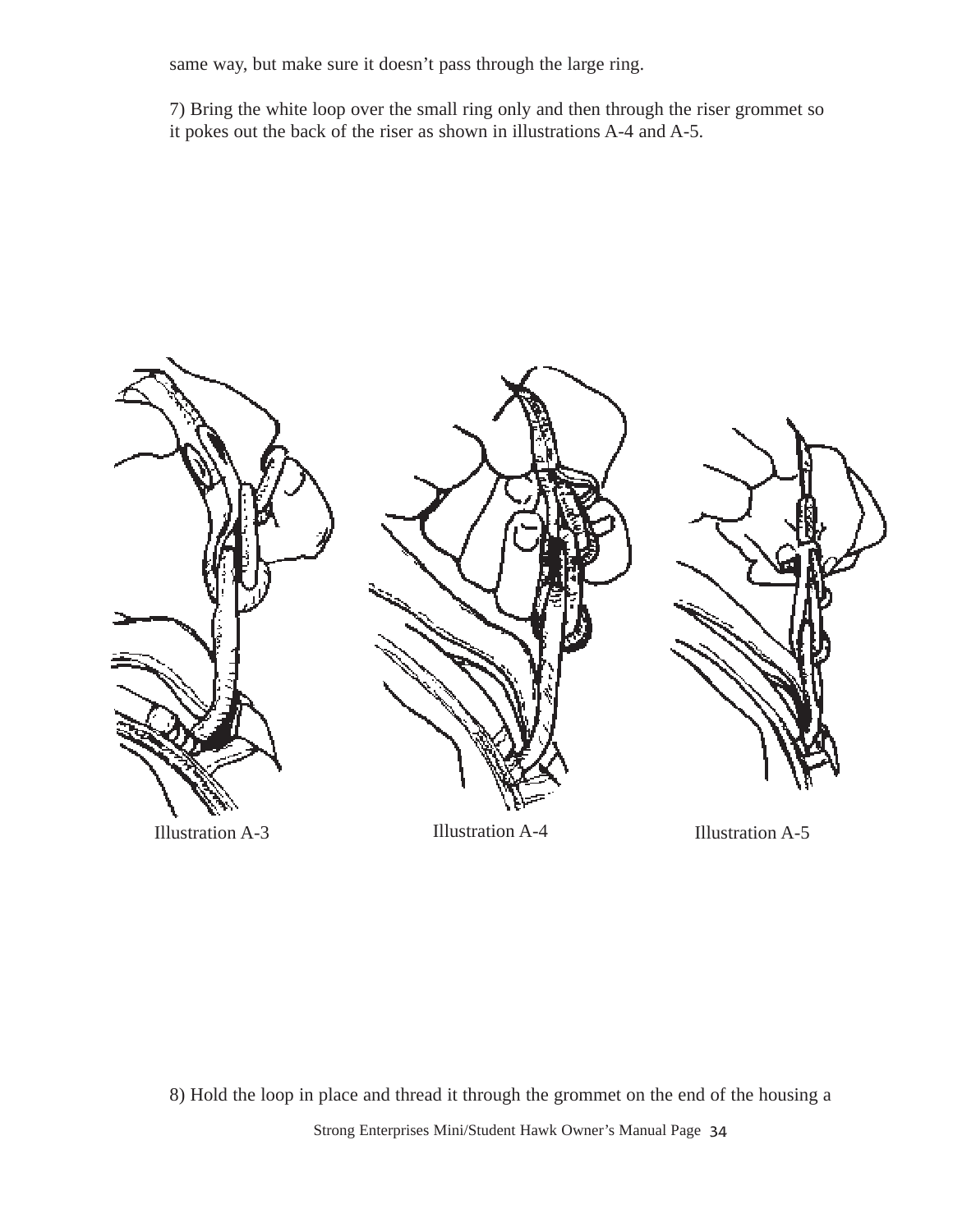shown in illustration A-6. The flat side of the cable housing grommet should be against the riser.

9) Thread the yellow cable through the white loop as shown in illustrations A-7 and A-8 making sure the loop isn't twisted. Be careful with the cable so you do not bend it too sharply or kink it.

10). Insert the free end of the cable in the channel on the back of the riser as shown in illustration A-9. Repeat the above steps with the other riser.

When finished, your 3-ring riser should look like illustration A-9. Check to see that each ring passes through only one other ring.



Illustration A-6 Illustration A-7







Illustration A-8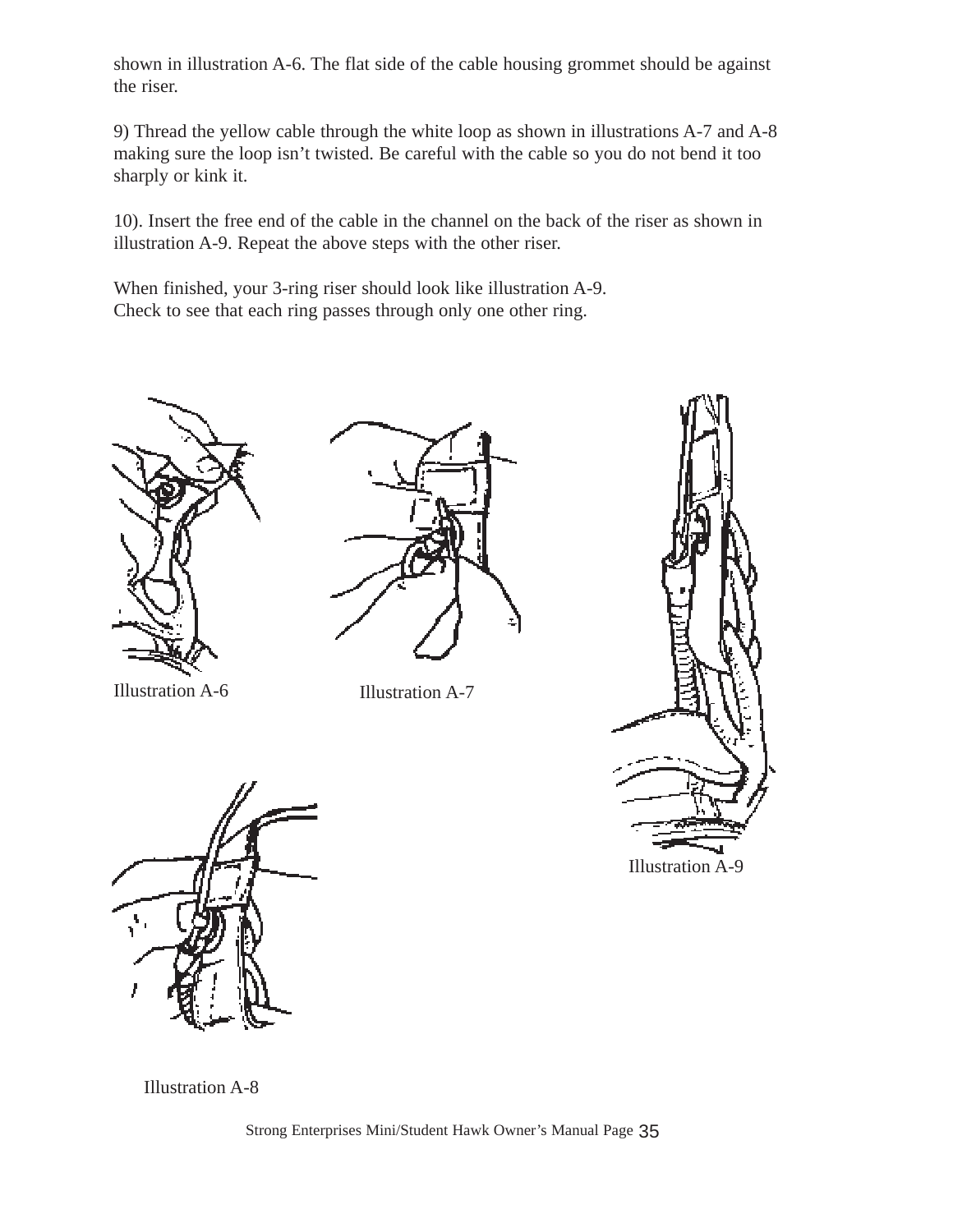#### **ASSEMBLING THE MINI HAWK DEPLOYMENT BAG**

11) Flake the canopy on its left or right side. Locate and expose the metal ring that is attached to the canopy bridle attachment point. Lay the deployment bag (mouth toward the canopy) in front of the bridle attachment point ring as shown in illustration A-10.

A) For installation of a hand deployed pilot chute, run the bridle through the grommet at the top of the bag from the top through the inside of the bag to the bottom of the bag towards the canopy as shown in illustration A-11.

1) Run the loop at the end of the bridle through the ring on the canopy bridle attachment point and pass it back up and through the grommet at the top of the bag as shown in illustration A-12.

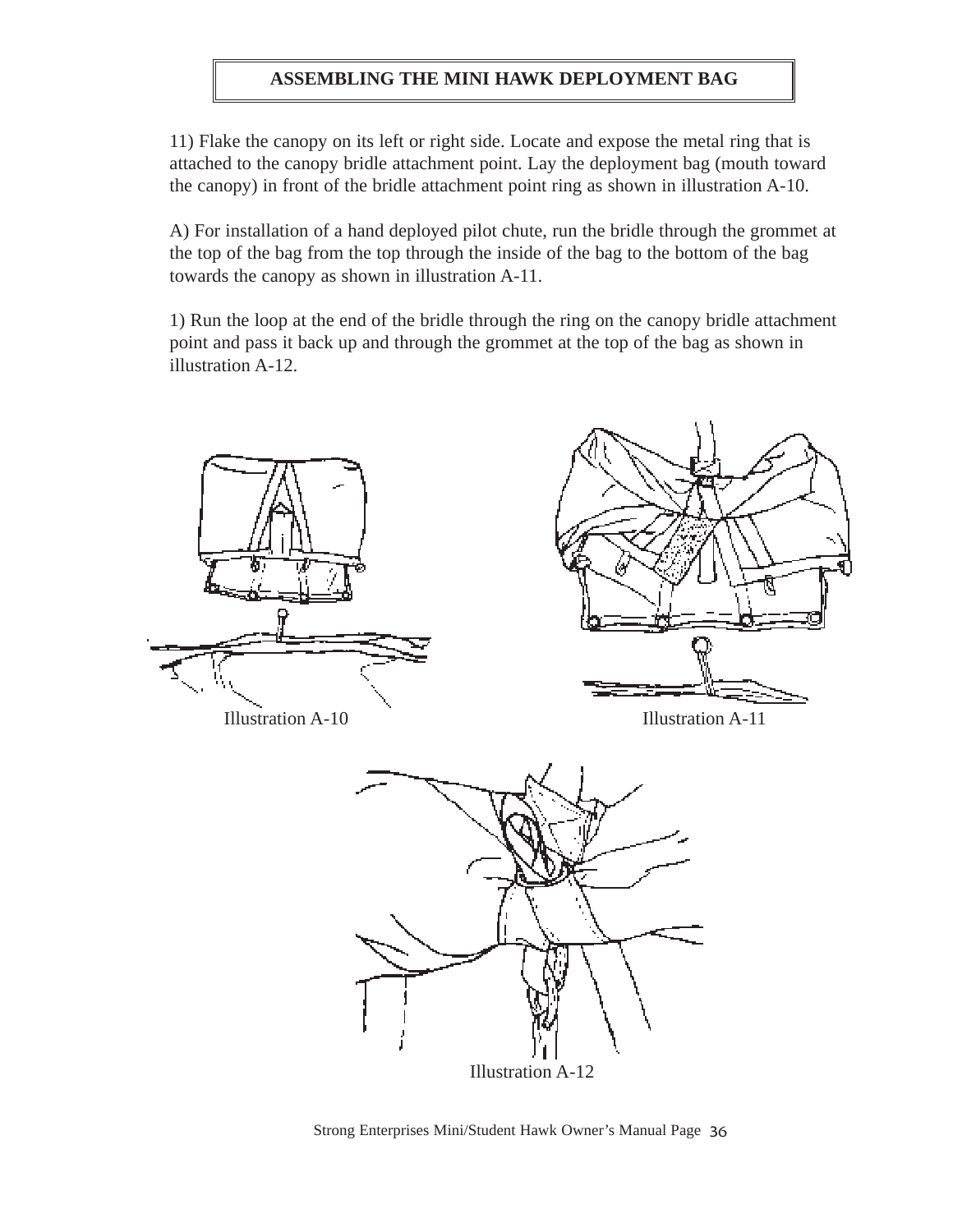2) Thread the entire pilot chute through the loop. Doing this will create a loose larks head knot at the deployment bag grommet. Pass the loose knot threw the grommet and tighten the larks head knot snug against the ring on the bridle attachment point as shown in illustration A-13.

B) For installation of a spring loaded pilot chute, install the bridle onto the ring located on the canopy bridle attachment point with a larks head knot. Pass the bridle threw the mouth of the bag and the grommet located on the top of the bag and secure the bridle to the pilot chute using a larks head knot as shown in illustration A-14.



Illustration A-14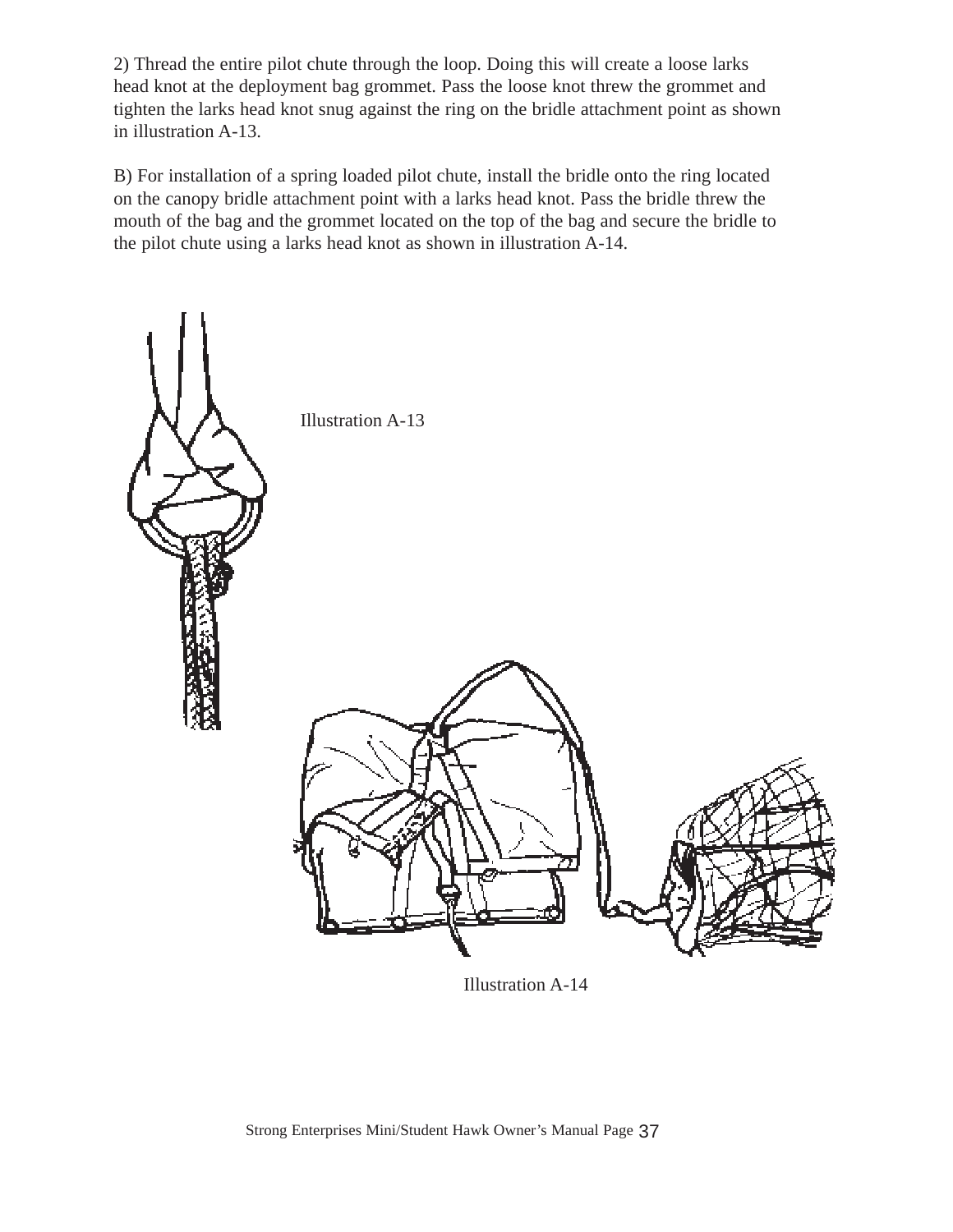#### **ASSEMBLING THE STUDENT HAWK DEPLOYMENT BAG**

12) When using the following deployment methods: hand deploy pilot chute, spring loaded pilot chute, ripcord activation, ripcord activation with assisted freefall main release and conventional static line, the assembly procedure is as follows.

Attach the 13 inch bridle (short bridle) to the deployment bag at the attachment loop located at the top of the bag using a larks head knot. Route the other end of the short bridle through the grommet on the deployment bag and secure it to the #5 rapide link located on the bridle attachment point as shown in illustration A-15. Attach the long bridle or static line to the same attachment loop as the short bridle, located on the deployment bag using a larks head knot as shown in illustration A-16.

13) Attachment procedure when installing the drogue system.

Attach the drogue bridle to the attachment loop located at the top of the deployment bag using a larks head knot as shown in illustration A-17. Route the deflation line directly through the grommet at the top of the bag securing it to the #5 rapide link located on the bridle attachment point as shown in illustration A-18.



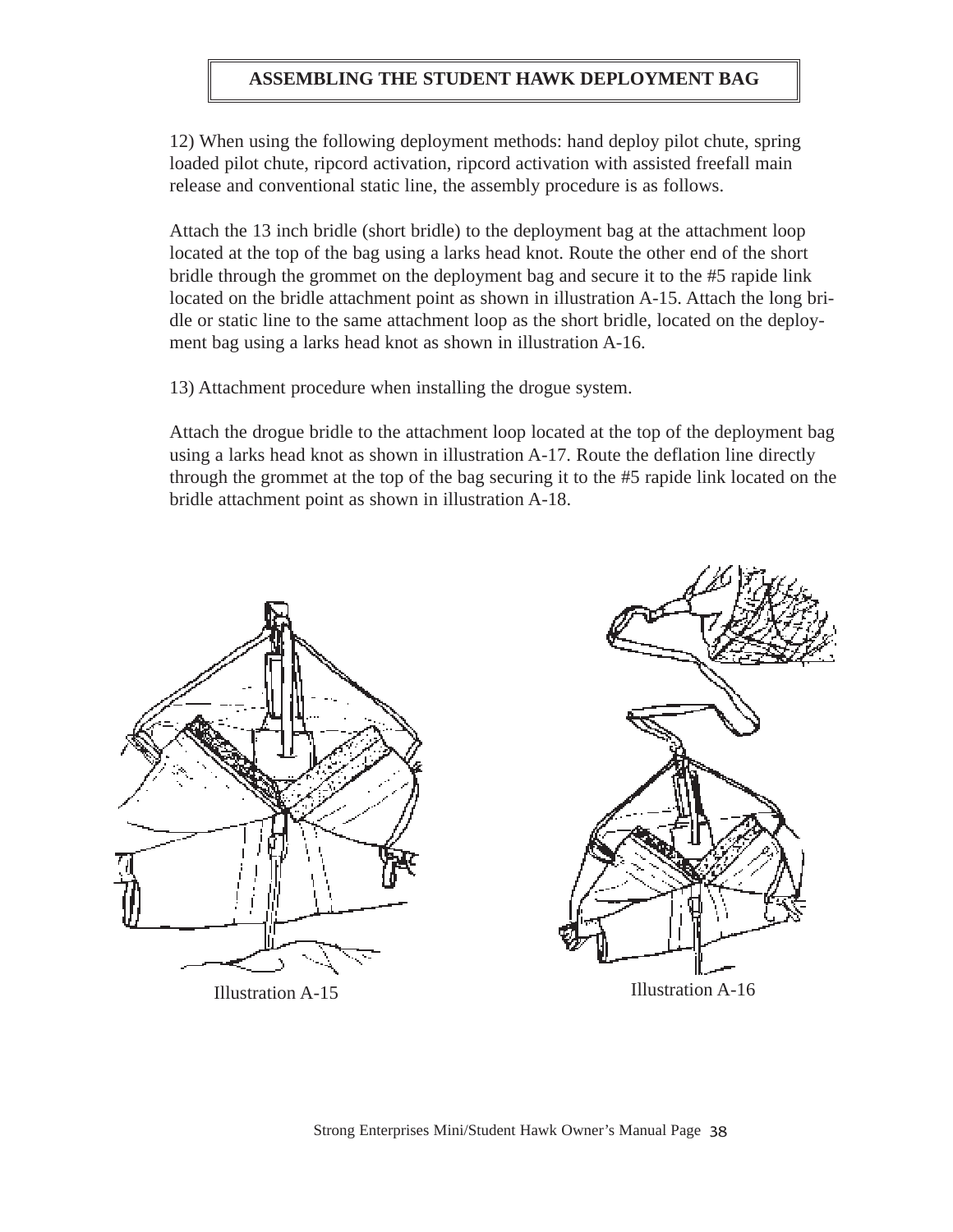

Illustration A-18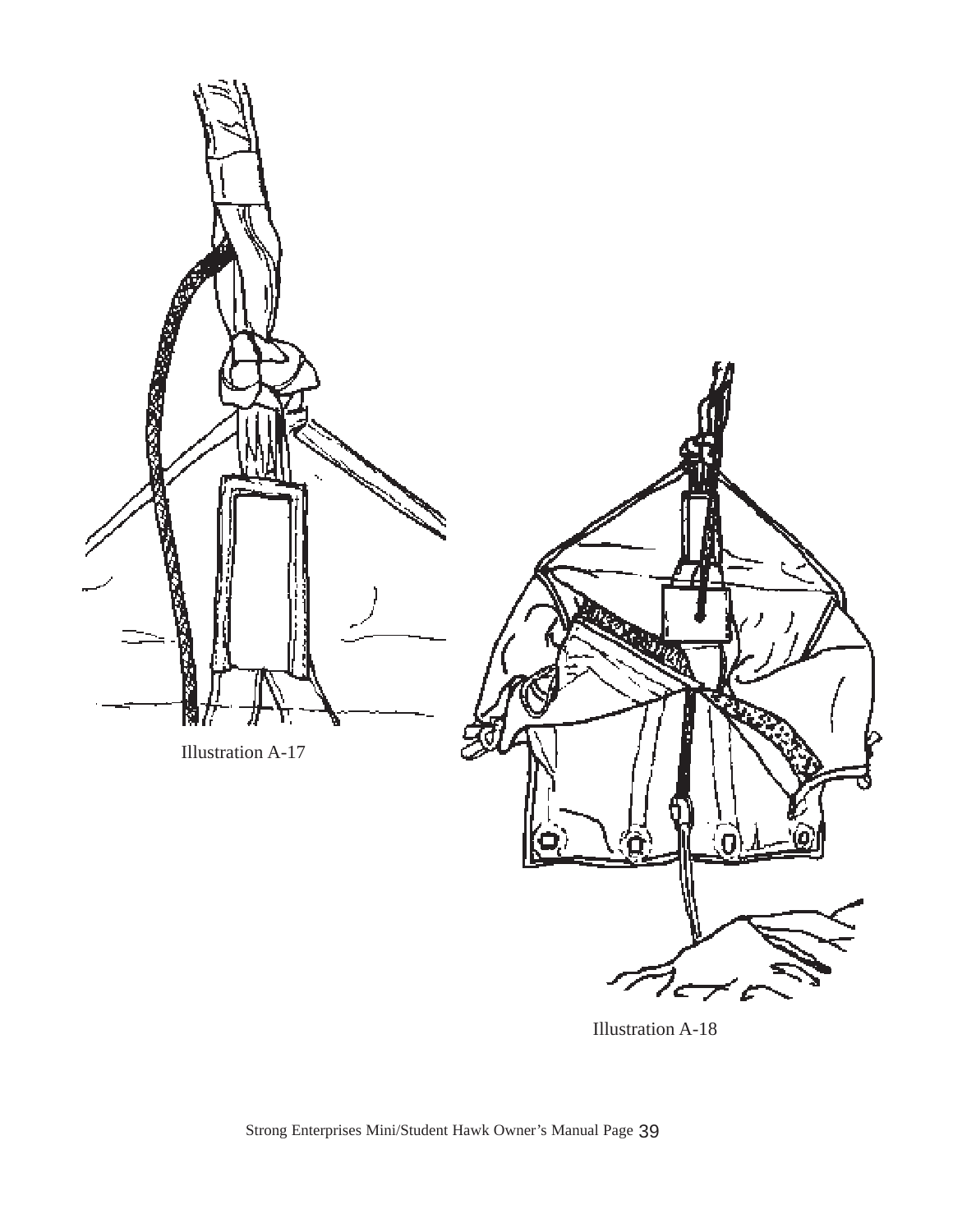#### **PACKING THE MINI HAWK AND STUDENT HAWK MAIN**

1) Run a very thorough continuity check to be sure the canopy is straight. Flake the canopy on its left or right side. Make sure the nose of the canopy is clear, then fold it over to the A-lines as shown in illustration M-1.

2) FOLD (do not stack) the canopy again half way between the A-line group and the Bline group as shown in illustrated in M-2. Continue with one more fold to the B-line group as illustrated in M-3. At this point the A-line should be laying directly on top of the B-line group.



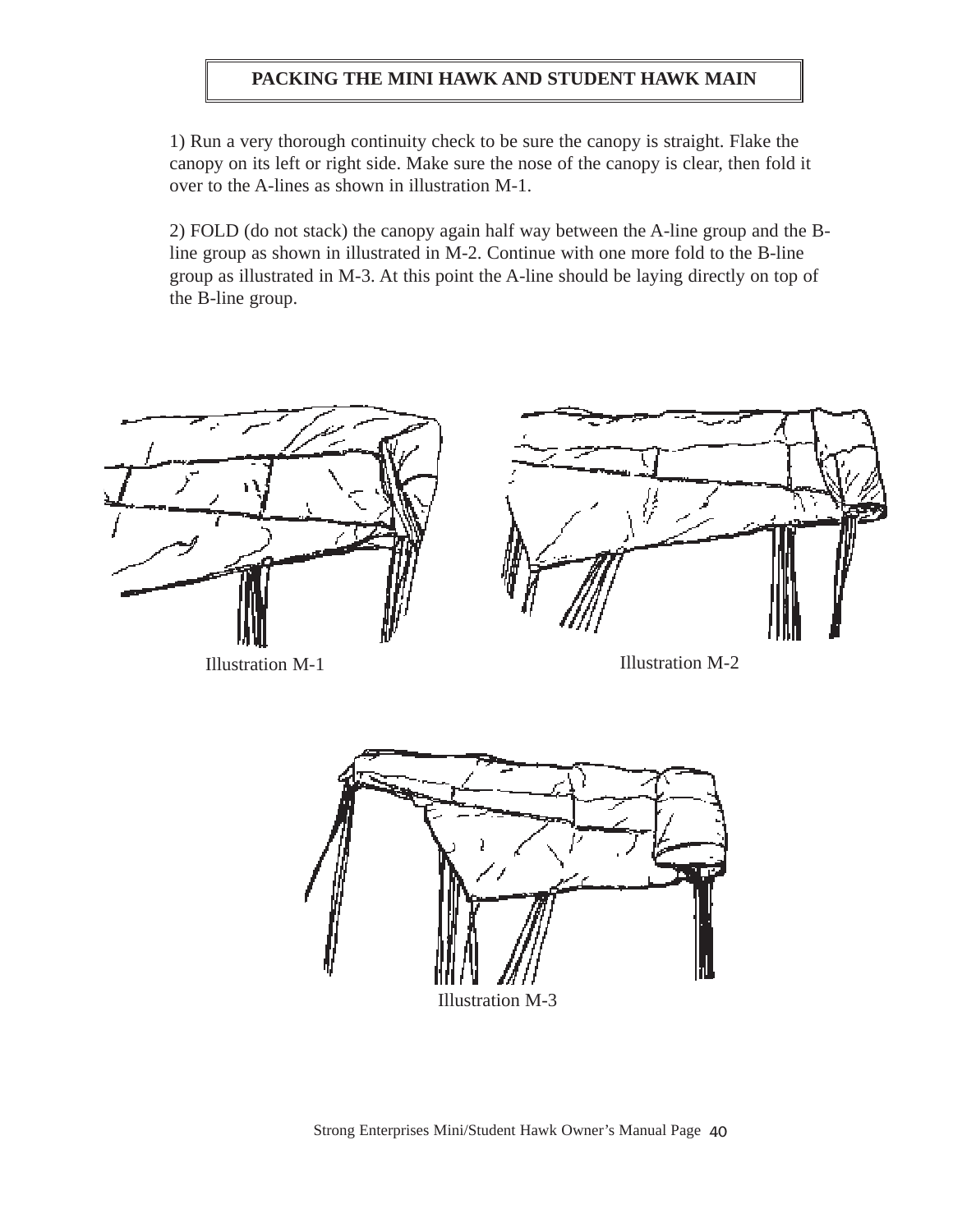3) Moving to the tail, fold the steering lines on top of the C-lines. The steering line attachment points should rest on top of the C-line slider stops as shown in illustration M-4.

4) Set the brakes. To do this, pull the toggle down till the finger trapped loop on the steering line is at the guide ring on the riser (the steering line must be through the guide ring). Pull the loop just through the ring, then thread the loop on the riser through BOTH the loop on the steering line and the ring. Thread the stiff section at the top of the toggle through the riser loop as shown in illustration M-5.

5) S-fold the excess steering line and tuck just below the riser grommet as shown in illustration M-6. Attach toggle firmly to Velcro® on riser. Repeat procedures 5 and 6 on the other riser.





Illustration M-6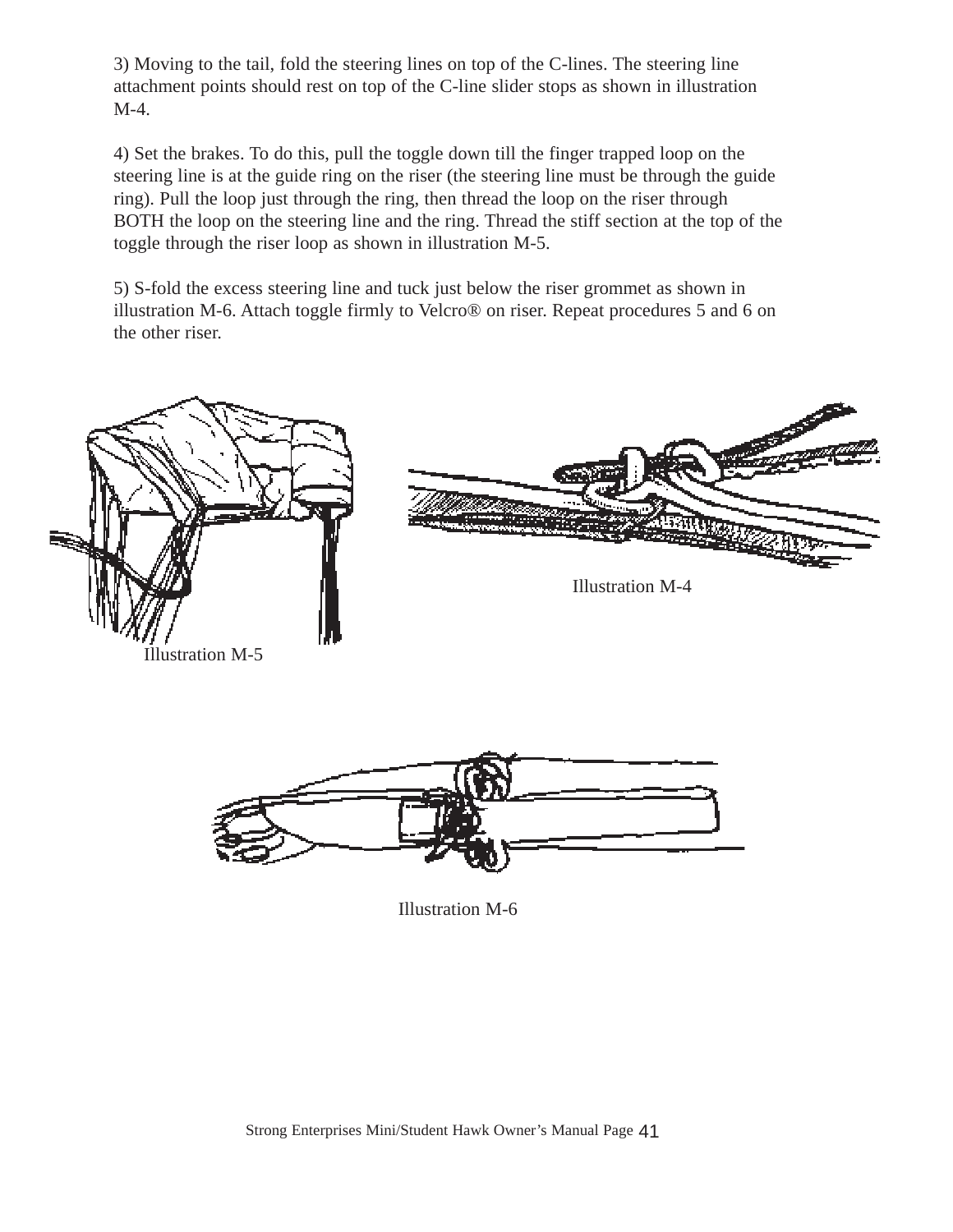6) Move back to the tail section of the canopy and take up any slack in the suspension lines so they are straight and even. Fold the D-lines over on top of the C-lines as shown in illustration M-7.

7) Pull the slider up and tuck it between the stabilizers as shown in illustration M-8.

8) Fold the entire tail section into the center of the canopy, and then flop the whole nose section on top of that as shown in illustrations M-9 and M-10.



Illustration M-7 Illustration M-8





Illustration M-9



Illustration M-10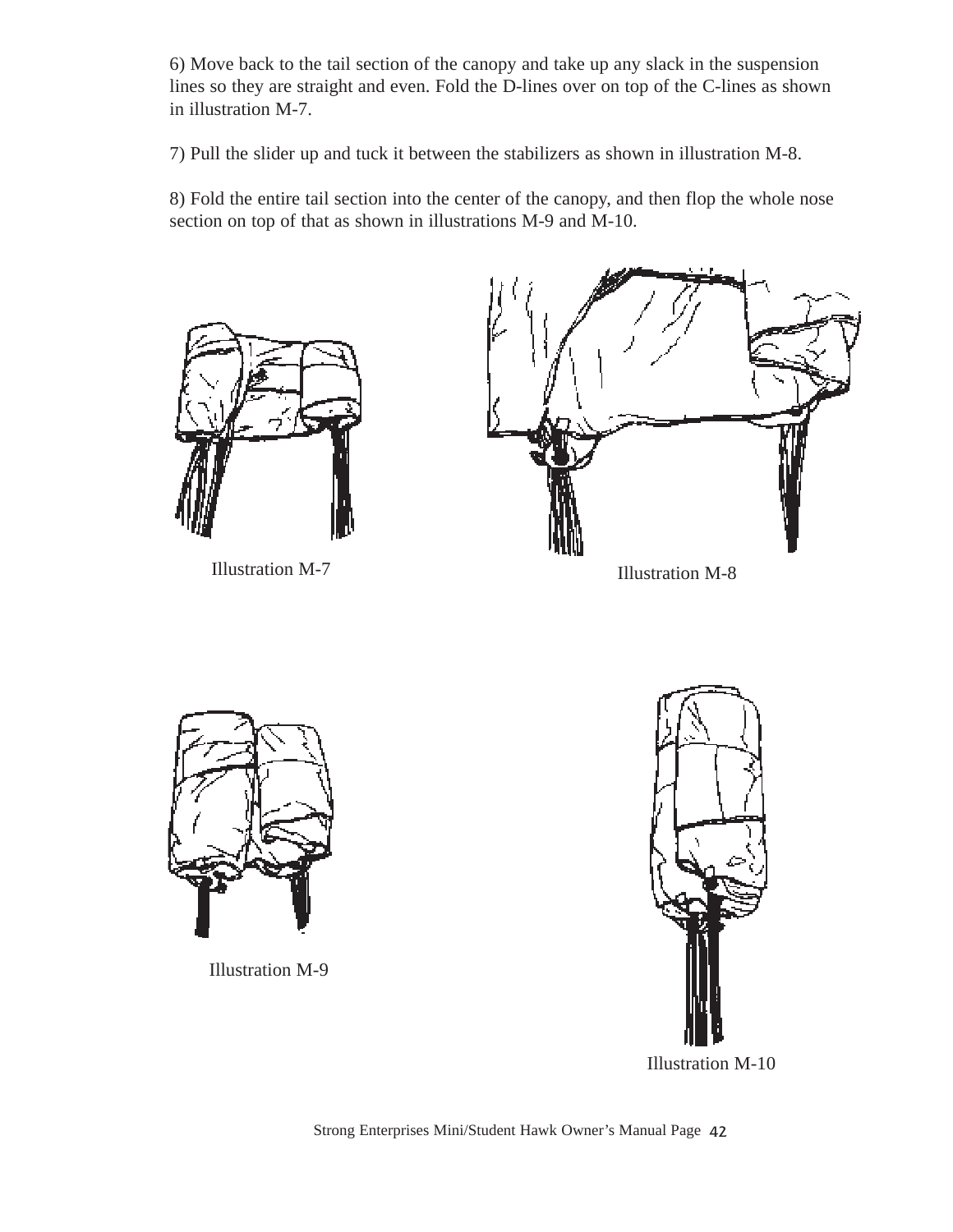9) Expelling the air from the canopy at this point will result in a neat pack job.

10) Hold all the steering lines at the base of the canopy in one hand and fold about 10" up on top of itself as shown in illustration M-11.

11) Folding the canopy back over itself, making one S-fold in the canopy on top of itself as shown in illustration M-12.



Illustration M-11



Illustration M-12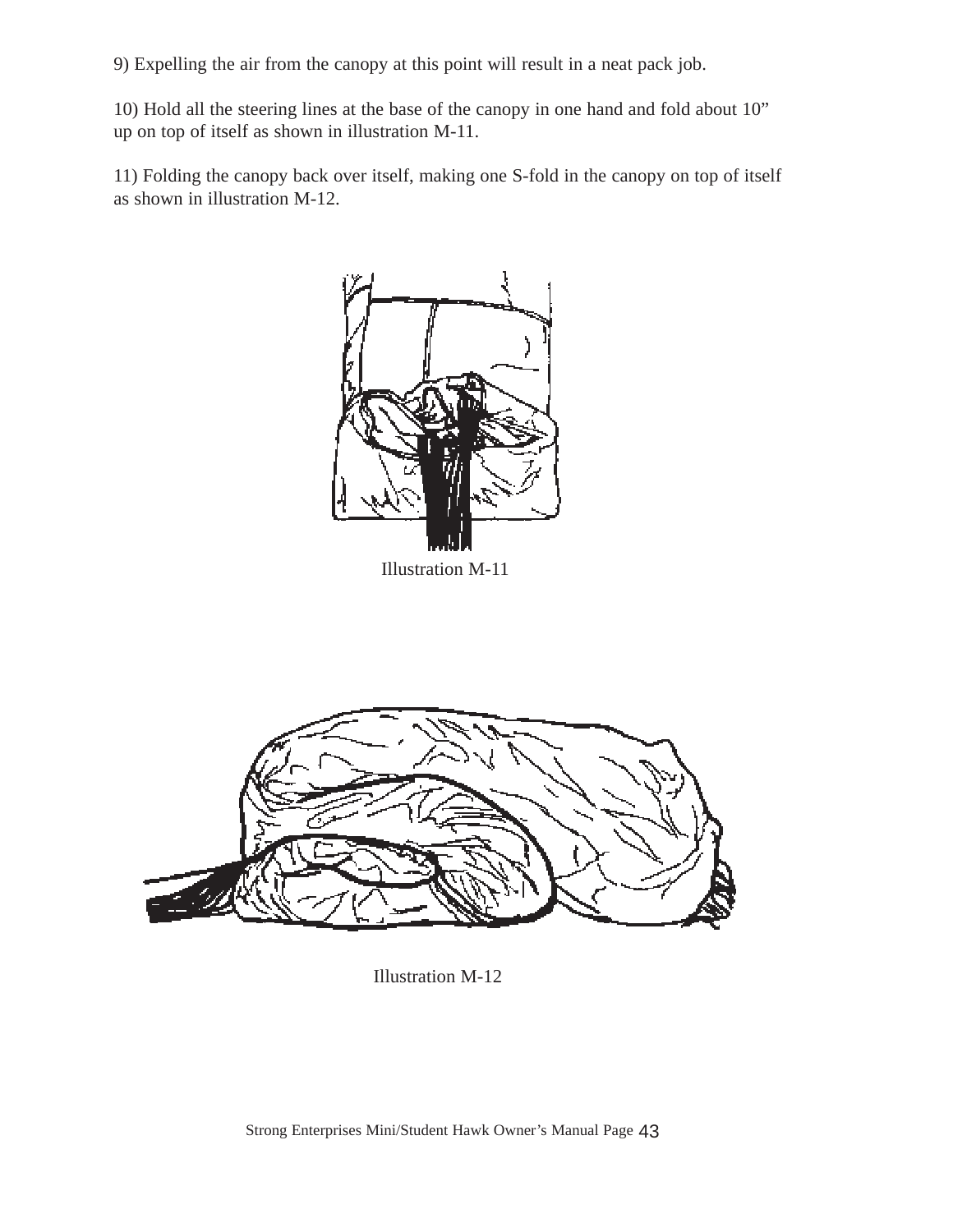12) Place your knees up against the edge of the stack and roll the remaining canopy inside the S-fold as shown in illustration M-13.

Expose the steel ring that is attached to the bridle attachment point on the canopy.

13) The canopy is now stacked and ready to slide into the bag.

14) Keeping the bundle tightly compressed, slide the canopy into the deployment bag and mate the Velcro® on the top of the bag.

If you are packing a Student Hawk, refer now to number #1 of STOWING THE LINES ON THE STUDENT HAWK on page 52 of this manual.



Illustration M-13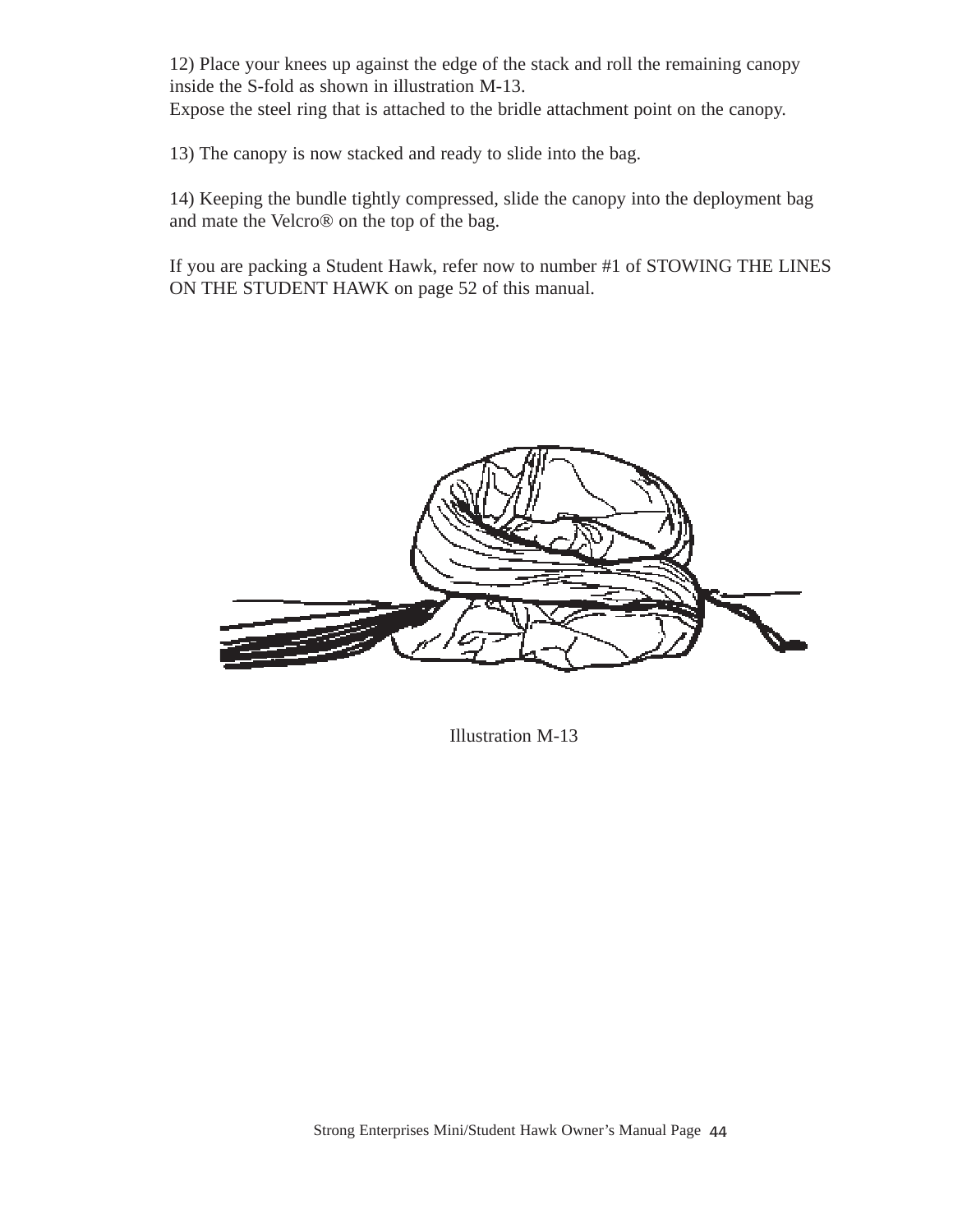#### **STOWING THE LINES ON THE MINI HAWK**

15) Close the bag with the four locking stows at the mouth of the bag starting at the center and working out (the Student Hawk has two) as shown in illustration M-14.

16) Continue stowing the lines as shown in illustration M-15.



Illustration M-14



Illustration M-15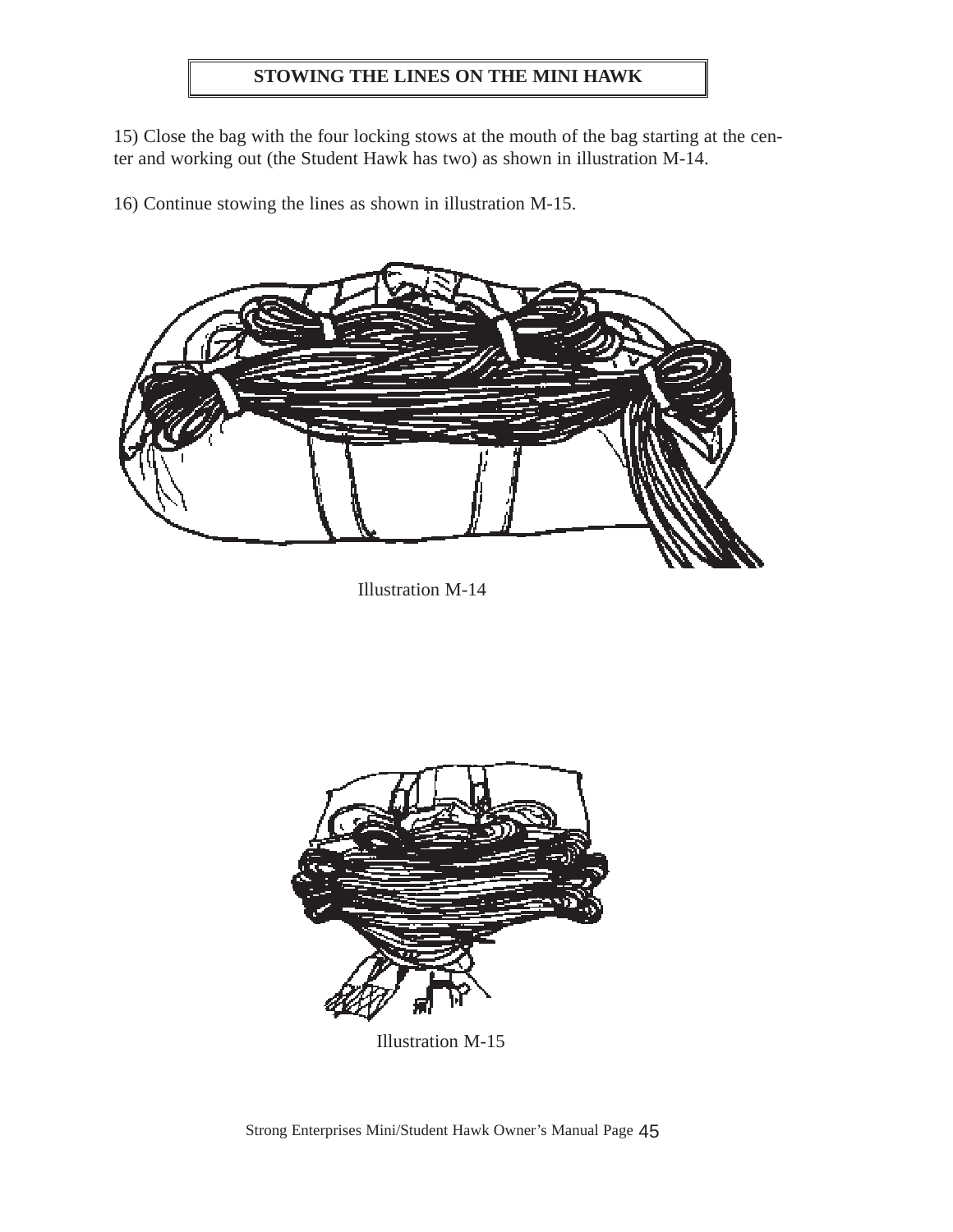#### **CLOSING THE MAIN CONTAINER ON THE MINI HAWK**

17) Pick up the bag and lines carefully and place them below the container. Run the risers along the side of the rig and straight down the sides of the main pack tray as shown in illustration M-16.

18) Pick up the bag carefully and place it in the pack try so that the lines are at the bottom of the container, as shown in illustration M-17. Run the bridle up over the reserve container to the right.

Go now to the section describing the deployment method on your Mini Hawk, either hand deploy or ripcord.



Strong Enterprises Mini/Student Hawk Owner's Manual Page 46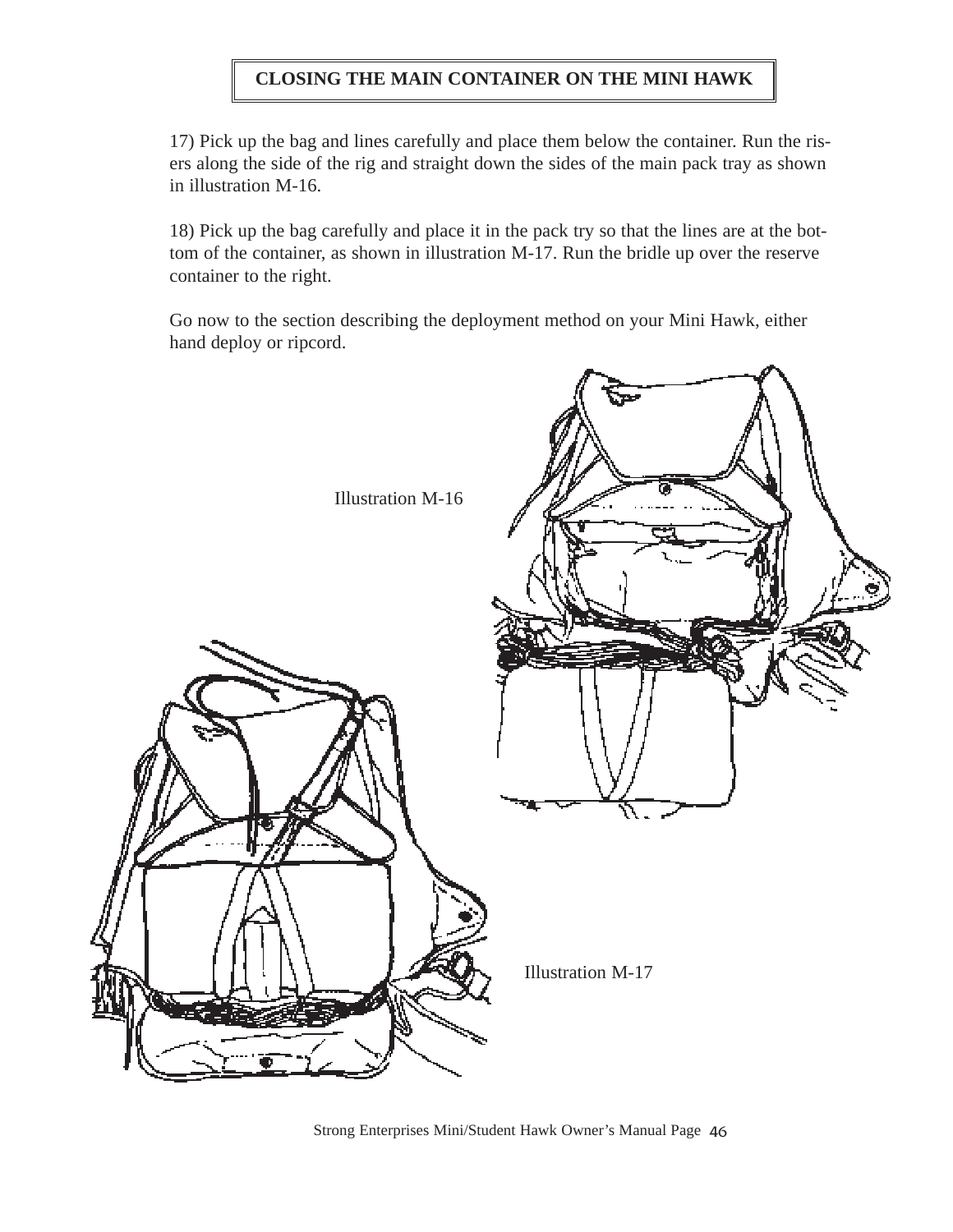#### **HAND DEPLOY**

1) Thread the pull up cord through the closing loop located at the bottom flap grommet. Run the bridle down over the bag and flap on the right side. The bridle should come out under the right side flap as shown in illustration HD-1. Close the container in the following sequence, bottom, top, left side, right side and secure with the curved pin located on the bridle.

2) Close the Velcro® tabs on the bridle as shown in illustration HD-2.

3) Fold the bridle back over itself as shown in illustration HD-3.



Illustration HD-1





Illustration HD-3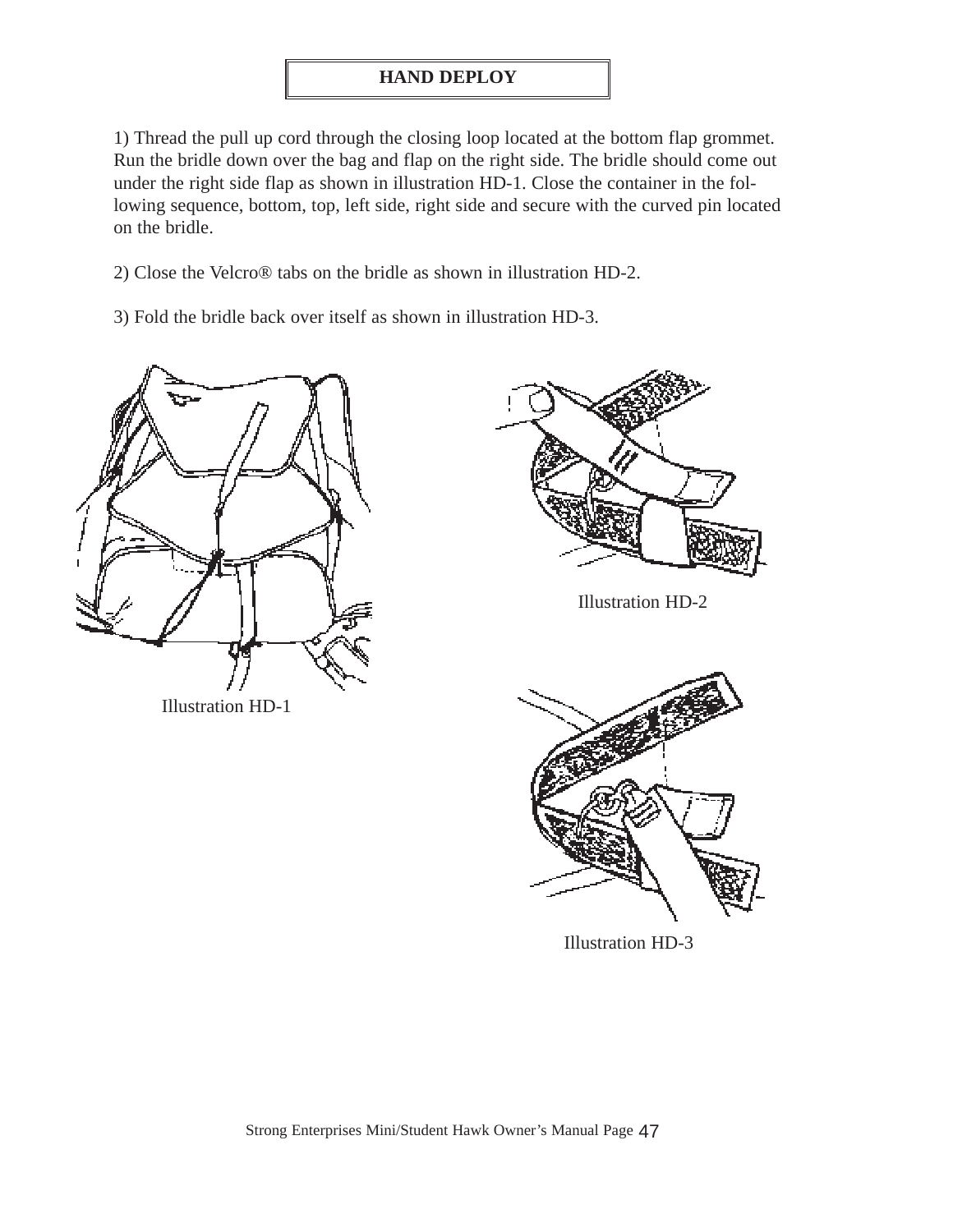4) Run your hand down the bridle and find the beginning of the Velcro®. Attach this end to the hook Velcro® on the right side flap of the rig. Tuck the excess bridle under the flap as shown in illustration HD-4.

5) Turn the rig on its side and mate the bridle to the Velcro® track running along the side flap tab and the leg strap as shown in illustration HD-5.

6) Lay the pilot chute out next to the leg strap, mesh side up and S-fold the bridle on the mesh as shown in illustration HD-6.



Illustration HD-6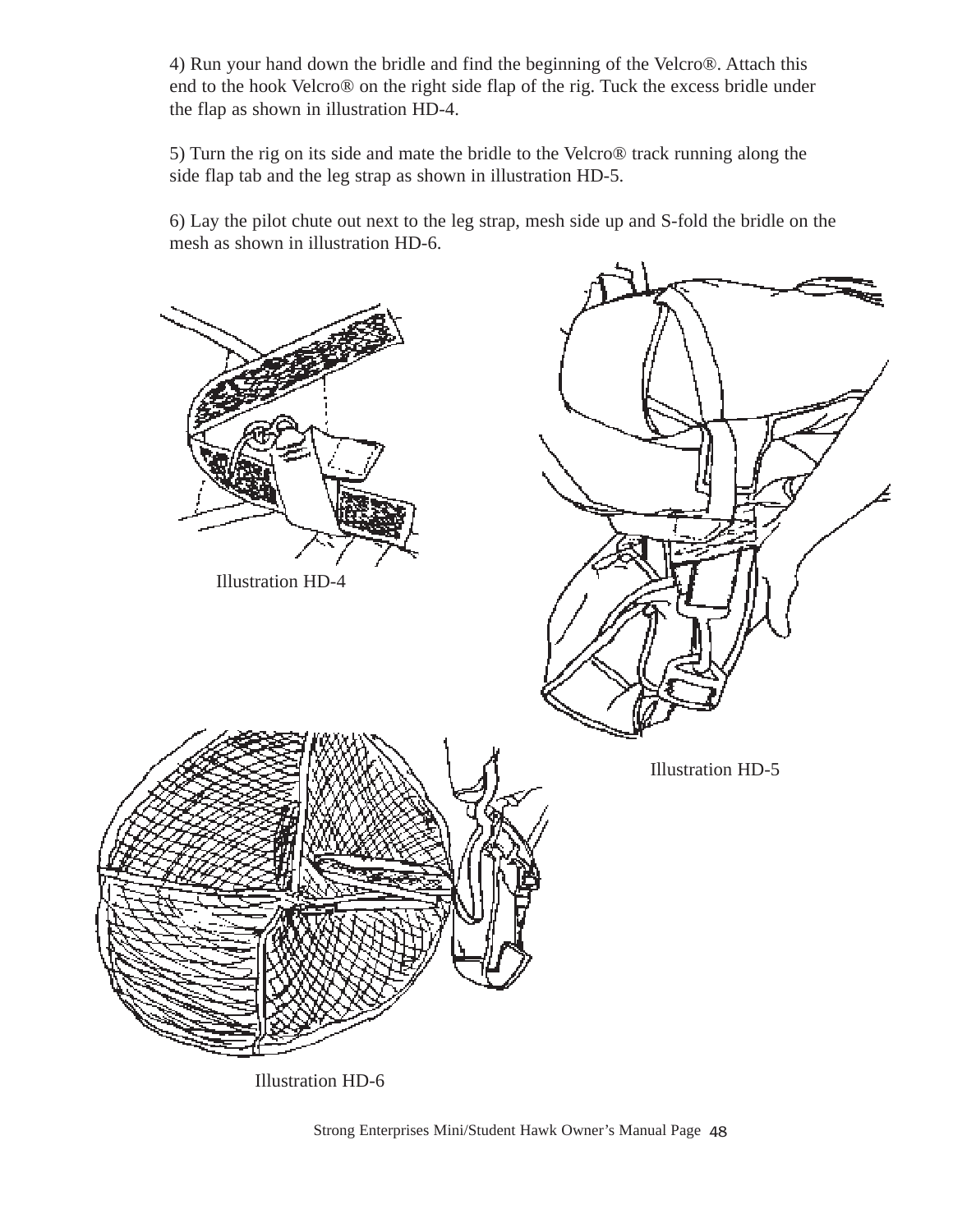7) Fold the pilot chute in half towards the leg strap, as shown in illustration HD-7.

8) Fold the round edges of the pilot chute back towards the handle as shown in illustration HD-8.

9) Fold the pilot chute in thirds along its length as shown in illustrations HD-9 and HD-10.

10) Fold the pilot chute in thirds once again as shown in illustration HD-11.

11) Open the Velcro® on the leg strap pocket, and slide the pilot chute in.

12) Tuck any excess bridle behind the pilot chute, and close the Velcro® on the pocket as shown in illustration HD-12.

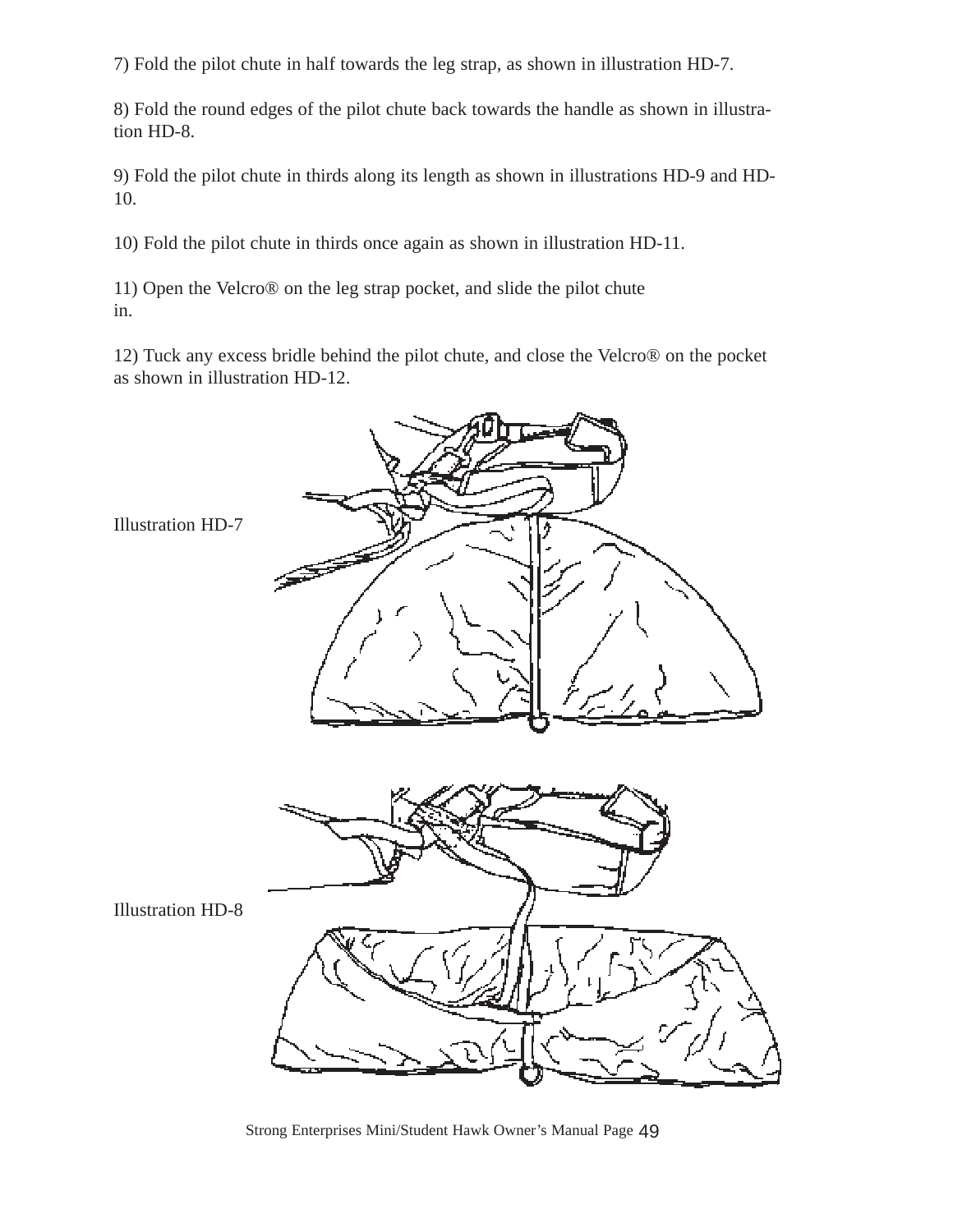



Illustration HD-9 Illustration HD-10





Illustration HD-11 Illustration HD-12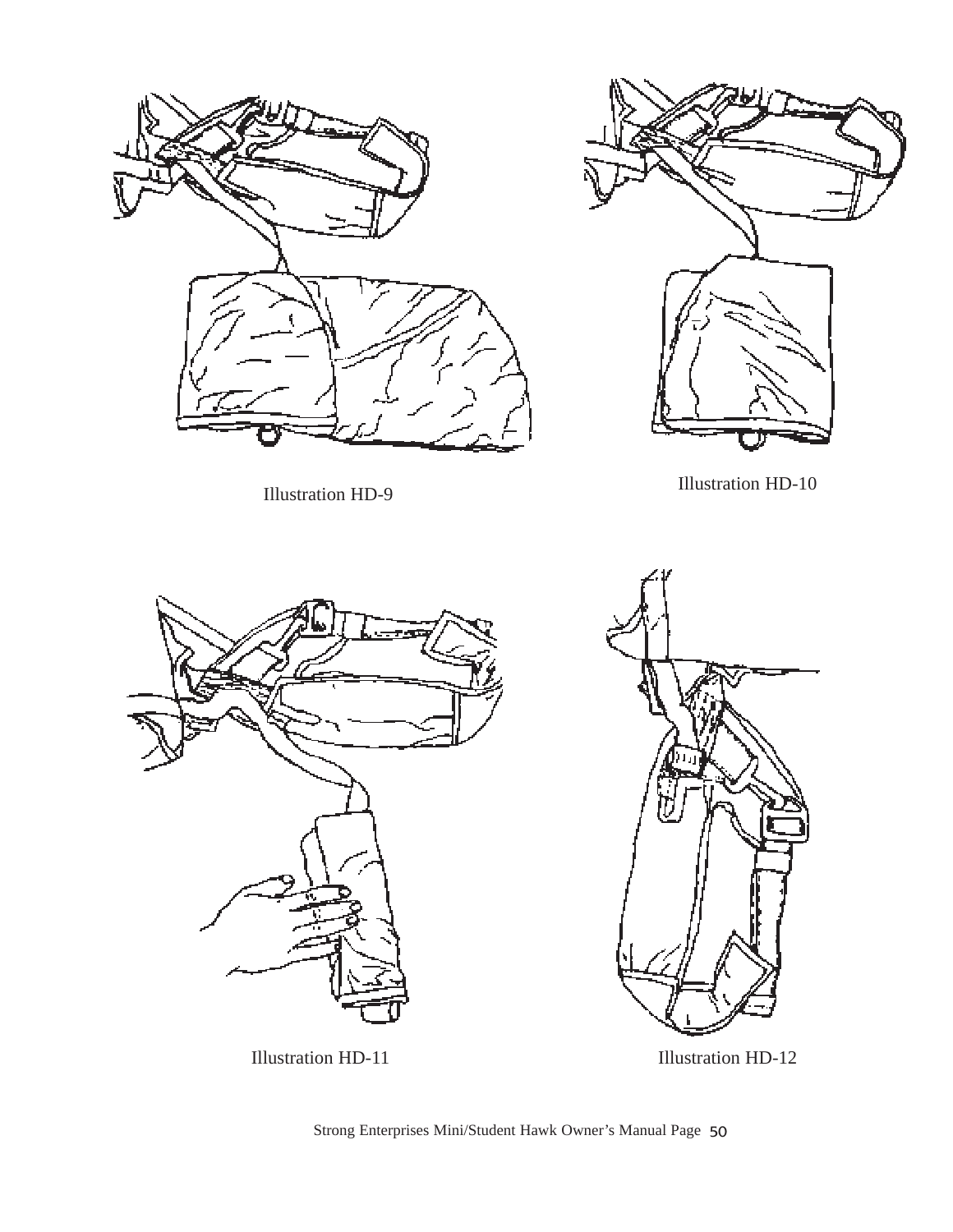1) Thread the ripcord cable through its housing beginning on the right main lift web as shown in illustration RC-1. Stow the handle securely in the elastic pocket.

2) S-fold the bridle vertically across the main bag as shown in illustration RC-2.

3) Compress the pilot chute onto the middle of the main bag as shown in illustration RC-3. Close the container in the following sequence, bottom, top, left side, then right side, and secure with the ripcord cable as shown in illustration RC-4.

4) Close the main container pin protector flap as shown in illustration RC-5. It is normal for the ripcord cable to protrude 3 to 4 inches outside the closed flap. This extra cable will prevent the main container from being accidentally opened (as could happen with a pin).



Illustration RC-1 Illustration RC-2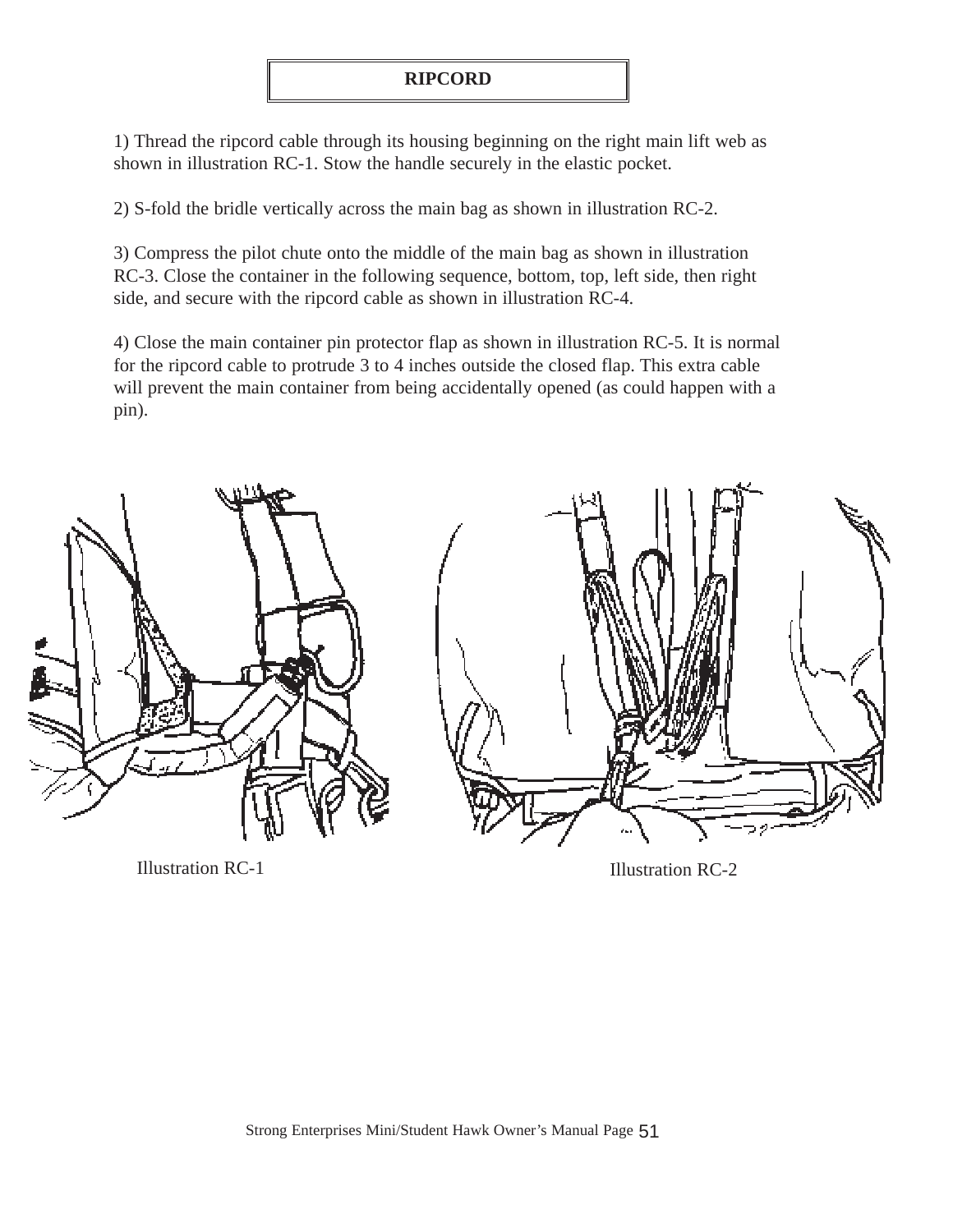



Illustration RC-3 Illustration RC-4



Illustration RC-45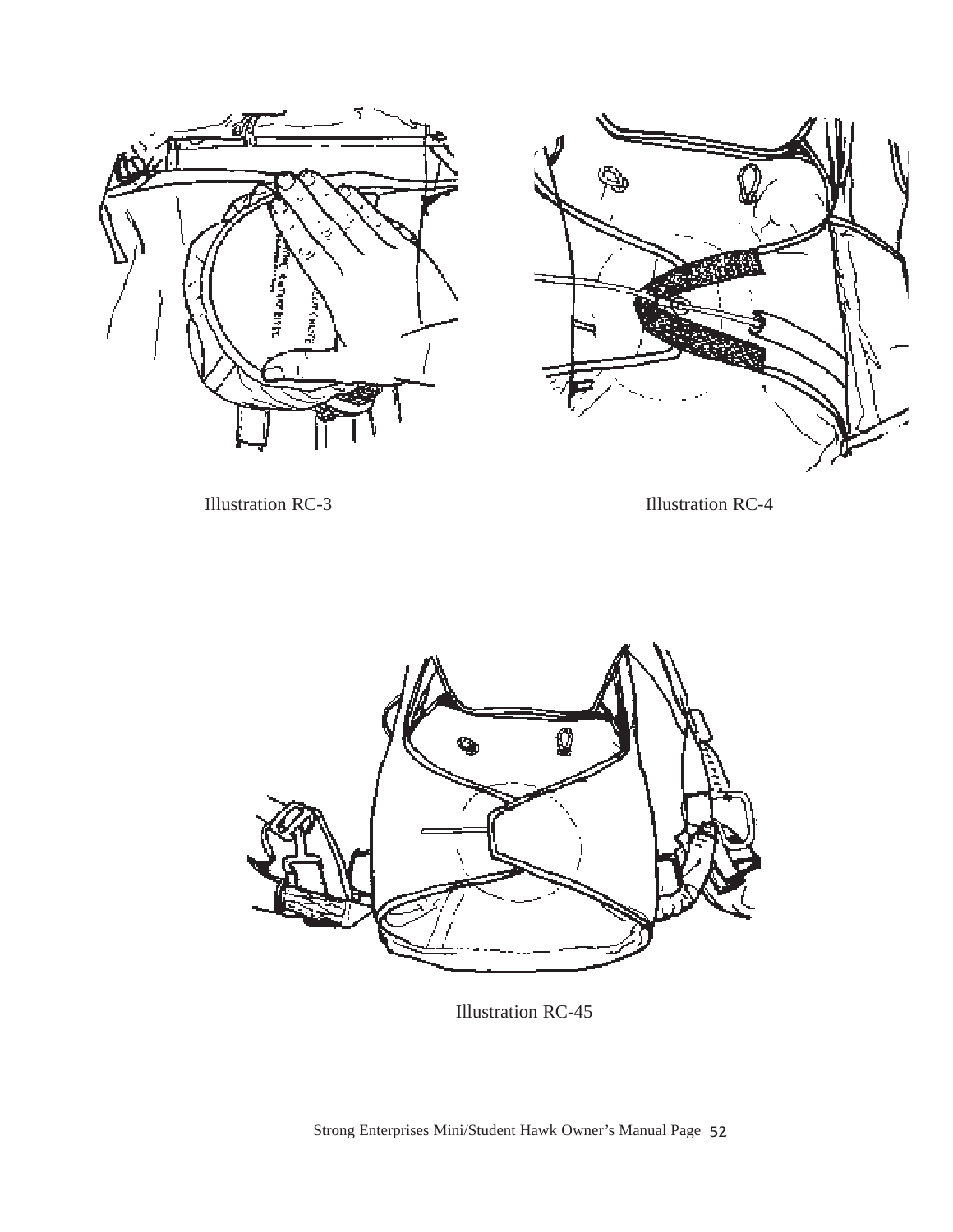#### **STOWING THE LINES ON THE STUDENT HAWK**

1) Close the mouth of the bag by routing the two center locking stow bungees through there respective stow holes and lock with a 1 1/2 inch bight of suspension line. The next two stows will be the outer locking stows. Stow the remainder of the lines with the rubber bands on the side of the bag to within 12 inches of the connecter links as shown in illustration M-19.

#### **CLOSING THE MAIN CONTAINER ON THE STUDENT HAWK**

2) Pick up the bag and lines carefully and place them below the container.. Run the risers along the side of the rig and straight down the sides of the main pack tray. Pick up the bag carefully and place it in the pack try so that the lines are at the bottom of the container, as shown in illustration M-20. Run the bridle up over the reserve container to the right.



Illustration M-19



Illustration M-20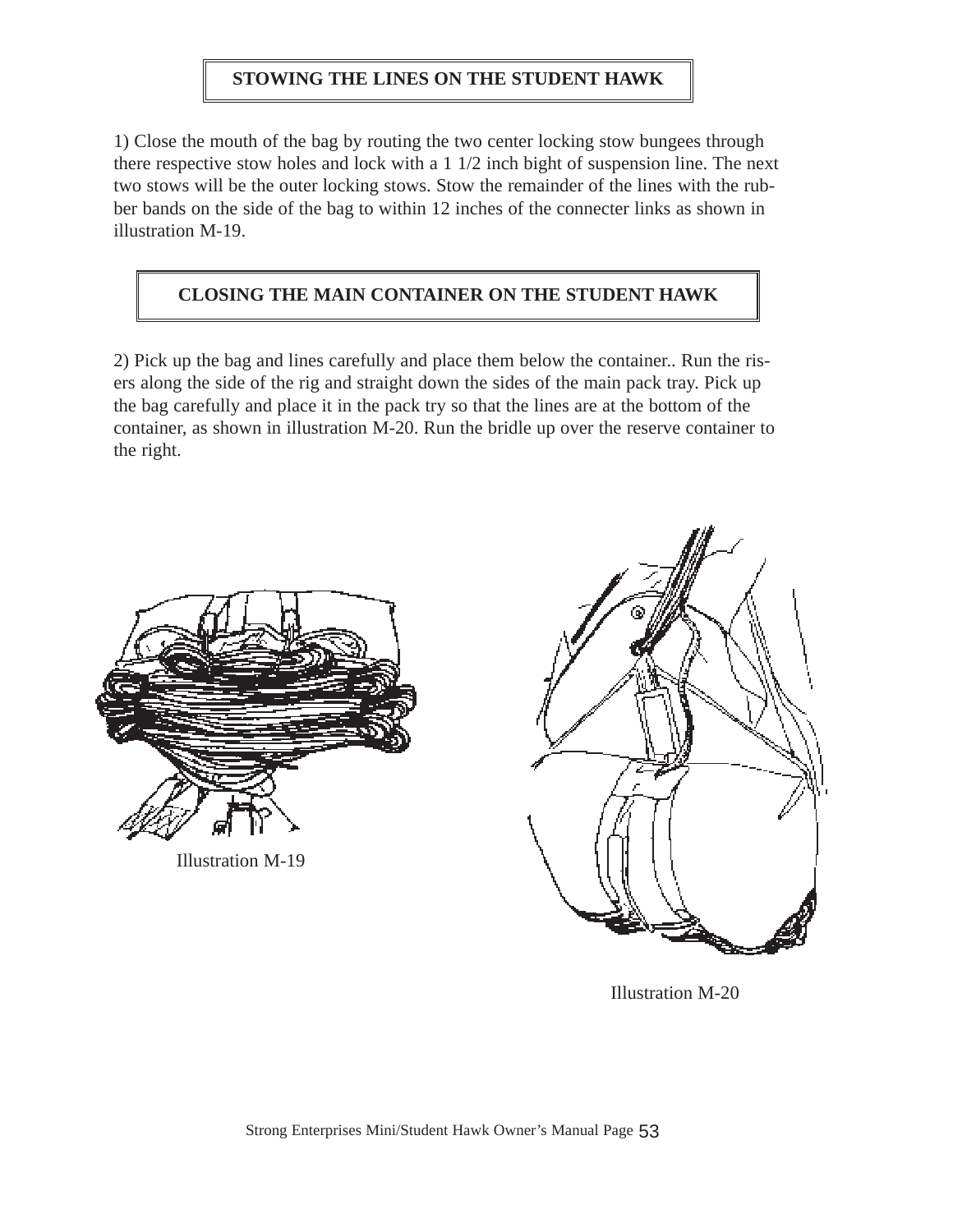**WARNING!! When using the assisted freefall main release, the ripcord deployment system with the spring loaded pilot chute MUST be used. Using the assisted freefall main release in conjunction with any other deployment system would result in a very ugly malfunction.**

Go now to the section describing the deployment method you wish to use on your Student Hawk. The five sections are: hand deploy, ripcord, ripcord with assisted freefall main release, conventional static line and drogue deployment.

#### **HAND DEPLOY**

1) The closing loop used for the hand deploy pilot chute is a 1 inch top loop with washer. It is installed in the bottom flap closing grommet. When using the hand deploy pilot chute, the two inner flaps are not used. The bottom inner flap is tucked down out of the way of the deployment bag between the line stows and the bottom flap. The top inner flap is folded in half and lays over the drogue riser underneath the top closing flap as shown in illustration SHM-1.

2) Go now to the Mini Hawk hand deploy section, Page 46.

**RIPCORD**

1) The closing loop used for the ripcord with spring loaded pilot chute is a 1 inch top loop with washer. It is installed in the bottom flap closing grommet. When using the ripcord with spring loaded pilot chute, the two inner flaps are not used. The bottom inner flap is tucked down out of the way of the deployment bag between the line stows and the bottom flap. The top inner flap is folded in half and lays over the drogue riser underneath the top closing flap as shown in illustration SHM-1.

2) Go now to the Mini Hawk ripcord section, Page 50Note



Strong Enterprises Mini/Student Hawk Owner's Manual Page 54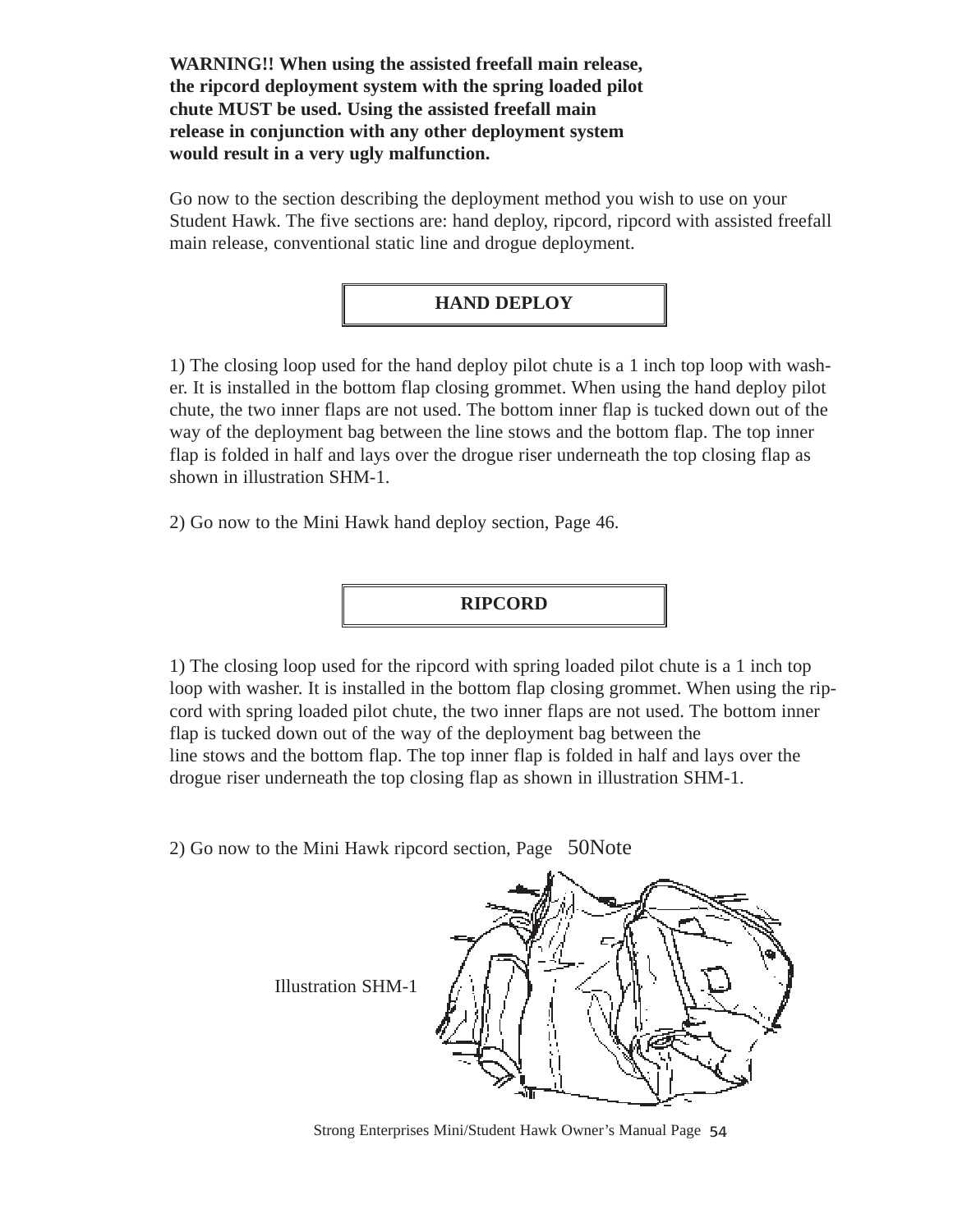#### **RIPCORD WITH ASSISTED FREEFALL MAIN RELEASE**

WARNING!! When using the assisted freefall main release, the ripcord deployment system with the spring loaded pilot chute MUST be used. Using the assisted freefall main release in conjunction with any other deployment system would result in a very ugly malfunction.

1) When using the ripcord deployment system with the spring loaded pilot chute along with the assisted freefall main release, a 1  $1/2$  inch continuous closing loop is used. When using the ripcord with the assisted freefall main release, the two inner flaps are not used. The bottom inner flap is tucked down out of the way of the deployment bag between the line stows and the bottom flap. The top inner flap is folded in half and lays over the drogue riser underneath the top closing flap as shown in illustration SHM-1 on page 53.

Install the AFF main release onto the container by routing the cable through the grommet located at the lower left corner of the main container as shown in illustration AFF-1. Continue routing it through the channel located on the bottom flap. Using the through loop provided, route the cable through one end of the through loop and finish routing the cable through the channel as shown in illustration AFF-2. The through loop is then routed through the bottom flap closing grommet. Place the bag into the container, lines facing down and close the container in the following sequence. Bottom, top, left side, right side.



Illustration AFF-2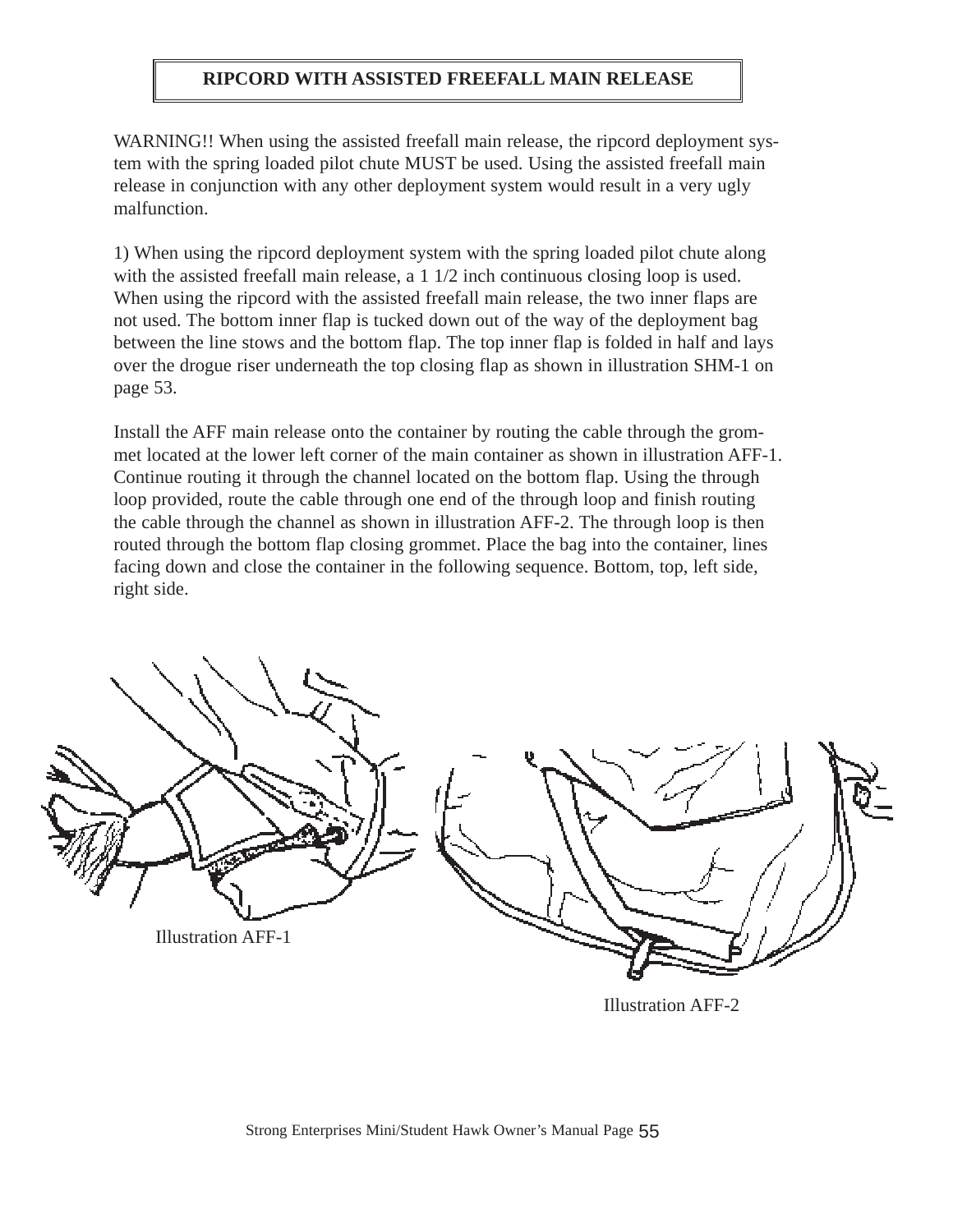**WARNING When using the assisted freefall main release, the ripcord deployment system with the spring loaded pilot chute MUST be used. Using the assisted freefall main release in conjunction with any other deployment system would result in a very ugly malfunction.**

#### **CONVENTIONAL STATIC LINE**

The closing loop used for the conventional static line is a 1 inch top loop with washer. It is installed in the bottom flap closing grommet. When using the conventional static line, the two inner flaps are not used. The bottom inner flap is tucked down out of the way of the deployment bag between the line stows and the bottom flap. The top inner flap is folded in half and lays over the drogue riser underneath the top closing flap as shown in illustration SHM-1 on page 53. Place the bag into the container with the lines facing down. Route the static line out the top left or right side of the container. The type of aircraft used will determine witch side the static line is routed. If the door is on the right side of the aircraft the static line will be routed out the left side and vice versa. Close the container in the following sequence. Bottom, top, left side, right side and secure with the flex pin located on the static line. Stow excess static line on the top closing flap in the bungee loops provided as shown in illustration SL-1.



Illustration SL-1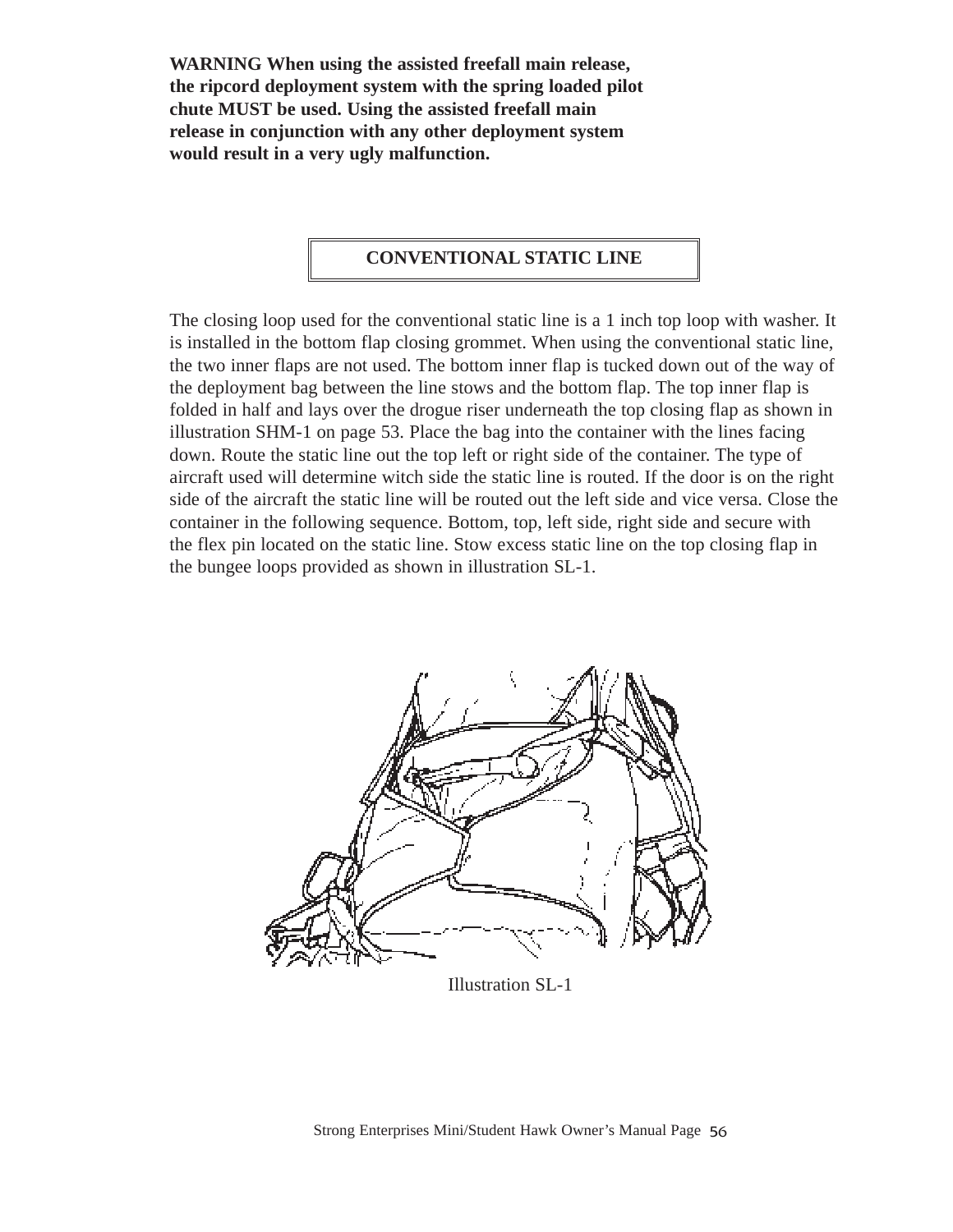#### **DROGUE**

The closing loop used for the drogue is a 1 inch top loop with washer. It is installed in the bottom flap closing grommet. Place the bag into the container with the lines facing down. Using two 1 inch top loops with washer, close the bottom then top inner flaps routing the drogue bridle out the middle. Secure the closing loops with the double flex pin located on the drogue bridle stowing the tips of the flex pin in the channels provided on the bottom inner flap as shown in illustration D-1. Install the 3-ring assembly and secure with the main ripcord coated cable pin. Close the protector flaps located on the drogue riser and tuck the bridle and double flex pin in the spandex pocket located on the top inner flap as shown in illustration D-2. Route the entire drogue and bridle through the drogue deployment bag as shown in illustration D-3. At this point the drogue should be protruding out the same end of the deployment bag where the static line is attached to the bag. Stuff the drogue back into the deployment bag starting with the bridle and smooth out flat as shown in illustration D-4. Close the mouth of the bag with the draw string provided. Place the drogue deployment bag across the bottom of the container turning the ends up forming a U shape as shown in illustration D-5. Route the static line out the top left or right side of the container. The type of aircraft used will determine witch side the static line is routed. If the door is on the right side of the aircraft the static line will be routed out the left side and vice versa. Close the container in the following sequence. Bottom, top, left side, right side and secure with the flex pin located on the static line. Stow the excess static line on the bungee loops provided on the top main closing flap.



Illustration D-1

#### **When using the Student Hawk with the Drogue system, a Square reserve must be used**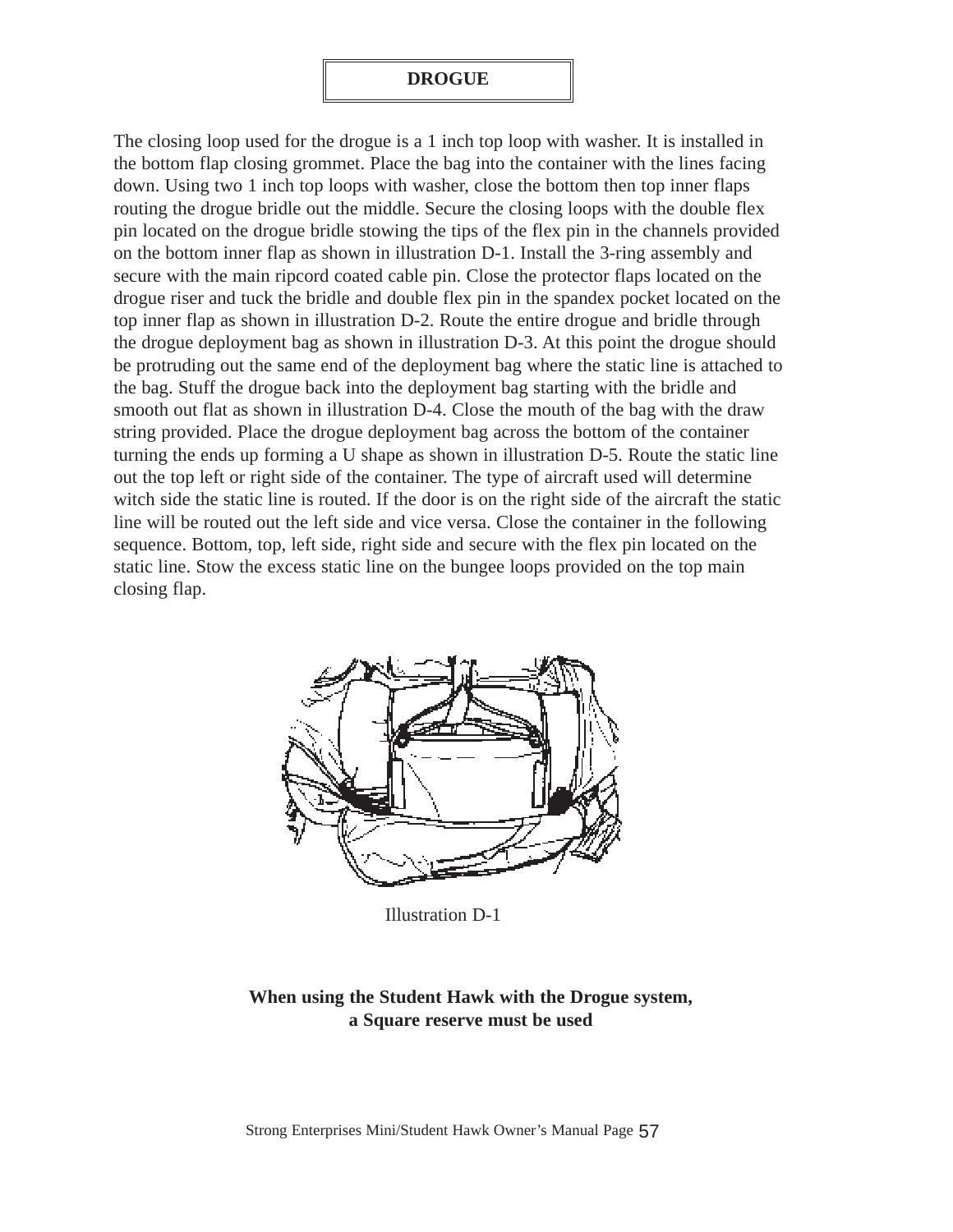

Strong Enterprises Mini/Student Hawk Owner's Manual Page 58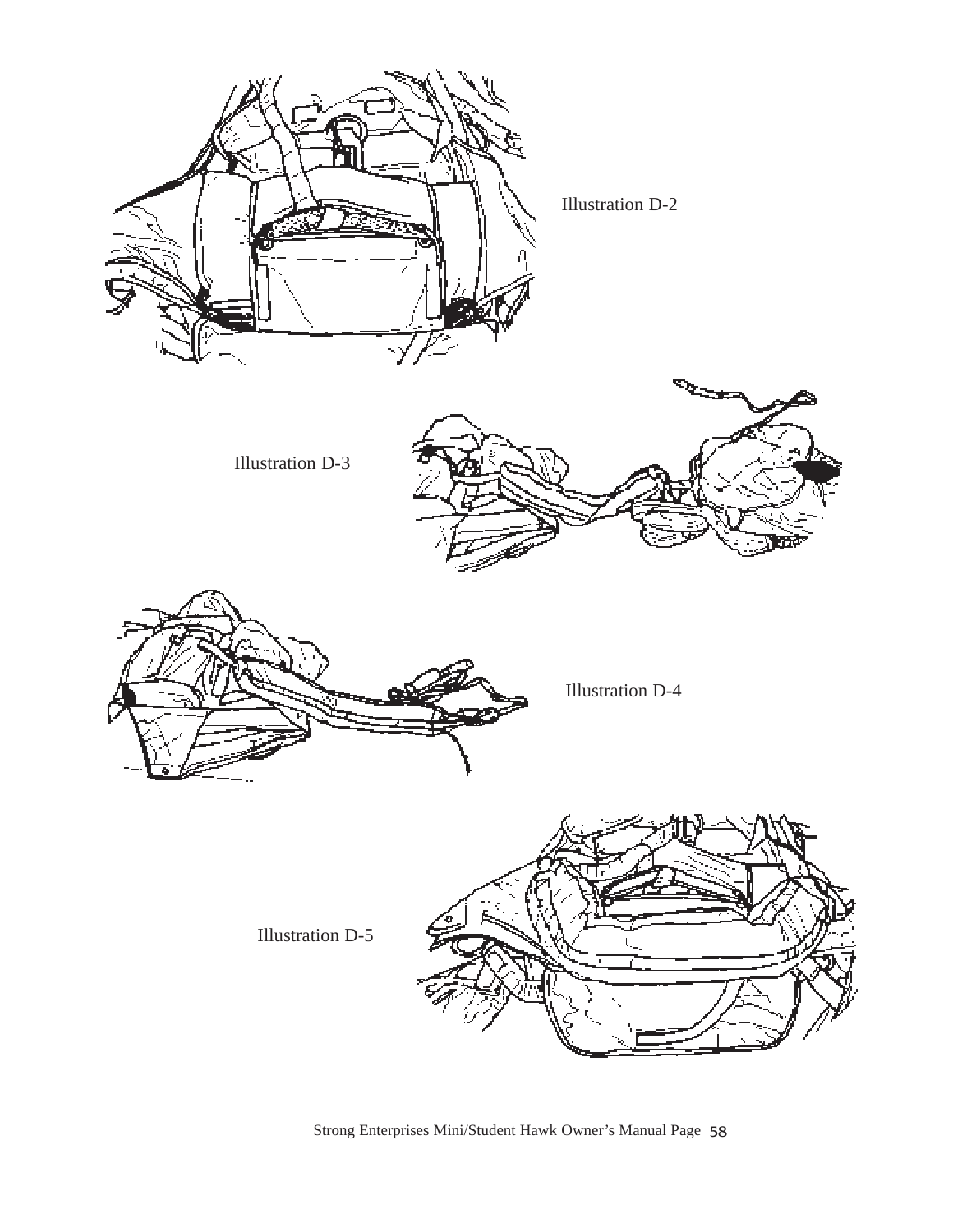#### **MAINTENANCE & REPAIR GUIDELINES**

FAR 149.9 requires that "Only the following persons may maintain or alter a parachute:

(1) Any person as authorized by Part 65 of this chapter (FAA licensed senior or master parachute rigger with an appropriate rating).

(2) A certificated parachute loft with an appropriate rating.

(3) The manufacturer.

(4) Any other manufacturer that the Administrator considers to be competent.

FAR 65.129 requires that "No certificated parachute rigger may pack, maintain, or alter a parachute in any manner that deviates from procedures approved by the Administrator of the manufacturer of the parachute".

Strong Enterprises recommends the following:

HARNESS: Any portion of the harness which is structurally damaged should be replaced in a manner to duplicate the original. (Ref: Poynter's Parachute Manual, 7.60)

CONTAINER: Standard military single side patches or replacement of the damaged area. (Ref: Poynter's Parachute Manual, 7.40 and 7.47 for grommets.)

CANOPY: Any holes or tears in the canopy fabric should be patched with a military single side patch using a french fell seam. (Ref: Poynter's Parachute Manual, 7.14.) Worn suspension or steering lines should be replaced. (Ref: Poynter's Parachute Manual, 7.26.1.)

NOTE: Darning and ripstop tape are not authorized for certified canopies as they may weaken the fabric. Single side patches are recommended for even small damaged areas

RIPCORD: Damaged ripcords should be replaced.

BRIDLE: Damaged bridles should be replaced

DATA CARD: Data cards should not be discarded or replaced. When filled, they should be attached to the new card so that a complete log of packing, repairs, and alterations if recorded. This is the history of the parachute.